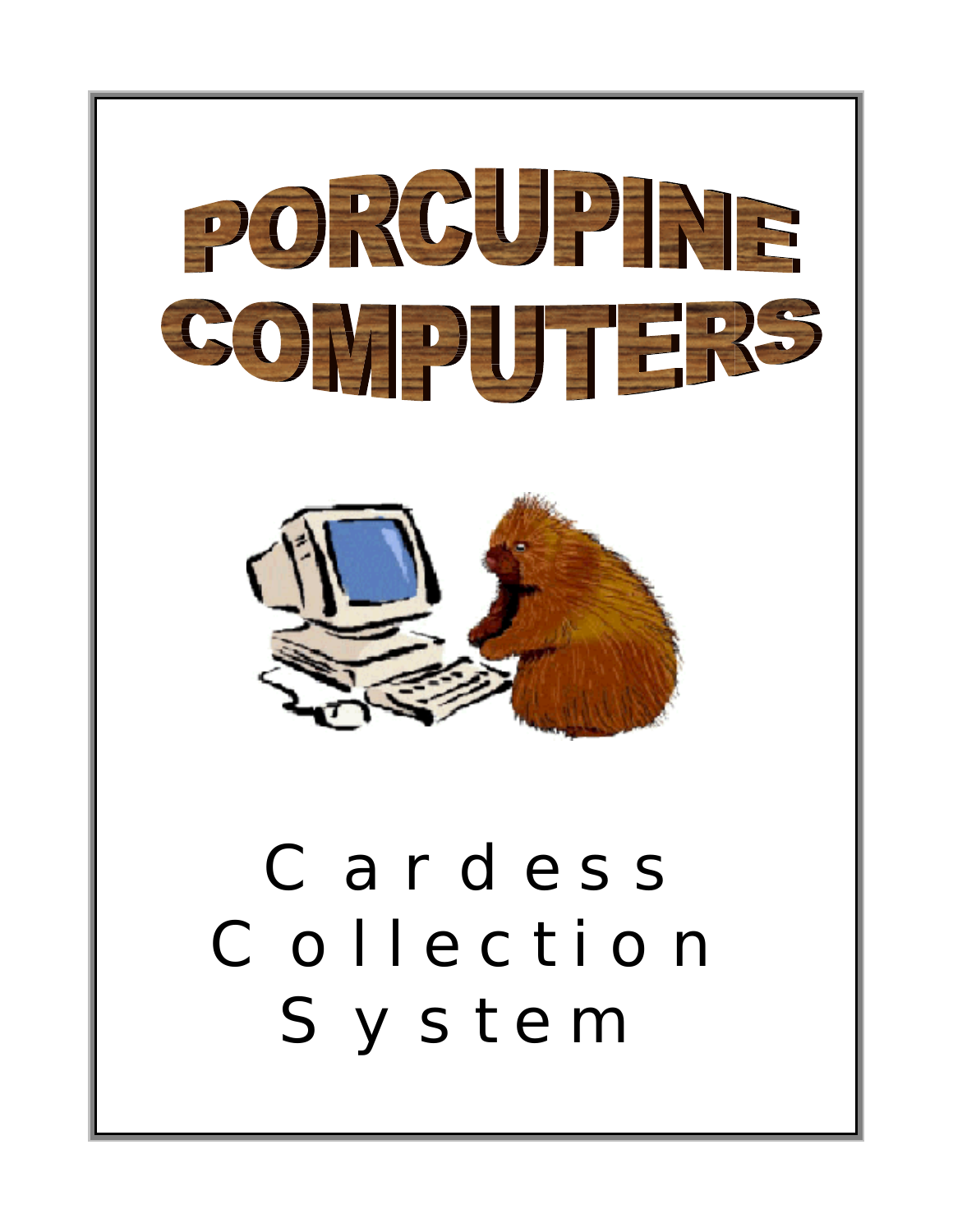#### **TABLE OF CONTENTS**

#### **SYSTEM DESCRIPTIONS**

| Overview                                 |       |
|------------------------------------------|-------|
| Choosing Your Operating System           | $S-2$ |
| General Guidelines for Changing A System | $S-4$ |
| The Porcupine Collection System          | $S-5$ |

#### **AUTOPILOT DESCRIPTION**

|                               | A-1   |
|-------------------------------|-------|
|                               | $A-2$ |
| Assignment/Reassignment       | $A-2$ |
| Prioritization Prioritization | $A-2$ |
|                               | $A-4$ |
|                               | $A-5$ |
| <b>Built-in Collector</b>     | $A-5$ |
| <b>Collector Calendar</b>     | $A-5$ |

| <b>AUTOPILOT AND THE COLLECTION MANAGER</b> | A-6     |
|---------------------------------------------|---------|
| Management Calendar                         | $A-6$   |
| Human Resource Management                   | $A-6$   |
| <b>Collect Activity Report</b>              | $A-6$   |
| <b>Collector Commissions</b>                | A-6     |
| Tape Monitor                                | $A - 7$ |

# **FEATURES**

| <b>ACCOUNTING; COMPLETE TRUST HANDLING</b> | F-1   |
|--------------------------------------------|-------|
| Commissions                                | $F-1$ |
|                                            | $F-1$ |
| Statements                                 | $F-2$ |
| Daily Balancing                            | $F-2$ |
|                                            | $F-2$ |
| Month End Accounting Data                  | $F-3$ |

| <b>SALES</b>          | $_{\rm{F-4}}$ |
|-----------------------|---------------|
| <b>Client Master</b>  | $F-4$         |
| <b>System Reports</b> | $F-4$         |

| <b>CLERICAL, SKIP TRACING, PRECOLLECTION &amp; LEGAL</b> | F-5   |
|----------------------------------------------------------|-------|
| Clerical                                                 | $F-5$ |
| <b>Skip Tracing</b>                                      | $F-5$ |
| Precollections                                           | $F-5$ |
| Legal                                                    | $F-6$ |
| Autopilot                                                | $F-6$ |

#### **DESCRIPTION OF REPORTS**

| <b>Accounts Receivable Report</b>           | $R-1$ |
|---------------------------------------------|-------|
| <b>Accounts Payable Report</b>              | $R-2$ |
| <b>Current Client Advance Totals Report</b> | $R-3$ |
| Debtor Overpayment Report                   | $R-4$ |
| <b>GST Paid On Billings Report</b>          | $R-5$ |
| <b>GST</b> Collected On Billings            | $R-6$ |
| <b>GST Paid On Forwarded Accounts</b>       | $R-7$ |
| GST Owing On Forwarded Accounts             | $R-8$ |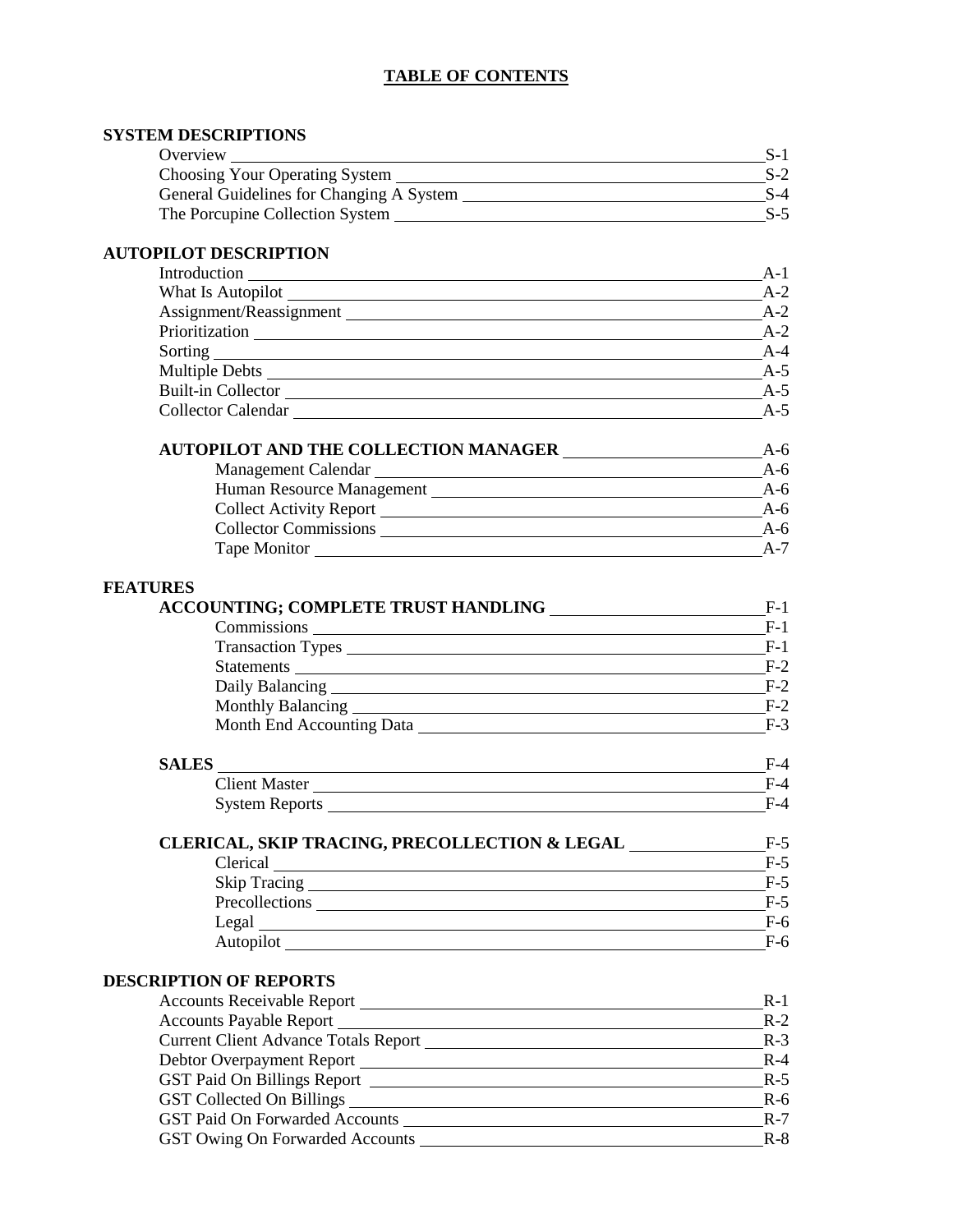| GST Collected On Commission                                                      | $R-9$  |
|----------------------------------------------------------------------------------|--------|
| GST Contraed Report                                                              | $R-10$ |
|                                                                                  | $R-11$ |
|                                                                                  | $R-12$ |
| Court Cost Advanced Contraed Report Learning Court Cost Advanced Contraed Report | $R-13$ |
| NSF Report                                                                       | $R-14$ |
|                                                                                  | $R-15$ |
|                                                                                  | $R-16$ |
| Historical Statistics Report                                                     | $R-17$ |
|                                                                                  | $R-18$ |
|                                                                                  | $R-19$ |
|                                                                                  | $R-20$ |
|                                                                                  | $R-21$ |
|                                                                                  | $R-22$ |
| Debts Recommended For Closure Report                                             | $R-23$ |
| Collector Inventory Report                                                       | $R-24$ |
|                                                                                  | $R-25$ |
|                                                                                  | $R-26$ |
|                                                                                  | $R-27$ |
|                                                                                  | $R-28$ |
|                                                                                  | $R-29$ |
| Client Statistics By Industry Classification ___________________________________ | $R-30$ |
|                                                                                  | $R-31$ |
| Highest Listings By Client                                                       | $R-32$ |
| Client Inventory Report                                                          | $R-33$ |
|                                                                                  | $R-34$ |
|                                                                                  | $R-36$ |
|                                                                                  | $R-36$ |
|                                                                                  | $R-37$ |
| Client Data Listing (Client Name)                                                | $R-38$ |
|                                                                                  | $R-39$ |
| Client Reference List_                                                           | $R-40$ |
| Client Data Listing (Client Without Listings) __________________________________ | $R-41$ |
|                                                                                  | $R-42$ |
| Debts Paid in Full/Settled                                                       | $R-43$ |
| Debt Intake by Date Listed                                                       | $R-44$ |
| Debts Closed Report                                                              | $R-45$ |
|                                                                                  | $R-46$ |
| Precollections Paid in Full/Settled                                              | $R-47$ |
| Precollections By Date Listed New York Channels and Separate Section 2014        | $R-48$ |
| Client Label Print                                                               | $R-49$ |
| Deposit Summary Report                                                           | $R-50$ |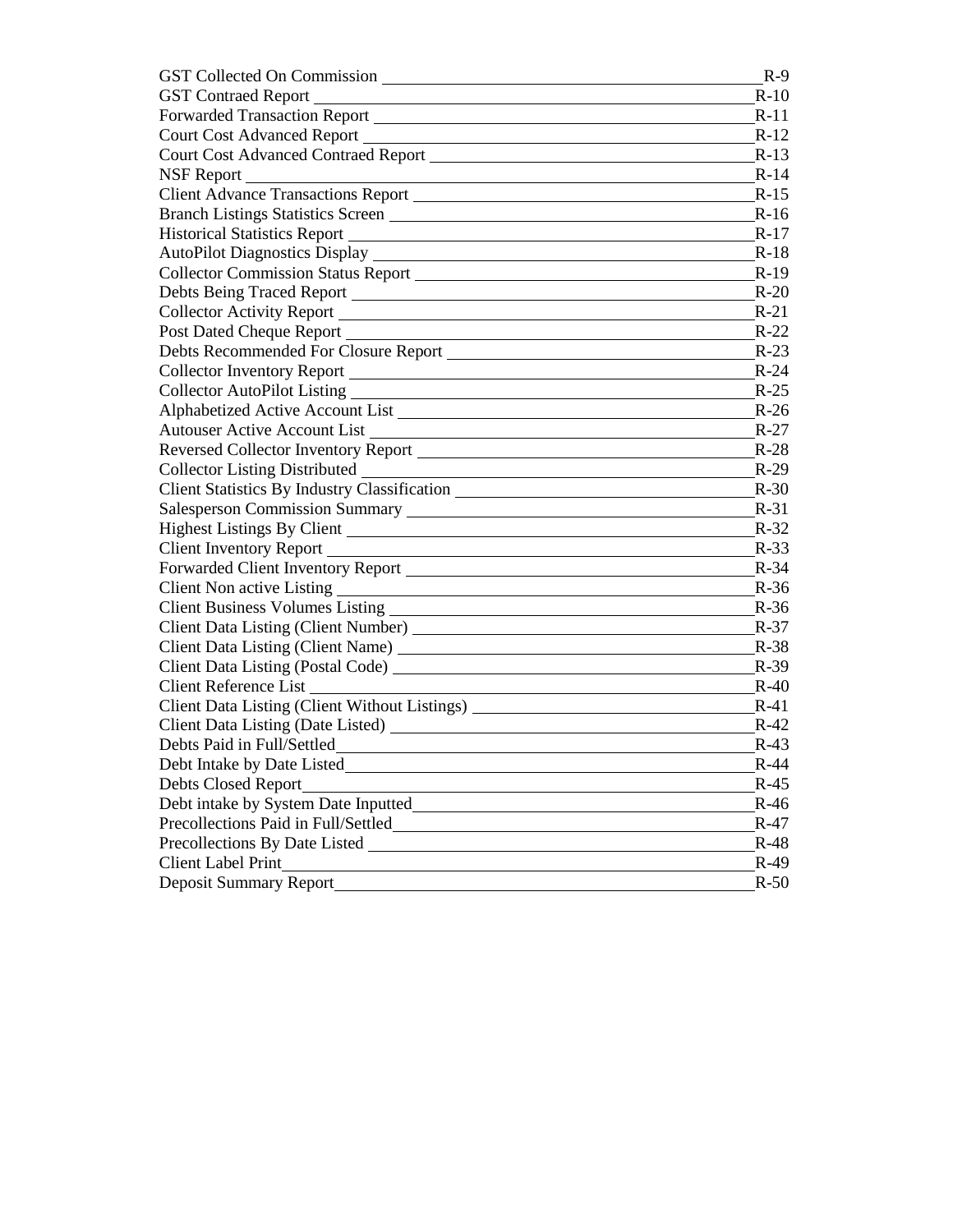#### SYSTEM DESCRIPTION

## OVERVIEW

In today's collection business, automation is definitely an asset in improving productivity. The amount of time saved by reducing the filing and misfiling, searching for and recording of information can improve the bottom line aspect of any Collection department.

The automated system should be eclectic, allowing user specific criteria to enhance operating performance. It must perform the functions of a complete trust accounting system and produce meaningful reports for analysis of performance. Most importantly the collector's interface should be easy to understand and designed to maximize the agency's revenue.

The operating system used should be from an established company with proven worldwide installations. It must be capable of supporting multiuser environments with the ability to connect with other types of systems.

The hardware must be reliable, with service and replacement options on a timely basis.

Customer support should be available from one location regardless of the type of problem being experienced. There is nothing more frustrating then the applications, operating system or hardware support staff telling you that your down machine is the concern of one of the other guys.

The software supplier should have the ability to modify or enhance the software to a user's specific needs. This can only occur when dealing with the software developer directly.

Interconnectivity and portability is a must in today's computing environment. The ability to connect to other machines and to allow the transfer of information between them will be the future direction of all computer installations. Your system must have this ability.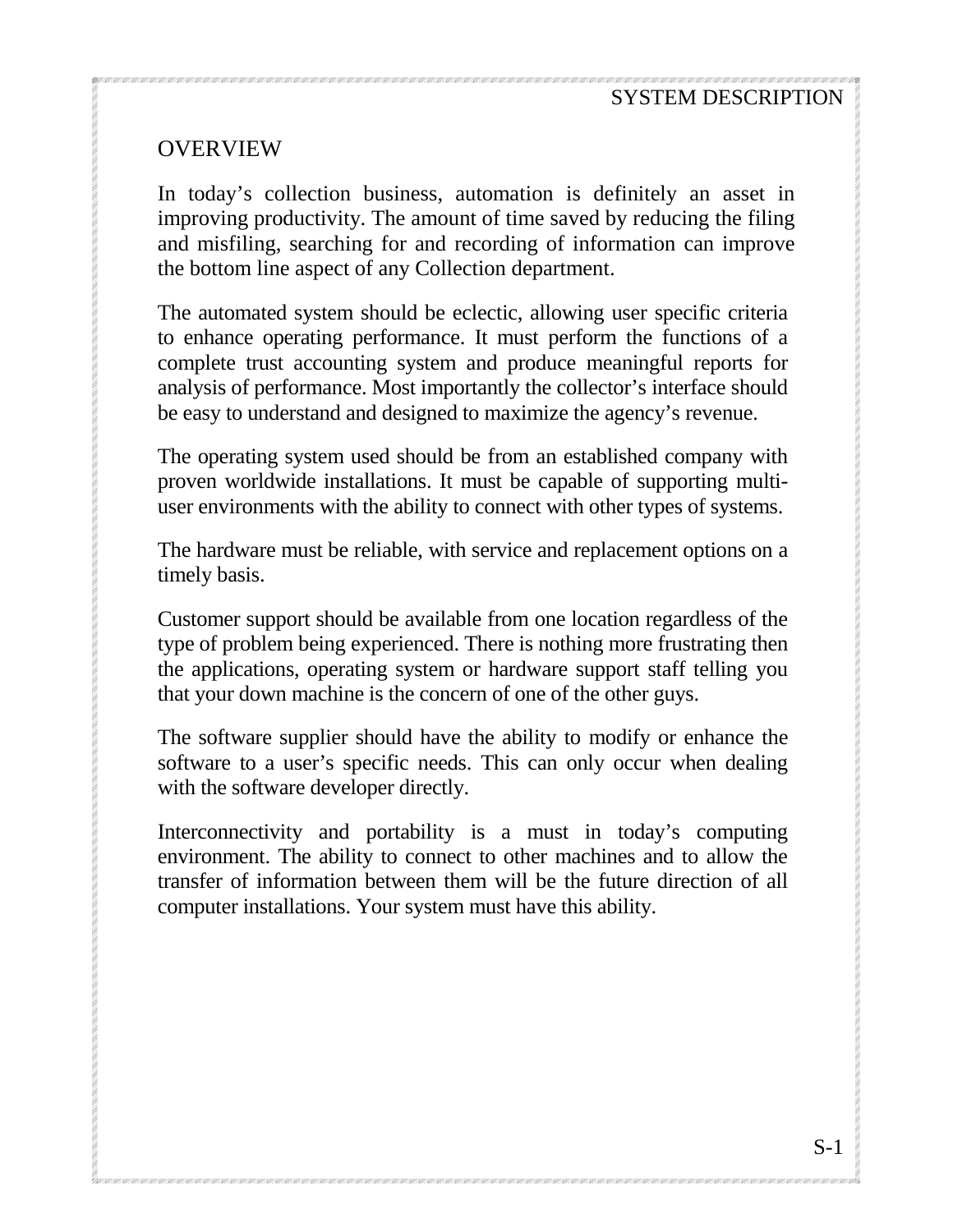## CHOOSING YOUR OPERATING SYSTEM

SCC (Santa Cruz Operations) develops and markets the UNIX Operating System for the PC. The company has experience phenomenal growth since its inception in 1981.

It was designed from the ground up as a multi-user, multi-tasking operating system (LeBlond et al, 1991). This philosophy of design allows multiple users to run multiple jobs on shared equipment.

Reasons for the success of SCO's family of Unix products include:

#### *Performance*

 SCO operating Systems are consistently the top performers in the Intel TPC-C benchmarks. Additionally, PC based systems often surpasses the performance of mini computers at a fraction of the cost.

#### *Availability*

Business Critical availability features include filesystem journaling, UPS support, Virtual Disk Manager and Raid levels 0,1,5,.

#### *Scalability*

Scales from low-end 386 footprints to large-scale multiprocessor systems featuring as many as 32 processors and clustering systems of up to four machines.

#### *Robustness*

With over 30 years of development, SCO UNIX systems offer stability and maturity ideally suited to serve a wide range of environments including lengthy unattended process monitoring, automated embedded systems, mobile combat environments, ocean and space research, and many more.

#### *Security*

SCO operating systems exceed U.S. Government Orange Book C2 security equirements. An operating system base on SCO technology is available with the B1 level of security.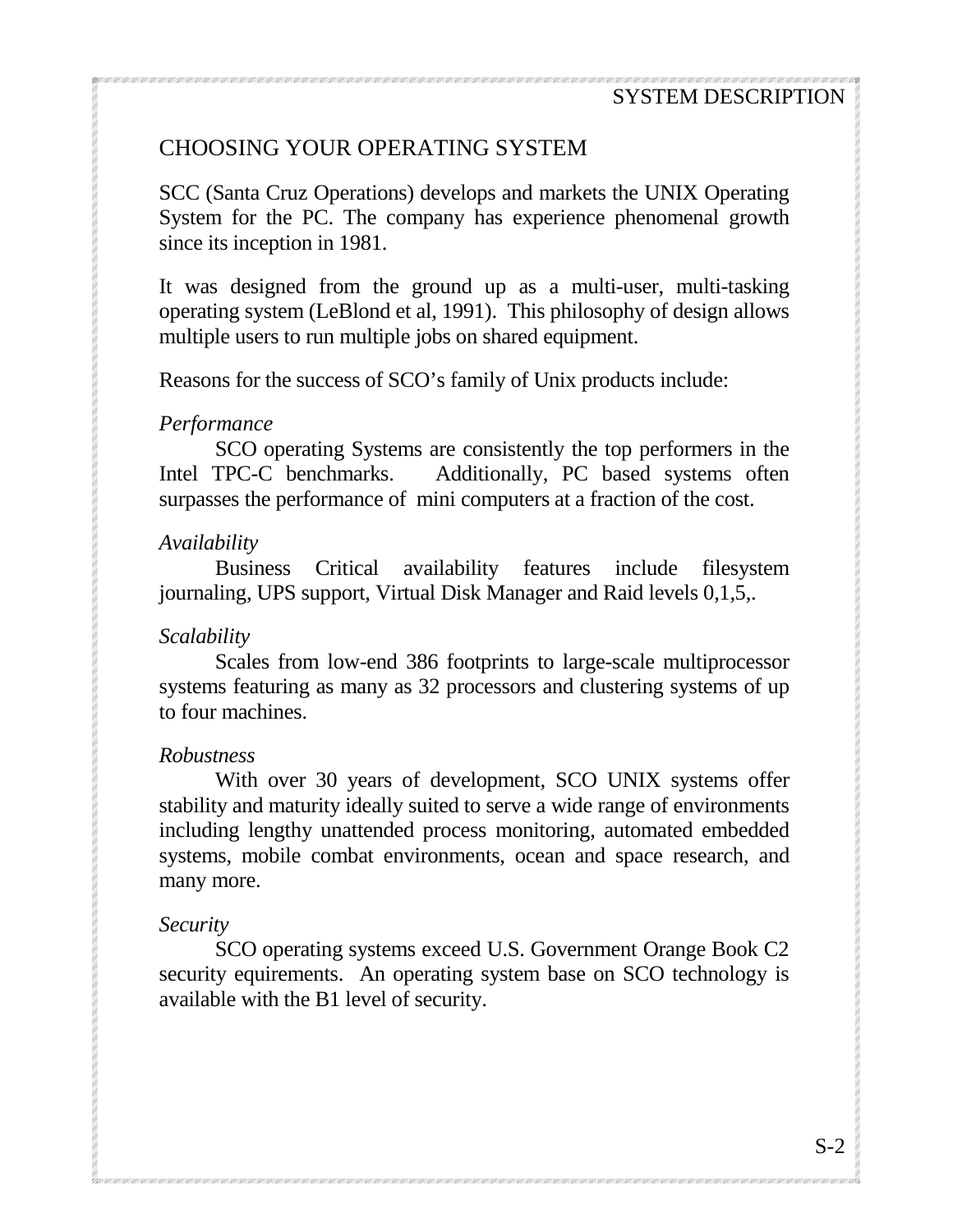#### *Management*

Tools that simplify the tasks of system management are built into SCO systems. Advanced tools are also available for system monitoring, proactive system maintenance, and integration with enterprise environments such as HP OpenView and IBM NetView.

#### *Interoperability*

Unix was designed as an Open System Operating System. That means that Unix was designed to be independent of any particular proprietary hardware architecture, and is based on standards (with standard interfaces). Hardware independence and adherence to standards by the Unix developers ensure that investments are protected and will not soon become obsolete.

#### *Business Critical Applications*

Unix systems have a proven track record of running the largest mission-critical airline reservations, banking and retail systems. Over 80% of all database applications run on the UNIX platform.

#### *Innovation*

Whereas Windows NT is based on the innovation of a single company, the UNIX system leverages the collective innovation of many of the industry.

THE CONSTITUTION OF A CONSTITUTION OF A CONSTITUTION OF A CONSTITUTION OF A CONSTITUTION OF A CONSTITUTION OF A CONSTITUTION OF A CONSTITUTION OF A CONSTITUTION OF A CONSTITUTION OF A CONSTITUTION OF A CONSTITUTION OF A CO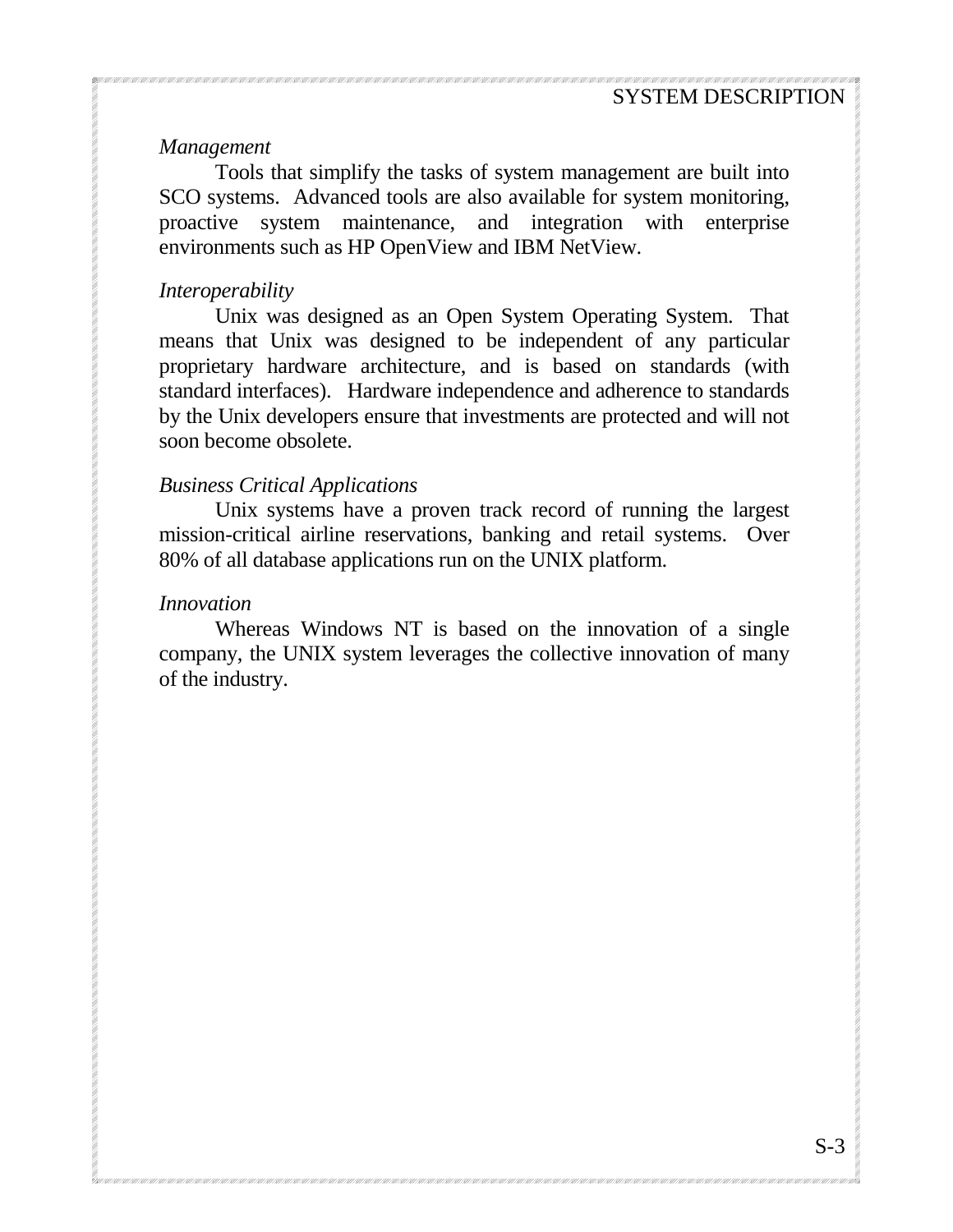## GENERAL GUIDELINES FOR CHOOSING A SYSTEM

When making your determination of the type of system to serve your needs choose a computer manufacturer with a proven reputation for reliability and performance. Speeds of processing power and conformity to industry standards are equally as important. The ACER line of CPU's is an example of a superior product.

In terms of storage capacity, again conformity to industry standards, speed in read/write access time and reliability are the important parameters. The 4+ Gig Fujitsu Hard Drive is an example of a Hard Drive combining high performance with adequate storage space.

Multi-user access is available through specialized controllers. These controllers must of course be reliable and conform to industry standards. Digiboard controllers have defined the standards for many years. Digiboards will allow access by workstations (which are pseudonyms for computers) in place of terminals. Digiboard controllers also range in sizes depending on the number of users, which will be accessing your system.

For offsite access, including data transfer, US Robotics has defined the standards for modem communication.

Printers exist in every shape and size. Choice depends on both the volume of work and the type of printing desired. The Fujitsu or Seikosha brands of printers have proven to be workhorses for voluminous output requirements. They are a variety of laser and bubblejet printers available for fine work for presentation purposes.

A variety of tape backup products exist which basically ensure the safety of your data. The Tanberg 2+ Gig tape drives conveniently allows for complete unattended or interactive backups of your large hard drive.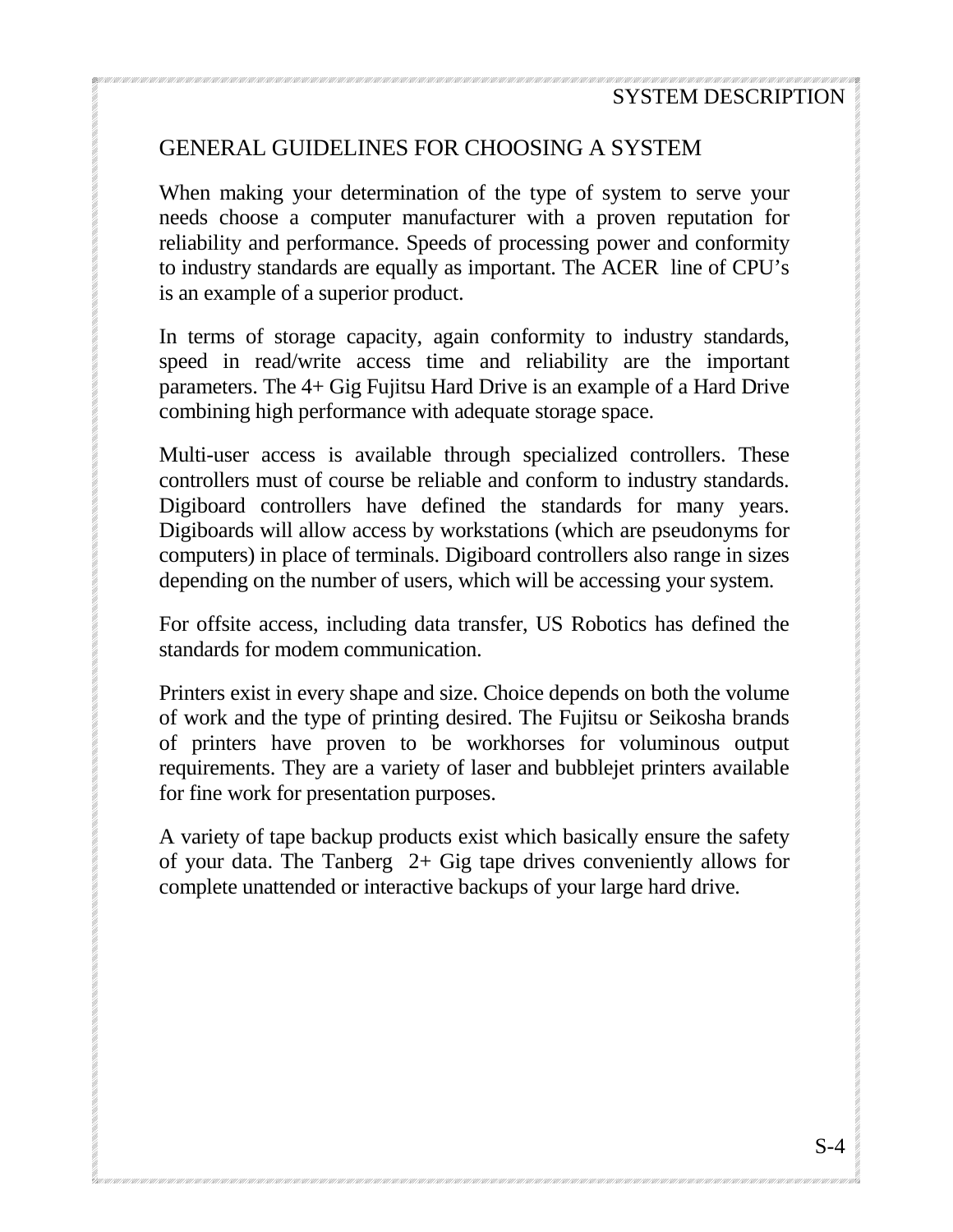## THE PORCUPINE COLLECTION SYSTEM

Porcupine Computers is a subsidiary of the Porcupine Credit Corporation, which has been in the collection and credit reporting business for over 60 years.

The Porcupine Computers system was designed and developed in-house for collectors, managers and support staff by collectors, managers and support staff teamed with the technical expertise of software engineers.

It became very apparent from the beginning of the development stage, that Porcupine Computer could fill a need in Canada. As a Canadian company working in the confines of the Canadian Collection Industry, we quickly realized that there was a desire by other agencies to acquire a product sensitive to their needs. The Porcupine Collection System is designed for the legislative, fiscal, and ergonomic needs of a Canadian Agency.

With the power of microcomputer technology today which can exceed that of minicomputers we are able to provide lower cost solutions then some of the larger foreign companies. Many of our current users have converted from minicomputers to the Porcupine System with a corresponding reduction in cost, maintenance fees, and downtime. At the same time the conversion resulted in faster response times.

The Porcupine System allows for systems of 4 users to 64+ users with easy expandability. So if your office starts with a system for 5 collectors and in a year you want to expand to 12 users, the addition is simply a matter of plugging in more terminals or workstations.

We have chosen the SCO product line as a base for our application development. By incorporating the Open Systems philosophies within our own development criteria we insure continued compatibility with a large range of products and ensure less obsolescence.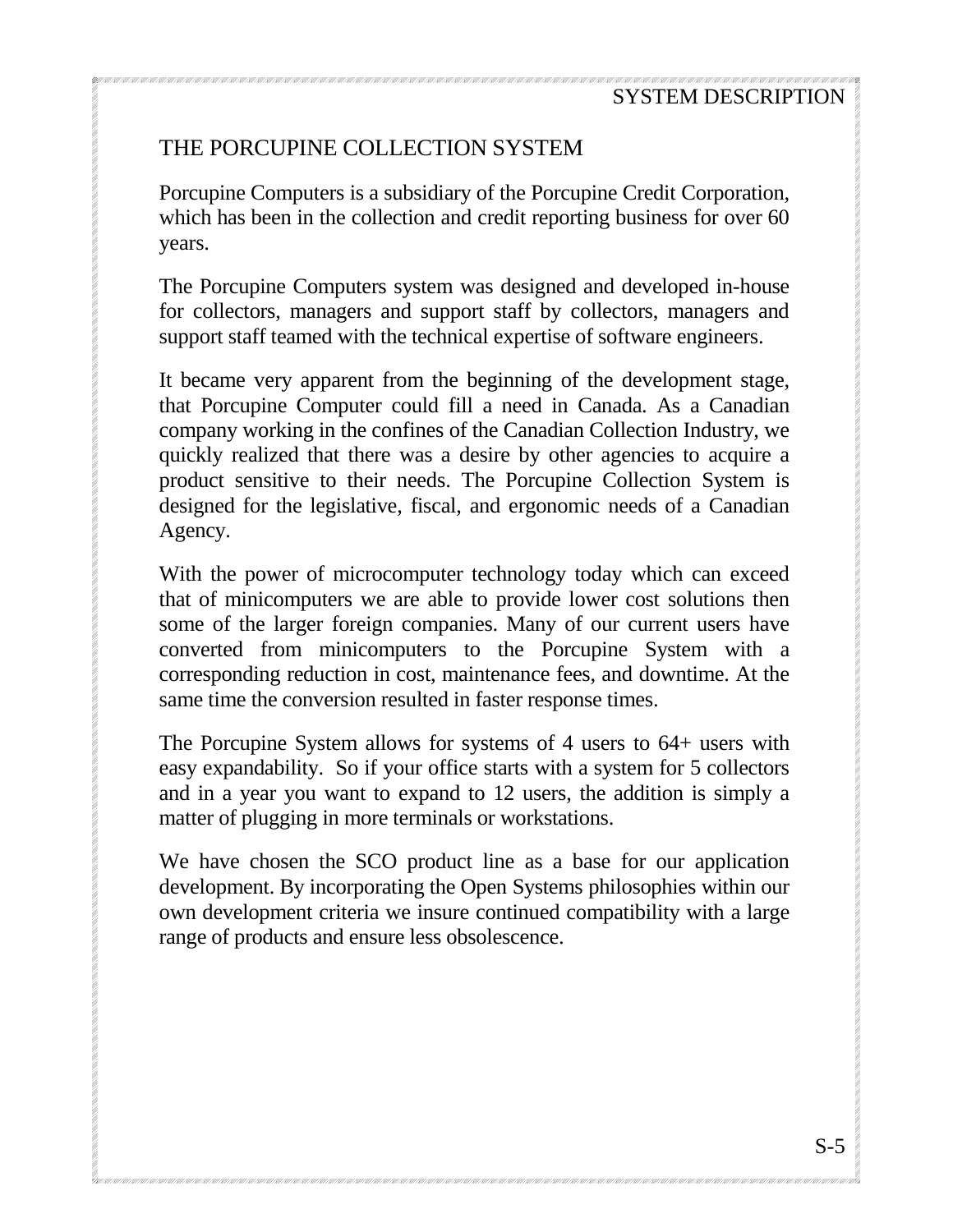## INTRODUCTION

Responding to the needs of the collection industry, Porcupine Computers has spent years developing a cardless system-with a difference!

We call it AUTOPILOT.

The Porcupine system is a versatile package performing many functions of conventional systems, together with new innovative ideas. Collection agency owners, collectors, accounting, sales and clerical have helped establish our design criteria. Each feature has been tested. Refined. Perfected. Then proven on the job.

There is unbelievable ease of handling! The system is menu driven and flows the same way you normally conduct business. It is not tedious, cluttered or difficult to learn.

Porcupine Computers has gone all out to ensure the delivery of:

- timely collections
- management controls
- increased efficiency
- increased productivity
- increased profits

Not only is your bottom line improved but so is your work environment…

- streamlined operations
- increased job satisfaction by eliminating boring, repetitive procedures.

More that retail…a complete commercial accounts system

Multi-user Multi-tasking Multi-branch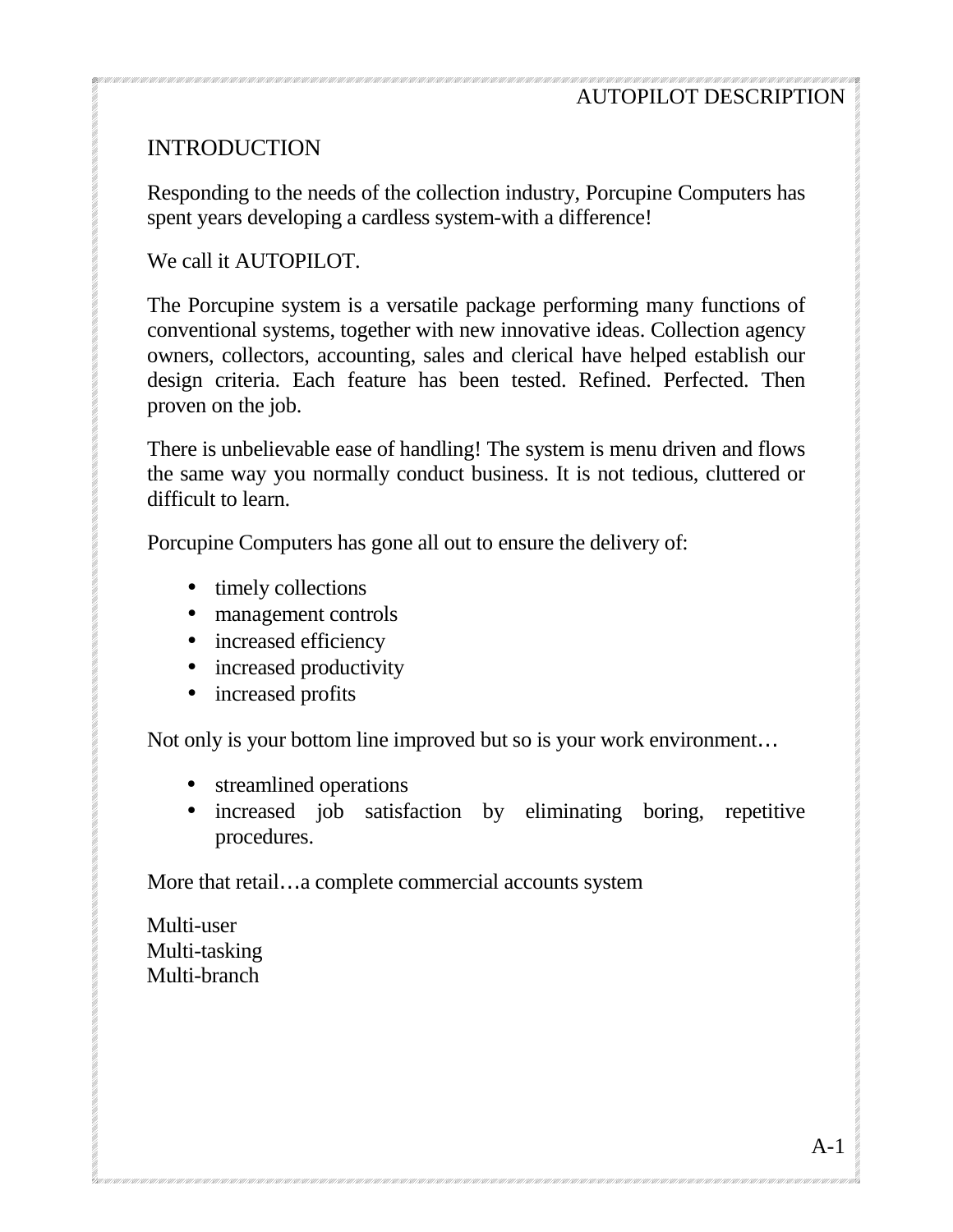Cardless: No cards-just a computer. Instant debtor information. You can eliminate manual searches, stop writing voluminous notes, avoid wasting time looking for misfiled information. The collector and the computer interact smoothly and steadily.

#### WHAT IS AUTOPILOT

The Autopilot represents the ultimate in automated collections! In a continuous, interactive mode autopilot assigns, reassigns, prioritizes, schedules, sorts and will "feed" the collector automatically on screen one debt after the other. As collector action must be taken to proceed to the next debt, card shuffling is eliminated. As each action is recorded, management is provided with state-of-the-art collector assessment report.

#### ASSIGNMENT/REASSIGNMENT

As debts enter the system they are automatically distributed to collectors in a pre-established order. Assignment table categories include retail accounts, commercial accounts, alpha ranges, dollar amounts, specific clients or any combination. Automated reassignment to new or existing collectors can be made readily using the same criteria.

#### PRIORITIZATION

Once debts are assigned, autopilot allows for flexible, multi-level management determined prioritization criteria. All debts when entering the system or as they are being worked are automatically classified into one of several categories: new debt, promise to pay, scheduled debt, diarized cycle debt and other more complicated classifications. Weigh factors are allocated by management to each group. Classification and reclassification is continuous.

Should debts remain unworked, additional bumping factors are utilized per category to ensure expedient collector handling.

Result---balanced client time service and revenue generation.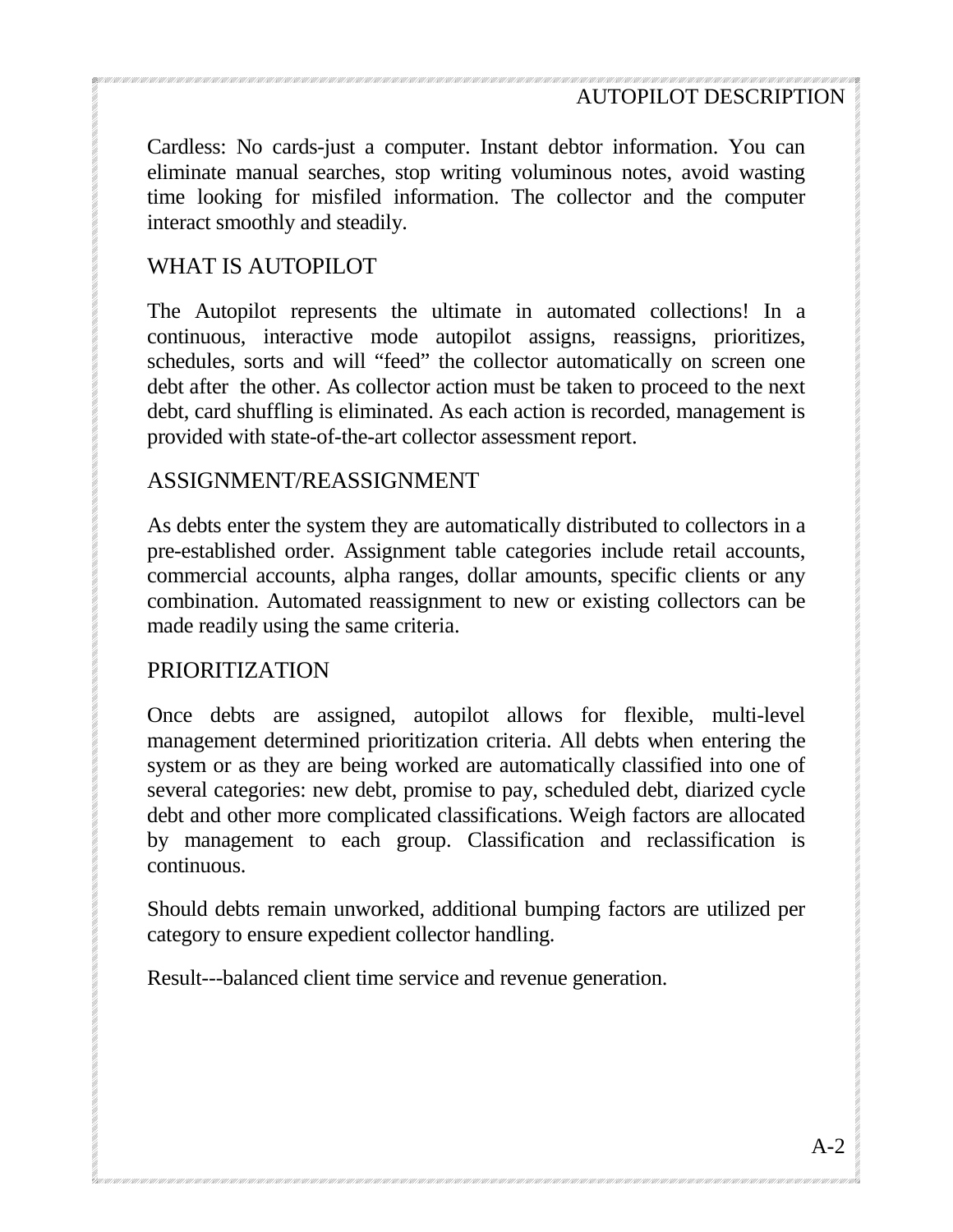All debts for specified clients can also be given increased emphasis.

Autopilot goes beyond current standards that utilize account balances. The Porcupine Computers Collection system calculates the actual revenue potential per debt, applies the factors per category of debt and automatically determines a priority value.

Result…maximized agency revenues. Utilization of autopilot diagnostic reports and a screen breakdown of classification priority values by debt allows for assessment and fine-tuning.

#### SCHEDULING

Every debt in the system is scheduled either by collector direction or by an automatic, agency determined, default diarization cycle. As new debts enter the system they are assigned, prioritized and scheduled for work that day. When skips are located and tracing is flagged as ended debts are immediately tossed back to the collector for handling the next day.

As accounting enters payments and promises are honored, autopilot excludes these debts from collector scheduling.

When post dated checks run out, a promise is broken or a check bounces, autopilot immediately schedules the debts for handling for that day.

No scheduling codes, review lists or screens are needed.

Results…increased efficiency.

Debt can be scheduled for any date and time; including evening, for night calls.

TERM AND A CONTRACT AND A CONTRACT AND A CONTRACT AND A CONTRACT AND A CONTRACT AND A CONTRACT AND A CONTRACT AND A CONTRACT AND A CONTRACT AND A CONTRACT AND A CONTRACT AND A CONTRACT AND A CONTRACT AND A CONTRACT AND A C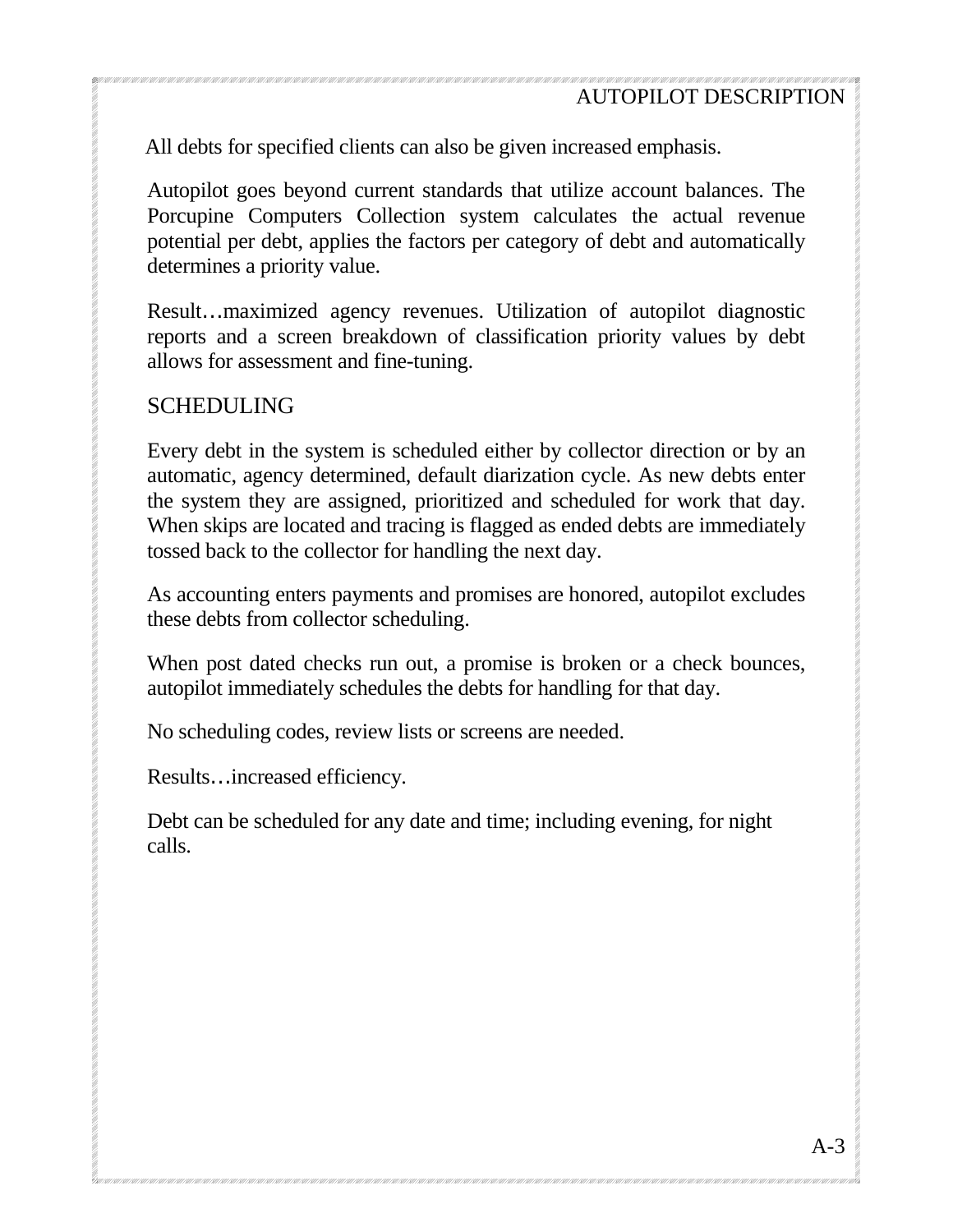## SORTING

Autopilot automatically sorts, according to priority values, and arranges each collector's daily debt workload. Sorting is dynamic and occurs as new debts enter the system and as debt balances change. As debts are rescheduled they are also resorted and "fit in" appropriately for that particular day's handling.

Every active debt in the system is scheduled and sorted.

## AUTOMATED COLLECTION PROCEDURES

Minimum collector input and logical flow of information is a priority built into every program. Awkward manual procedures are replaced with automated handling solutions.

Debts are automatically reprioritized and rescheduled as collectors work them. Debts placed with the no answer/busy and left message handlers remaining in that status will automatically be "pulled back" by autopilot according to management defined criteria.

- automated searches by debtor name
- automated diarizing with individual debt override
- automated multiple debtor blasting
- automated left message screen handler
- automated no answer/busy screen handler
- automated no answer/busy "reprompt later"
- automated to and from skip tracing transfers
- automated returned debts by client criteria
- automated collector comment codes
- automated post dated check handler
- automated cash payment plan handler
- collector word processing
- complete financial transactions viewing

Result…productivity increases.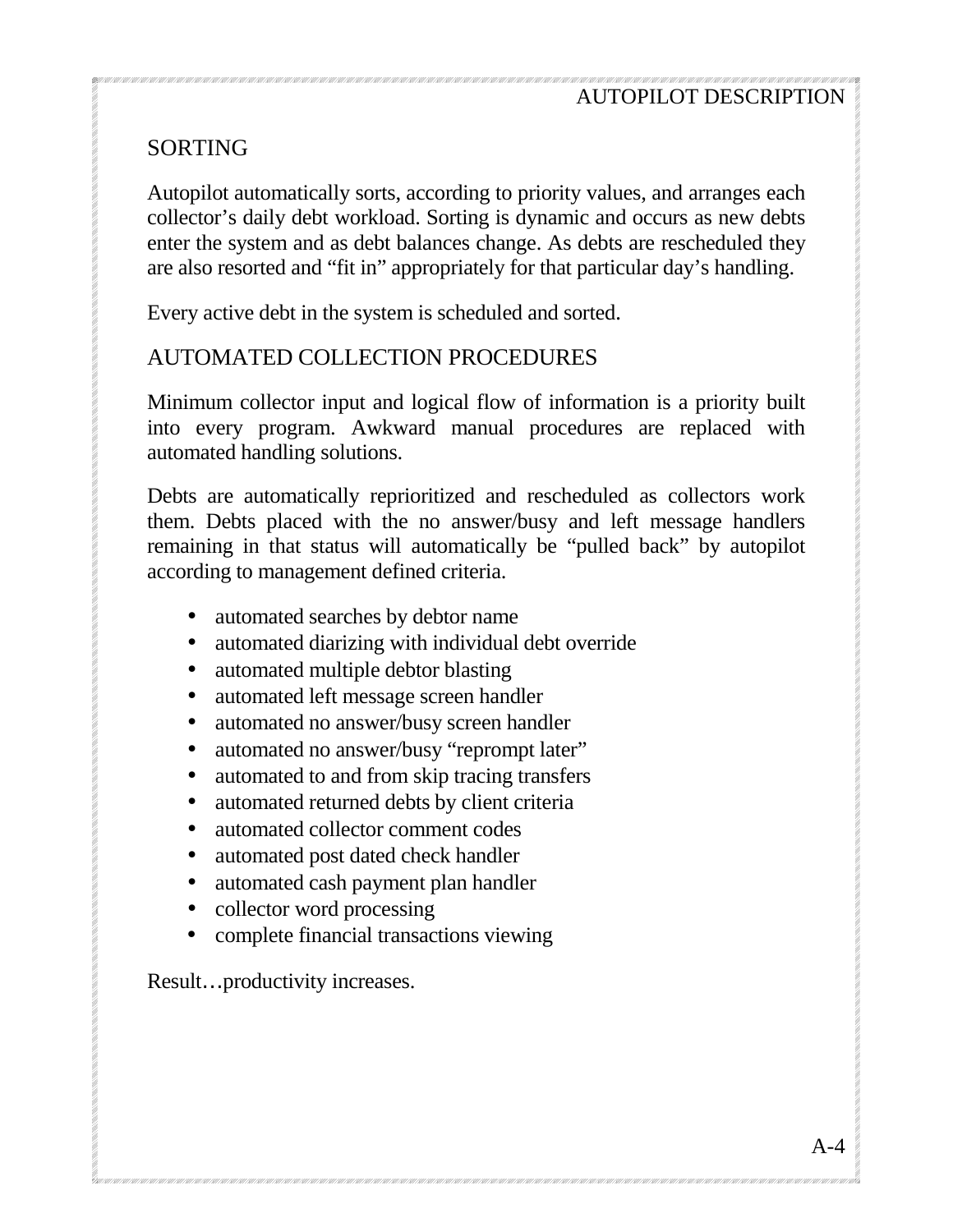## MULTIPLE DEBTS

Automatic debts to debtor matching. Maximized collector handling is achieved utilizing a "multiple debt summary window" providing the most relevant data for all linked debts. Left message, no answer/busy and multiple debt screens have instantaneous two-way channeling access between these summary screens and the detailed debt records.

#### BUILT-IN COLLECTOR

Even a "built-in collector" for small ticket item clients is included. The System will mail first notices, check for payments, mail follow-up notices and close out the account if paid-in-full or if all collection methods are exhausted. In this way autopilot can reserve collectors time for more lucrative activity.

#### COLLECTOR CALENDAR

Daily breakdown for current and following month:

- daily collections and revenues
- MTD collections and revenues

#### Reflecting:

- promises
- post dated checks
- schedule debts
- cash payment plan
- diarized debts
- projected average dollar value of new business

- number of debts scheduled
- interactive, continuous updating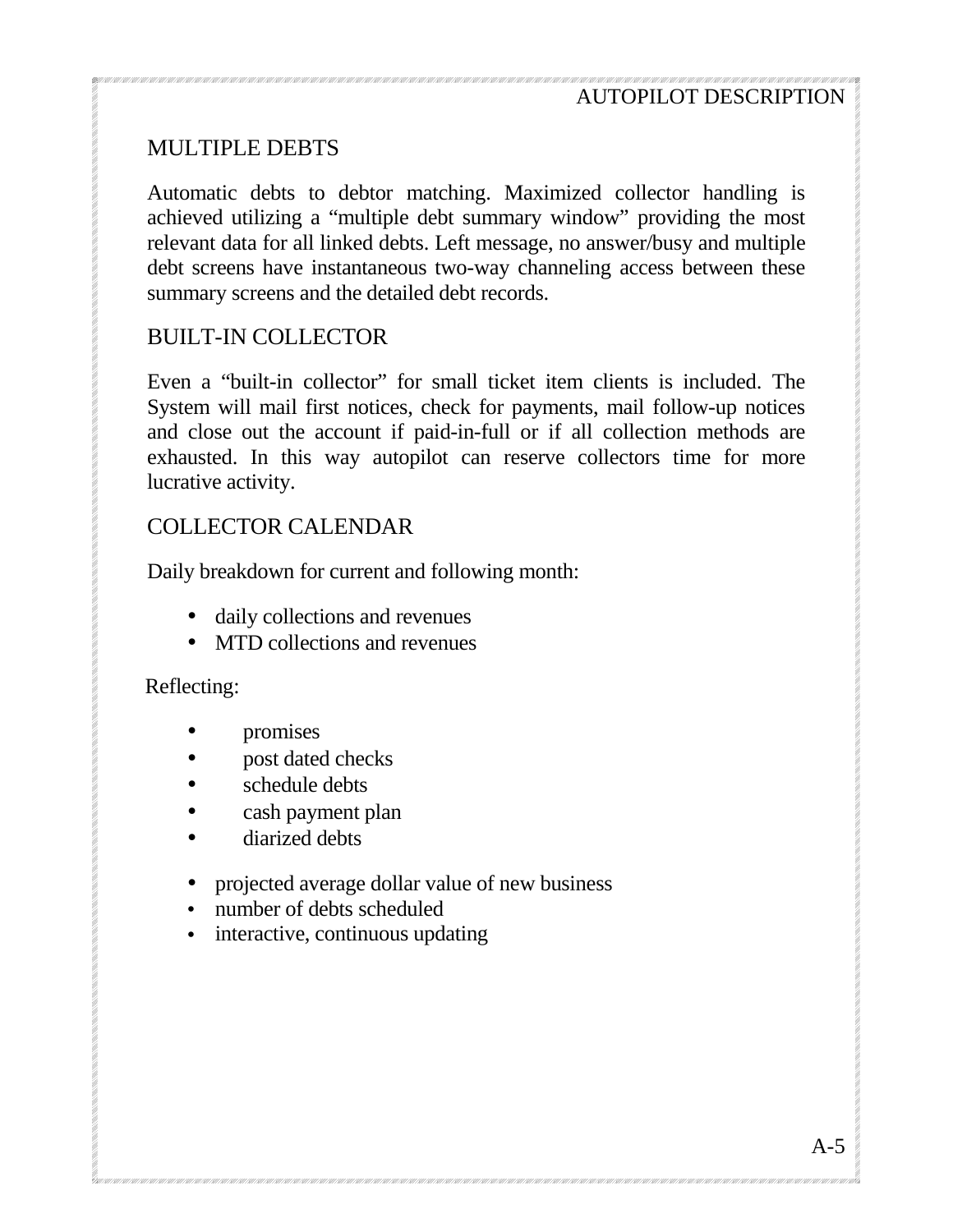## AUTOPILOT AND THE COLLECTION MANAGER

## MANAGEMENT CALENDAR

Autopilot manages your entire active debt inventory whether it's 1,000 or 999,999! Every debt has been scheduled. You are able to review the workload by collector for any future period.

## HUMAN RESOURCE MANAGEMENT

By comparing the number of scheduled debts to the collector's maximum daily "workload ability", the manager can easily determine if the agency is:

- 1. Optimally staffed
- 2. Understaffed-large numbers of debts remain unworked day after day. Agency revenues not maximized.
- 3. Overstaffed-collectors complete workload early, day after day

## COLLECTOR ACTIVITY REPORT

Daily, records start time, stop time, the action taken per debt and how the collector has spent his day.

A clear distinction is made between "debts worked"; debts accessed but unworked and time spend utilizing various routines. The statistics section gives the total amount of the time spent in each category, amount of idle time, the average daily and month-to-date time each collector spends on debts as well as the number of debts scheduled but left unworked daily.

## COLLECTOR COMMISSIONS

The system provides daily collection totals, daily agency commissions, as well as MTD and YTD average collections and agency commissions.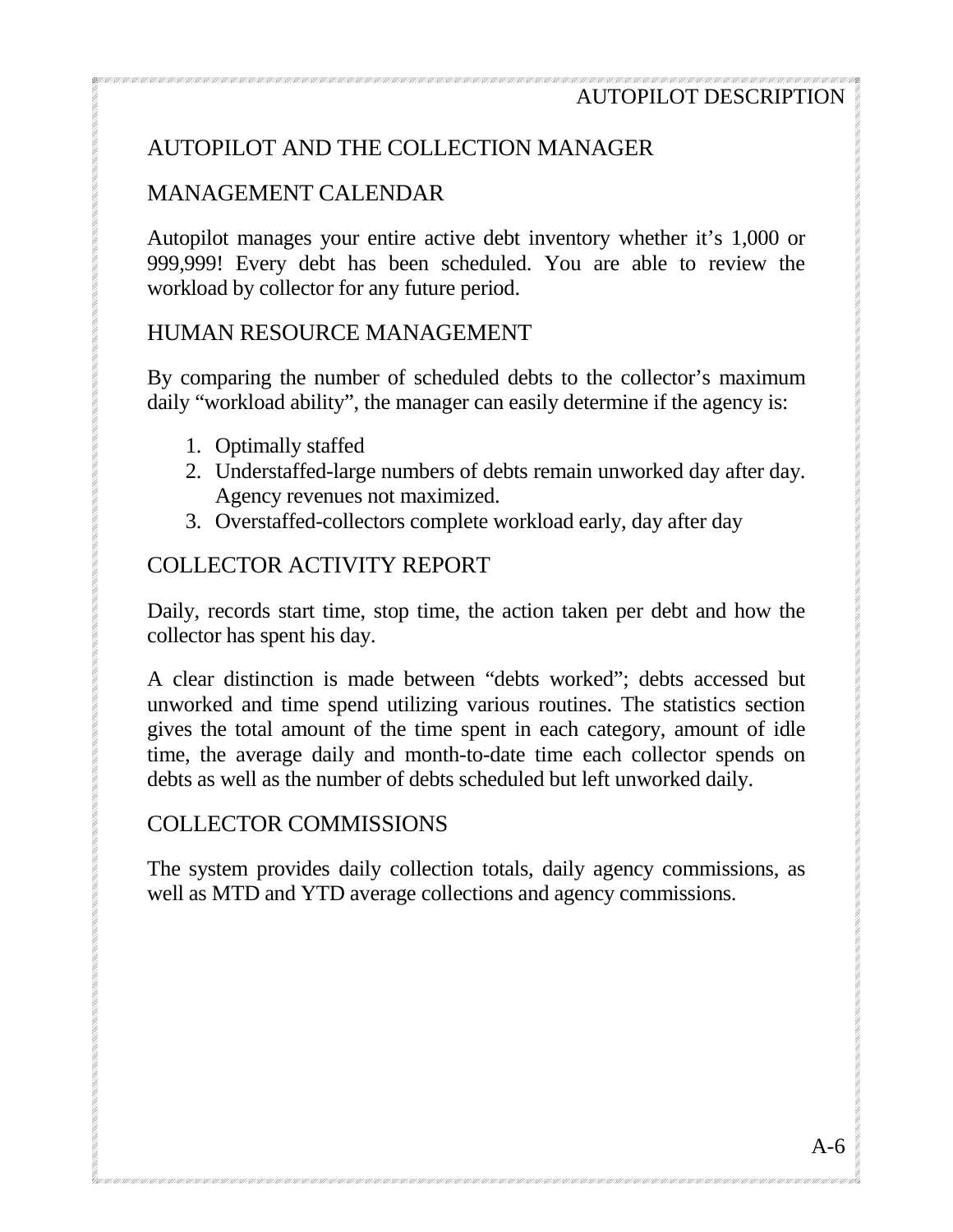#### .<br>Tanih tanih tanih tanih tanih tanih tanih tanih tanih tanih tanih tanih tanih tanih tanih tanih tanih tanih tani AUTOPILOT DESCRIPTION

## TAPE MONITOR

- automated control over collectors notices
- accessibility
- automated control over account closures
- daily, month-to-date collector production report
- management controlled limits to notices, exceeded limits reported to management

Result…total automated management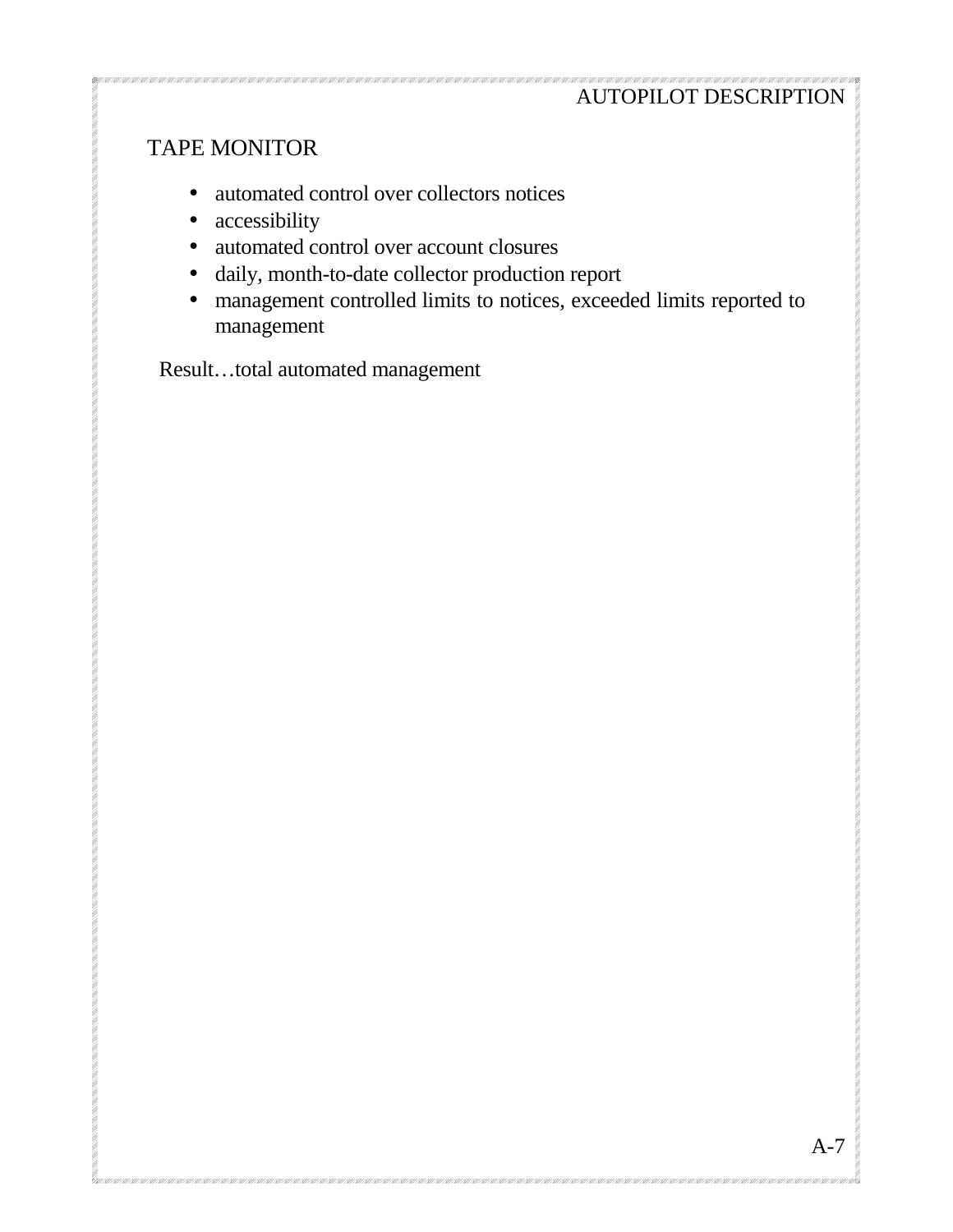## ACCOUNTING: COMPLETE TRUST HANDLING (multi-branch available)

## COMMISSIONS:

- Standard retail and commercial rates by branch
- Standard retail and commercial rates by client
- Individual debt override
- Ability to charge/not charge commissions on court costs recovered

## TRANSACTION TYPES:

- paid to us
- paid direct
- paid third party agency
- automatic record of commission due forwarded agency on the three transaction types
- NSF cheque transactions for the three transactions types
- error processing and journal entry adjustments
- client billings for legal fees
- client/debtor billings for court costs advanced
- client billings for miscellaneous charges
- client payments and reversals
- NSF bank charges
- bank charges recovered to agency
- client advances for court costs held in trust
- court costs contra-ed against funds held in trust
- flat rate or percentage on transactions flagged as merchandise returned
- ability to process transactions as settlements
- payments automatically allocated to bank charges recovered, court costs recovered, costs recovered, interest, and principal
- ability to override allocation of payments
- automatic processing of overpayments to control account

THE CONSTITUTION OF A CONSTITUTION OF A CONSTITUTION OF A CONSTITUTION OF A CONSTITUTION OF A CONSTITUTION OF A CONSTITUTION OF A CONSTITUTION OF A CONSTITUTION OF A CONSTITUTION OF A CONSTITUTION OF A CONSTITUTION OF A CO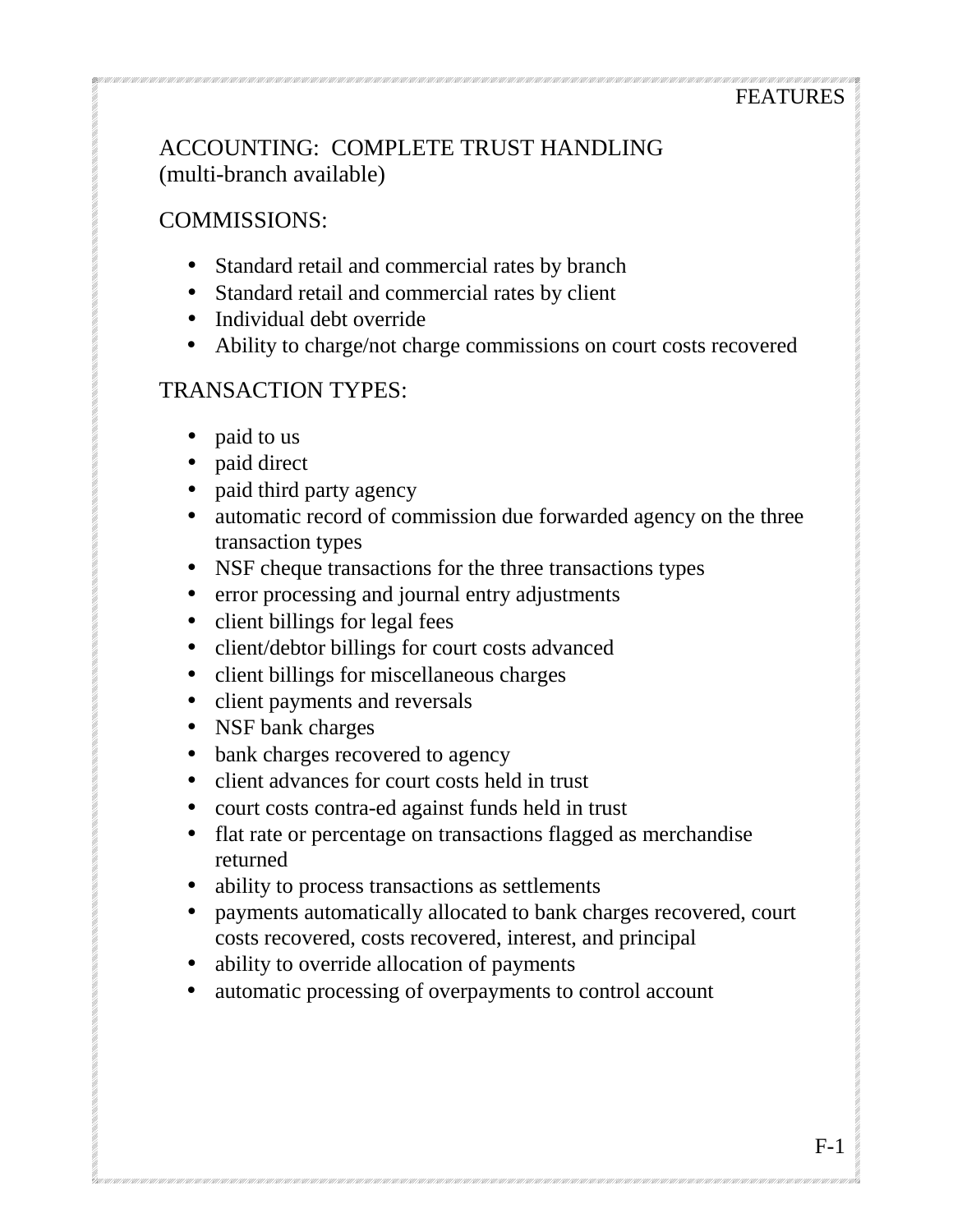## STATEMENTS:

- individual client statements sorted by name, date of transaction or by reference number
- net, gross and split proceeds
- weekly and monthly remittance to clients
- customized format to your statement format
- compresses transaction format or detailed transaction format
- automated cheque printing
- ability to rerun cheques or statements in multiple copies

## DAILY BALANCING:

- deposit summary processing provides a summary of transactions processed daily
- transaction deletion and reinput is handled prior to closing the daily summary
- transactions are grouped by transaction type
- trust deposit and general deposit amounts are itemized
- branch statistics based on summary data for day, month, and year to date
- summary of commissions by collector
- payments by collector code with daily and month to date totals

## MONTHLY BALANCING:

- balanced disbursement verification verifies that statement printing programs are accurate in disbursements compared to the daily balancing statistics
- record of all NSF transactions for the month for bank reconciliation
- record of all commission due forwarded agencies for directs and paid us transactions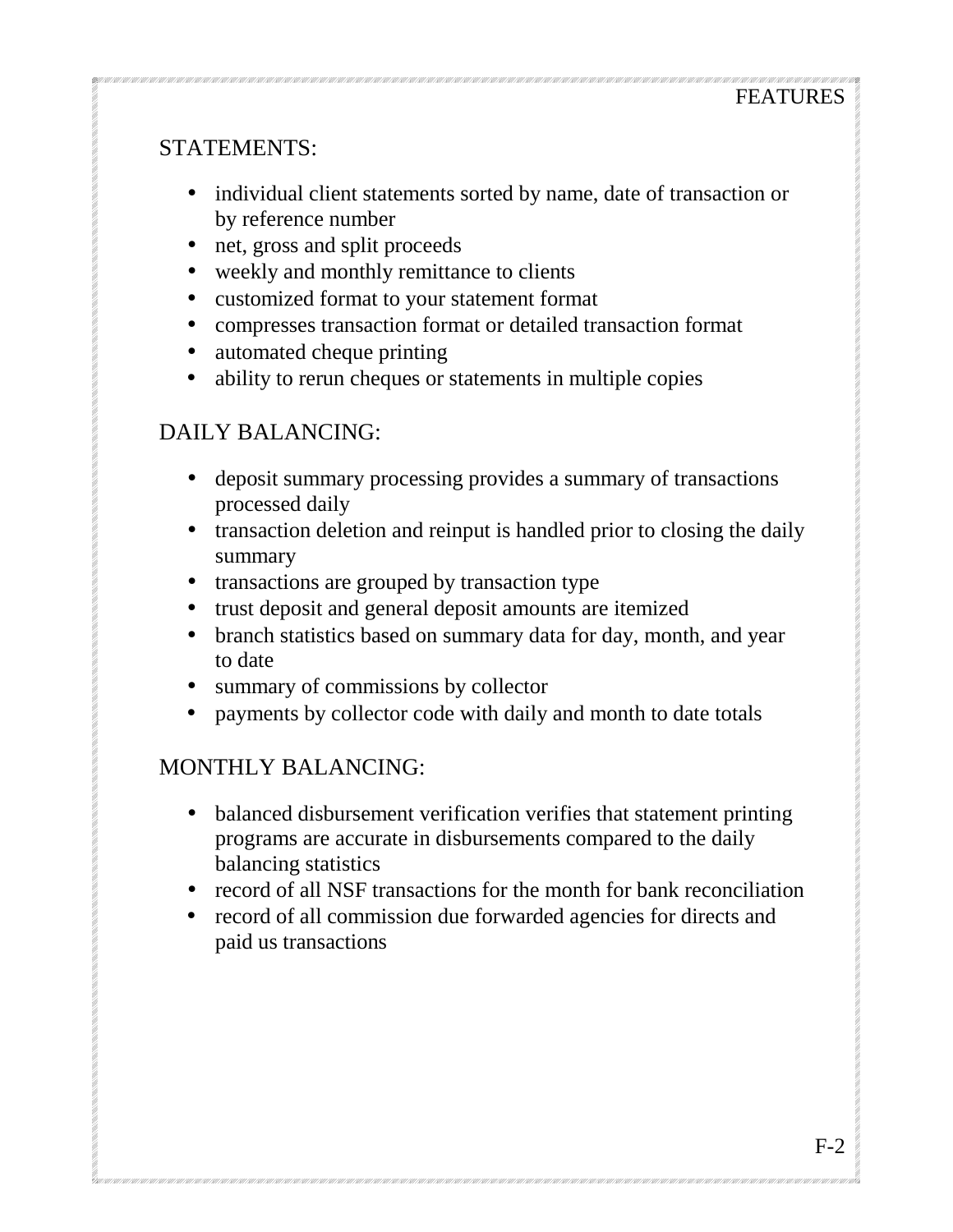## MONTH END ACCOUNTING DATA:

- accounts receivables aged current, 30, 60, 90+ days
- cheque register with client name, cheque numbers and amounts

• month end statistics on screen or hard copy

in the second second and the second control of the second control of the second second second and the second second second second second second second second second second second second second second second second second s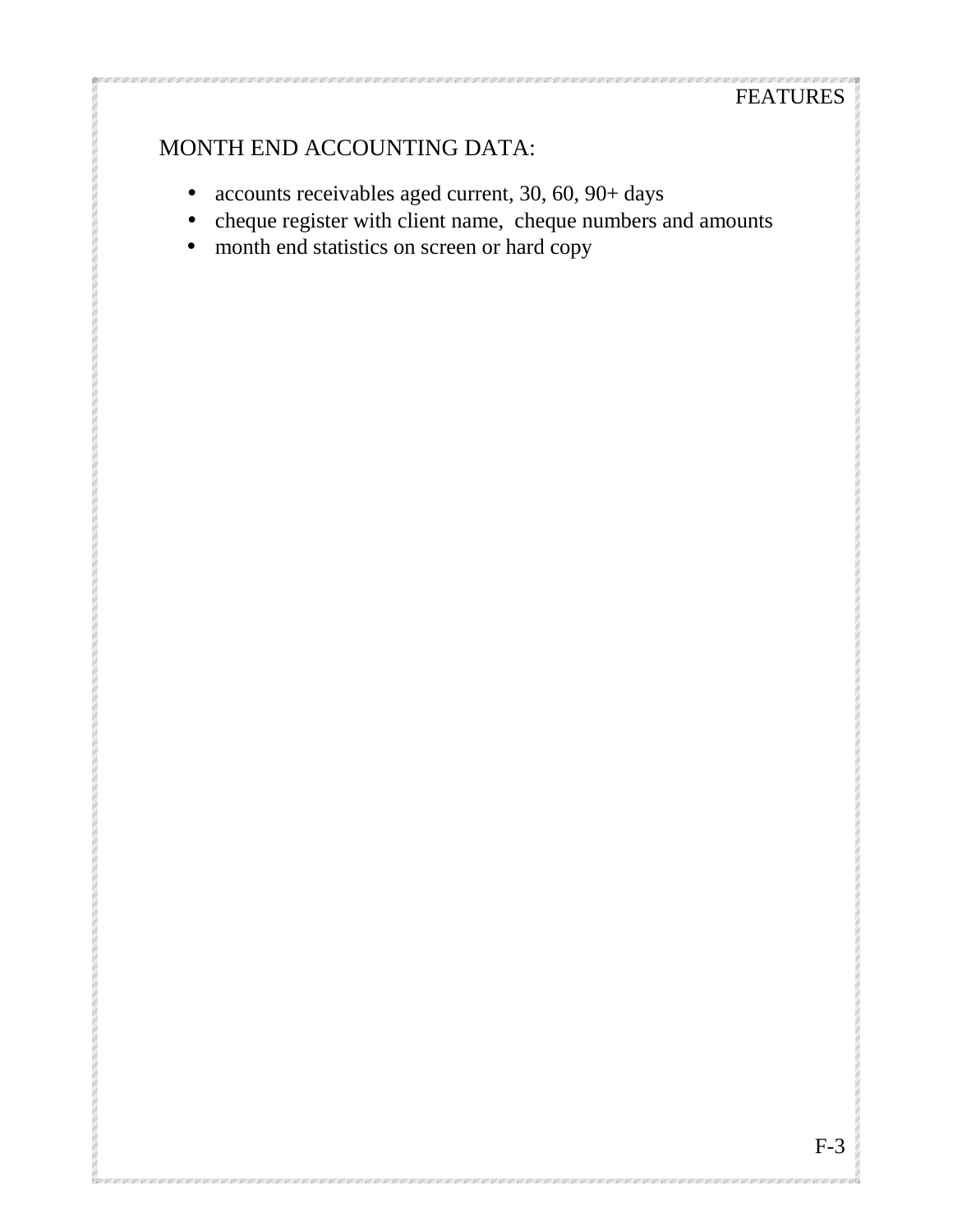## FEATURES

## SALES

## CLIENT MASTER:

- user programmed for client defaults
- comments for sales result input on-line
- user programmed for client changes
- name search for client name
- hard copy listings by client number or alphabetic
- client prospect file
- sales autopilot for scheduling of calls with prioritization criteria

#### SYSTEM REPORTS:

- automated debt acknowledgment reports
- client inventory reports on demand
- progress reports on individual debts or by range of debts

, a cheart and a cheart a cheart and a cheart and a cheart and a cheart and a cheart and a cheart and and and a cheart and and and a

modem access by clients to their data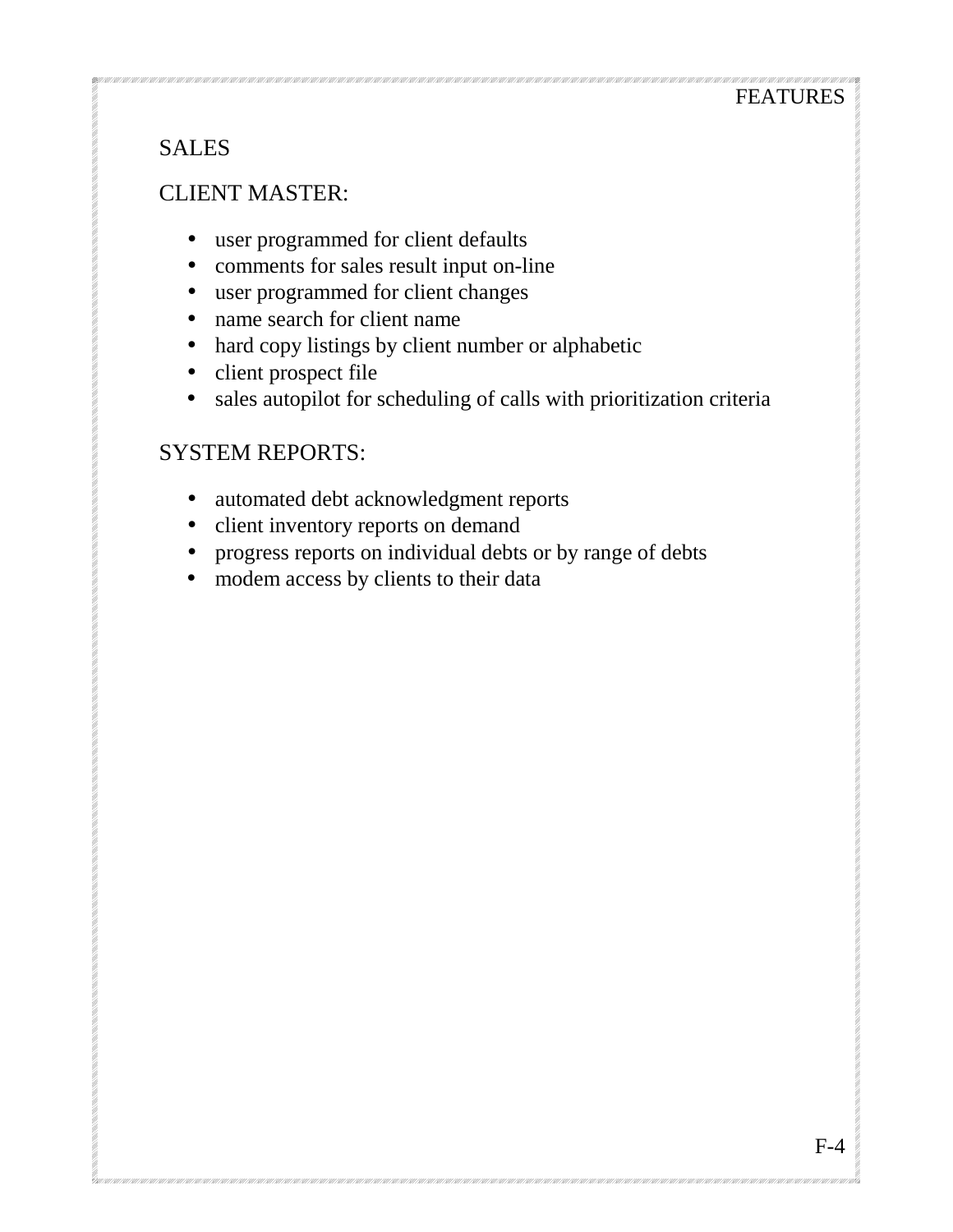## CLERICAL:

- Automatic assignment of debt numbers and client numbers
- Automatic assignment/reassignment of debts to collectors
- No filing or misfiling
- Automatic first notices
- Debtor name, sin, address, phone and reference number search
- Word processing (additional module)
- Automated statistics

## SKIP TRACING:

- accommodates tracing by collector or by specialty department
- automatic transfer of accounts between departments
- accounts flagged as trace on or ended show as such on management reports and client progress reports
- priorities are user set for trace accounts

## PRECOLLECTIONS

- customized notices for precollections systems
- notice dunning is automatic if payment not processed
- expired precollections are automatically set up as regular accounts
- ability to override commission rates on precollections

THE CONSTITUTION OF A CONSTITUTION OF A CONSTITUTION OF A CONSTITUTION OF A CONSTITUTION OF A CONSTITUTION OF A CONSTITUTION OF A CONSTITUTION OF A CONSTITUTION OF A CONSTITUTION OF A CONSTITUTION OF A CONSTITUTION OF A CO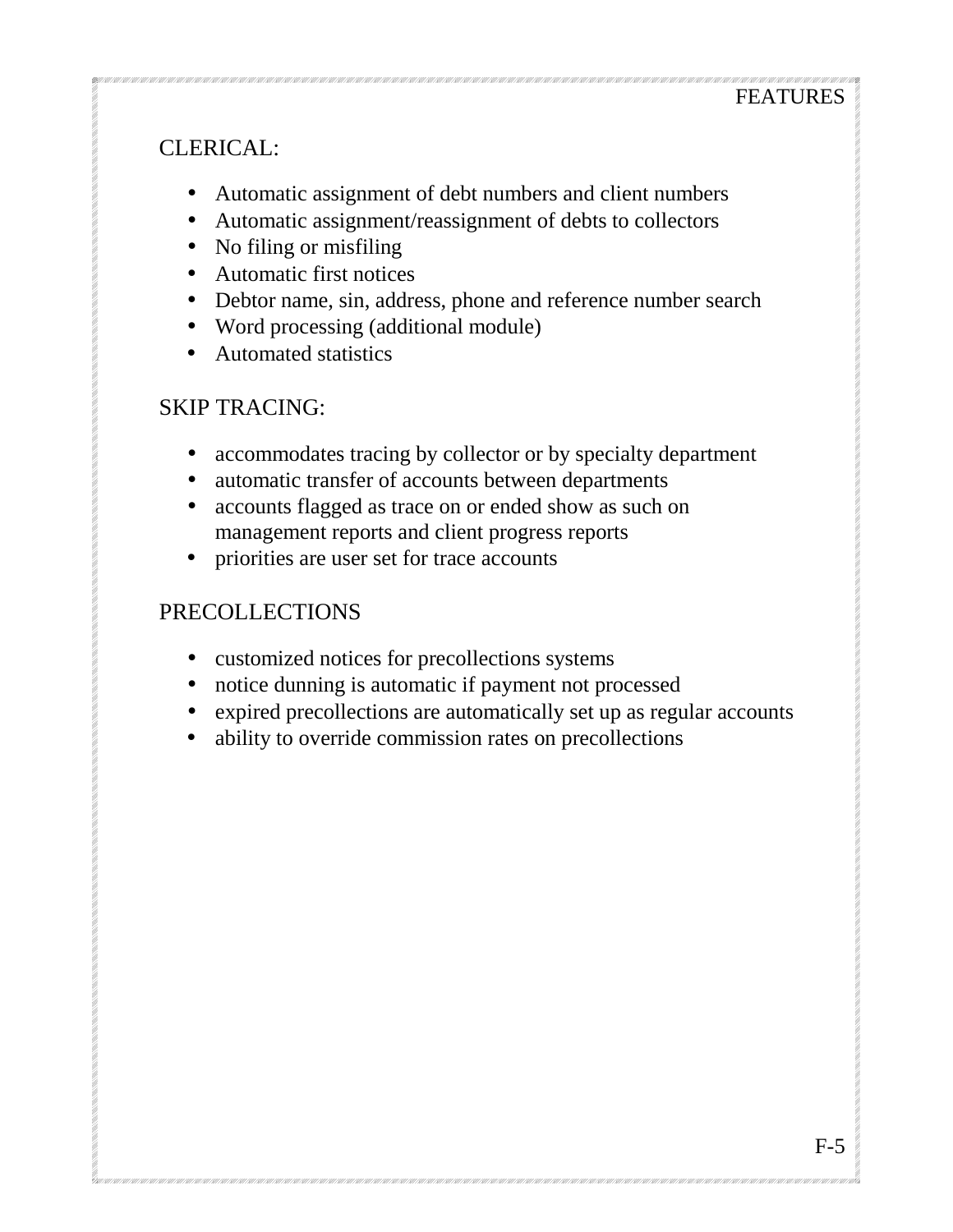## LEGAL

- court costs advanced tracking
- automatic reduction of court costs through payments
- non-recoverable legal fees billing to clients
- ability to contra billings against fund held in trust
- ability to charge/not charge commission on court costs recovered
- accommodate legal work by collector or by legal department

## AUTOPILOT

- accounts scheduled automatically by cycle period
- accounts schedules automatically for NSF cheques
- accounts scheduled automatically for promise to pay broken

, TERRITARIA RICHILIA ERRITARIA ERRITARIA ERRITARIA ERRITA ERRITA ERRITARIA ERRITARIA ERRITA ERRITARIA ERRITAR

- new accounts automatically scheduled
- expired precollection accounts schedule automatically
- post cycle debts automatically increased in priority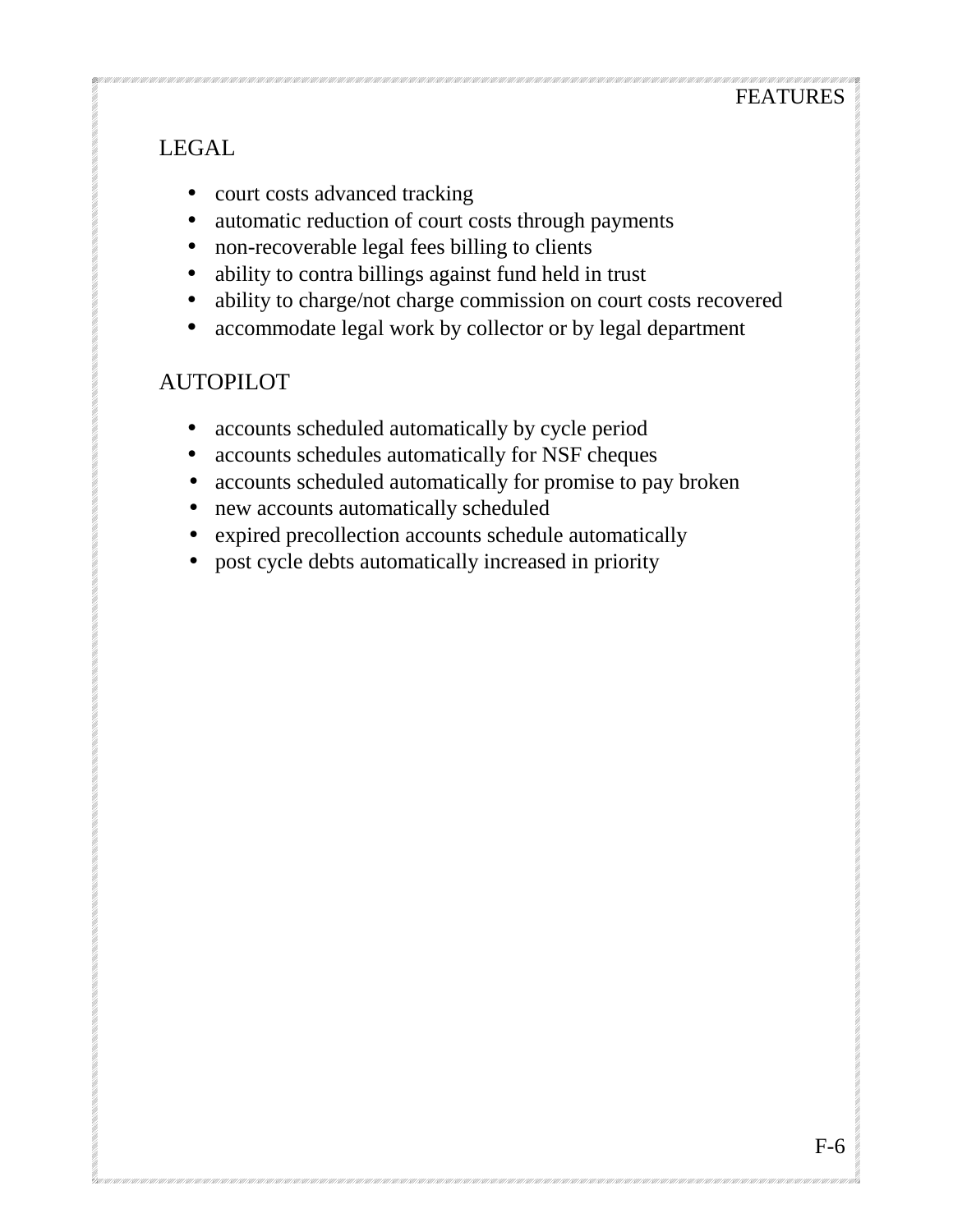REPORT TITLE: Accounts Receivable Report

#### **FUNCTION**

This report lists Accounts Receivable totals (Current, 30 days, 60 days, 90+ days, total) for each client as well as totals for all clients. This report is instantaneous.

FORMAT: Printer or Screen

ACCESS:

01…Management Menu

01…Financial Management

05…A/R Report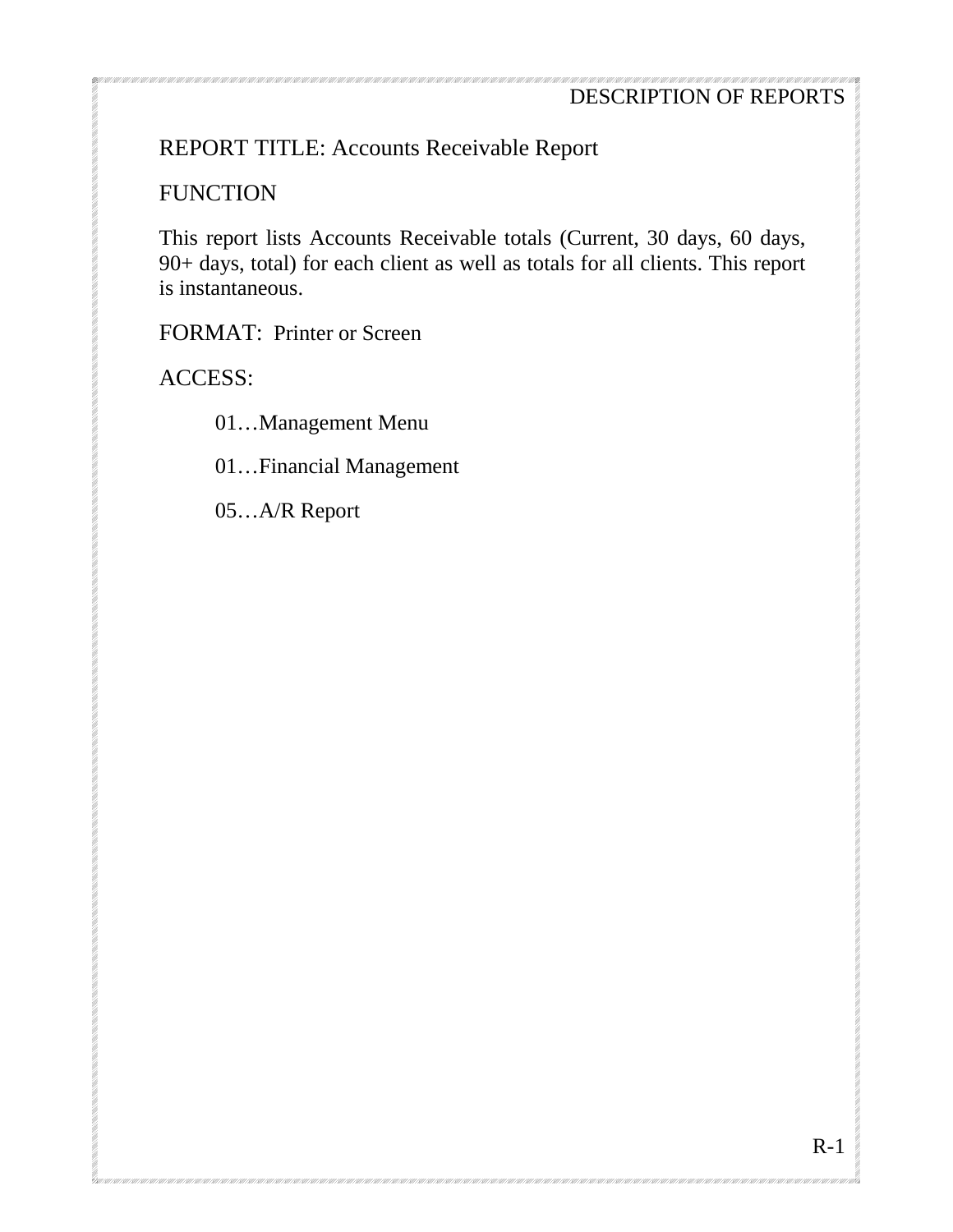#### DESCRIPTION OF REPORTS

## REPORT TITLE: Accounts Payable Report

#### **FUNCTION**

This report lists Accounts Payable amounts for each client as well as totals for all clients. This report requires time to be calculated.

FORMAT: Printer or Screen

ACCESS:

01…Management Menu

01…Financial Management

06…Trust Accepts Payable Register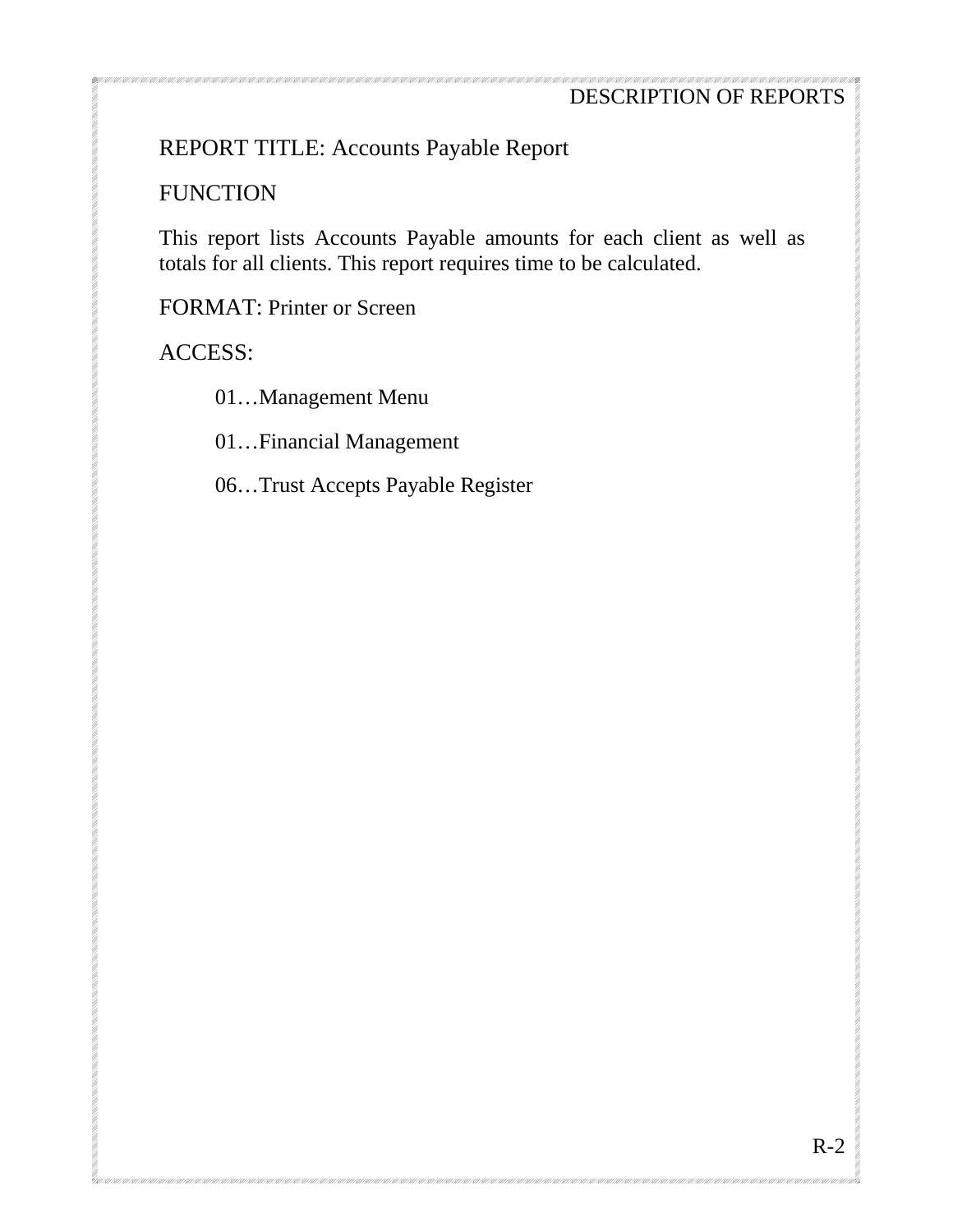REPORT TITLE: Current client Advance Totals Report

## **FUNCTION**

This report lists current funds on hand from clients to be contraed against future court costs advanced. The information displayed is the client number, Client name and the amount. This report requires time to be calculated.

FORMAT: Printer or Screen

ACCESS:

01…Management Menu

01…Financial Management

07…Current Client Advances Totals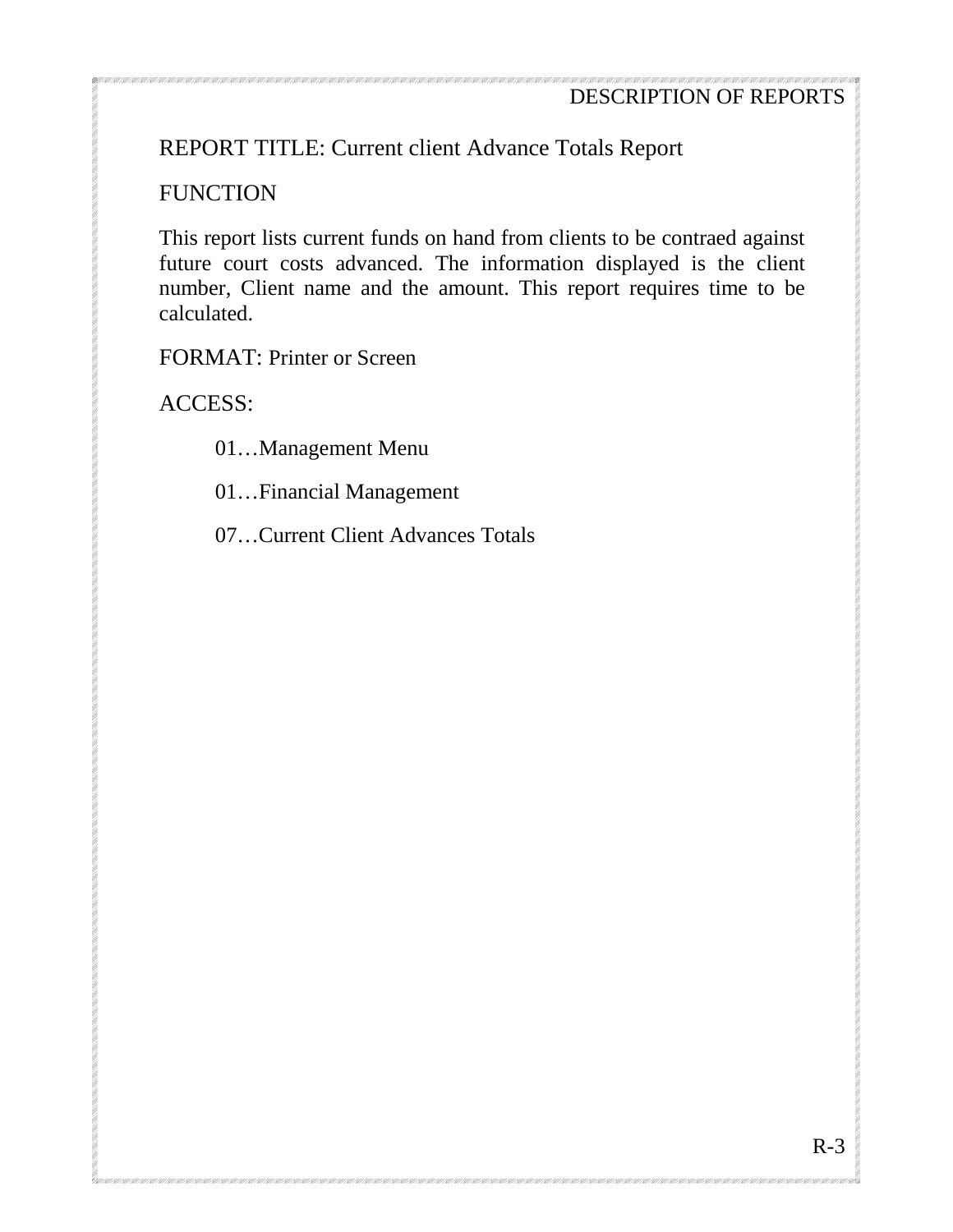## REPORT TITLE: Debtor Overpayment Report

## **FUNCTION**

This report lists transactions, which are overpayments given a specific date range. The information displayed is the Debt number, Transaction number, Date, amount and Cheque number. This report is instantaneous.

FORMAT: Printer or Screen

ACCESS:

01…Management Menu

01…Financial Management

09…Debtor Overpayment Report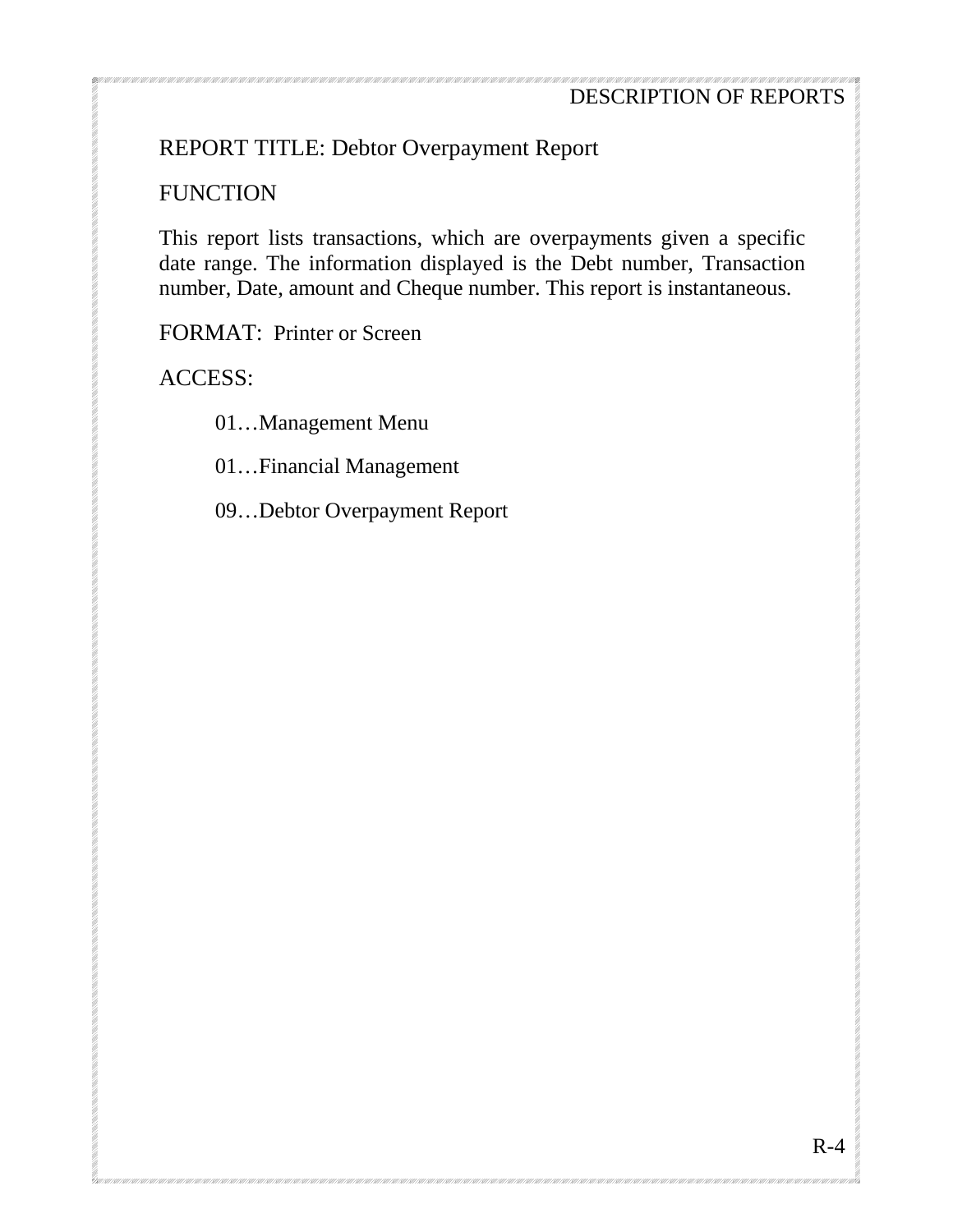## REPORT TITLE: GST Paid on Billings Report

#### **FUNCTION**

This report lists all G.S.T. paid on court costs advanced and legal fees. The list is restricted by a specified date range. The information displayed is the debt number, transaction number, date, amount, status and registration number. This report requires time to be calculated.

FORMAT: Printer or Screen

ACCESS:

01…Management Menu

01…Financial Management

11…GST Reports

01…GST Billings Paid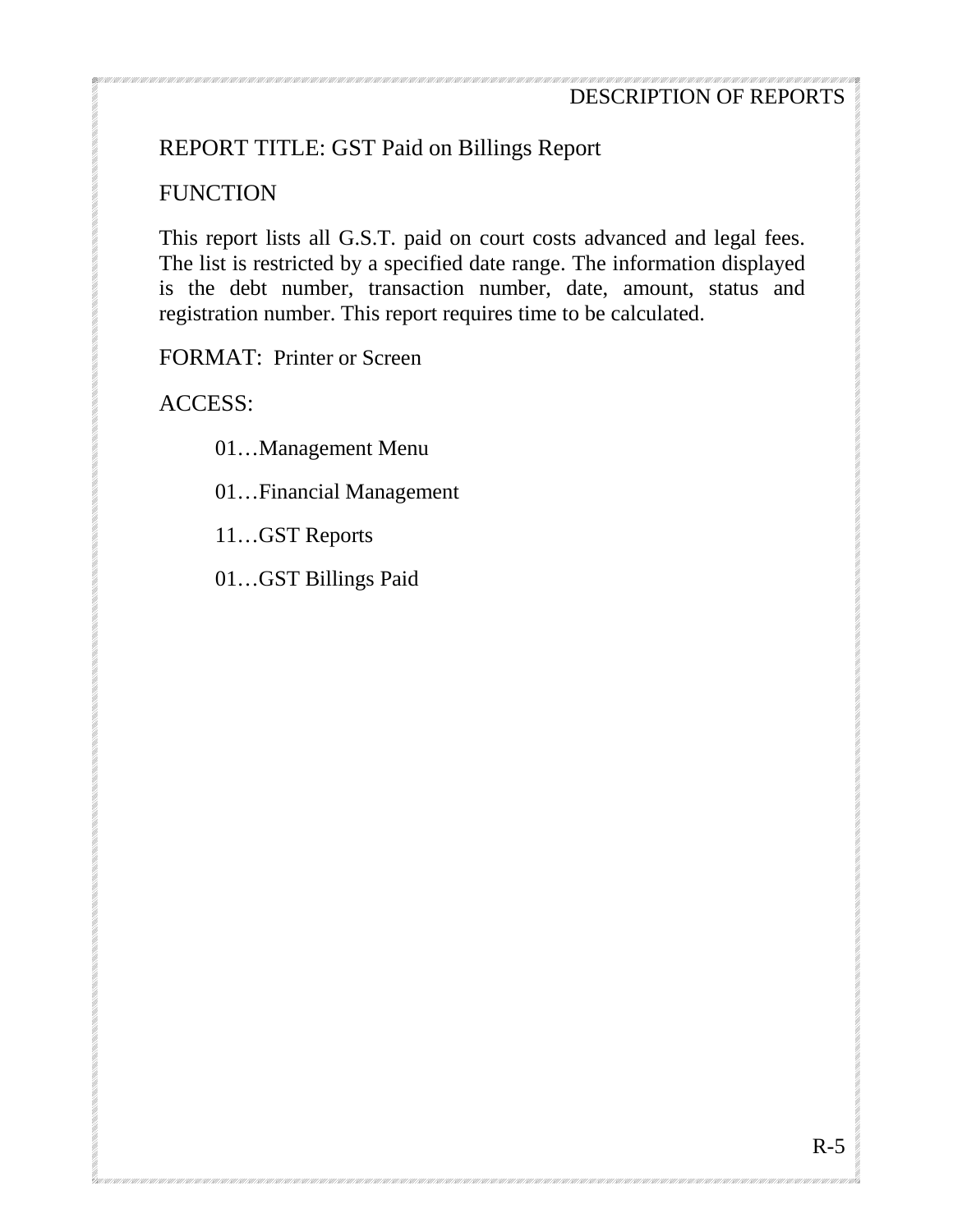#### DESCRIPTION OF REPORTS

## REPORT TITLE: Collected On Billings

#### **FUNCTION**

This report lists all G.S.T. billed to clients on court costs advanced and legal fees. A specified date range restricts the list. The information displayed is the debt number, transaction number, date, amount and registration. This report requires time to be calculated.

FORMAT: Printer or Screen

ACCESS:

01…Management Menu

01…Financial Management

11…GST Reports

02…GST Billings Collected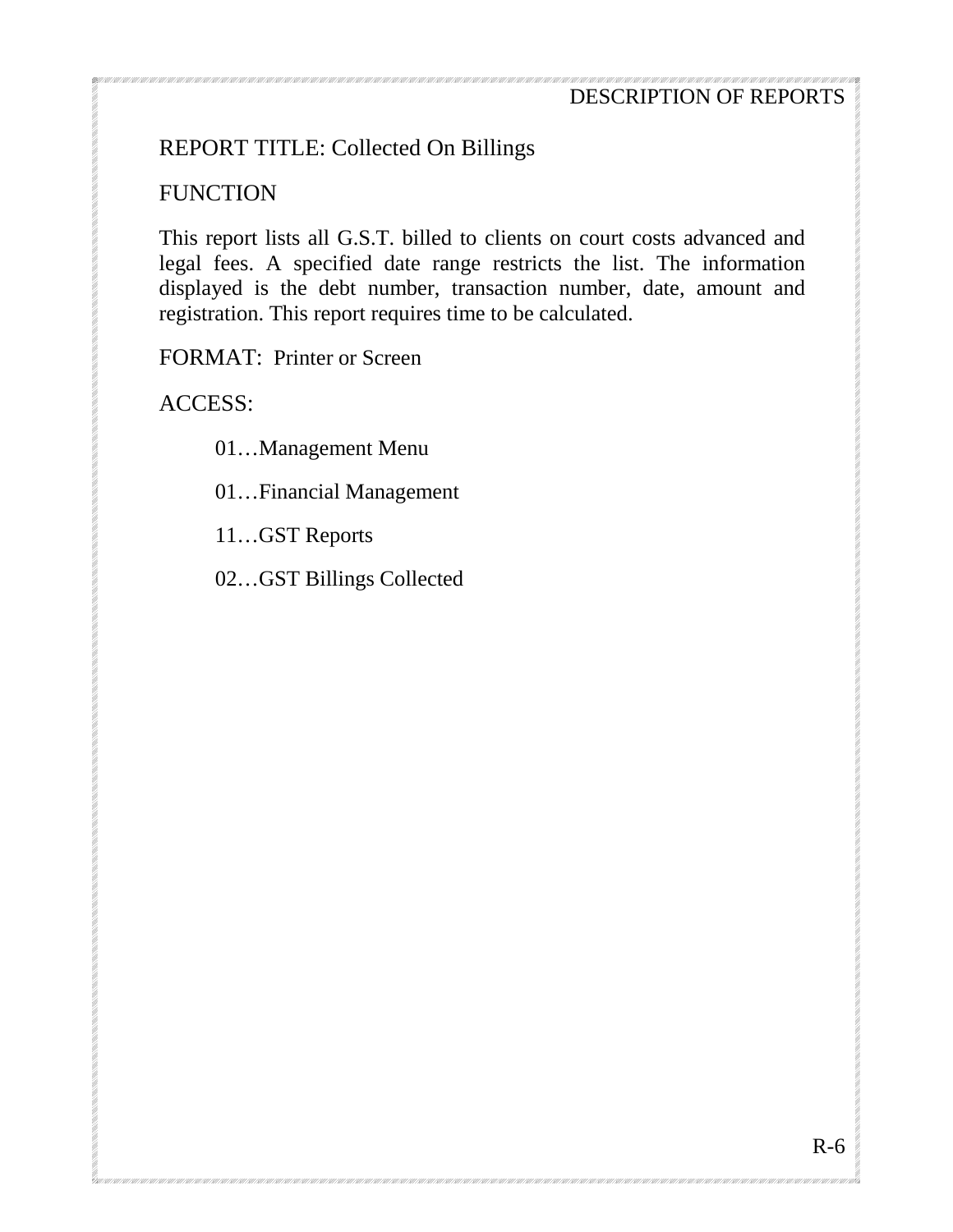## REPORT TITLE: GST Paid on Forwarded Accounts

#### **FUNCTION**

This report lists all G.S.T. paid to forwarded agencies on commission agent. A specified date range restricts the list. The information displayed is the debt number, transaction number, date and amount. This report requires time to be calculated.

FORMAT: Printer or Screen

ACCESS:

01…Management Menu

01…Financial Management

11…GST Reports

03…GST Paid On Forwarded Accounts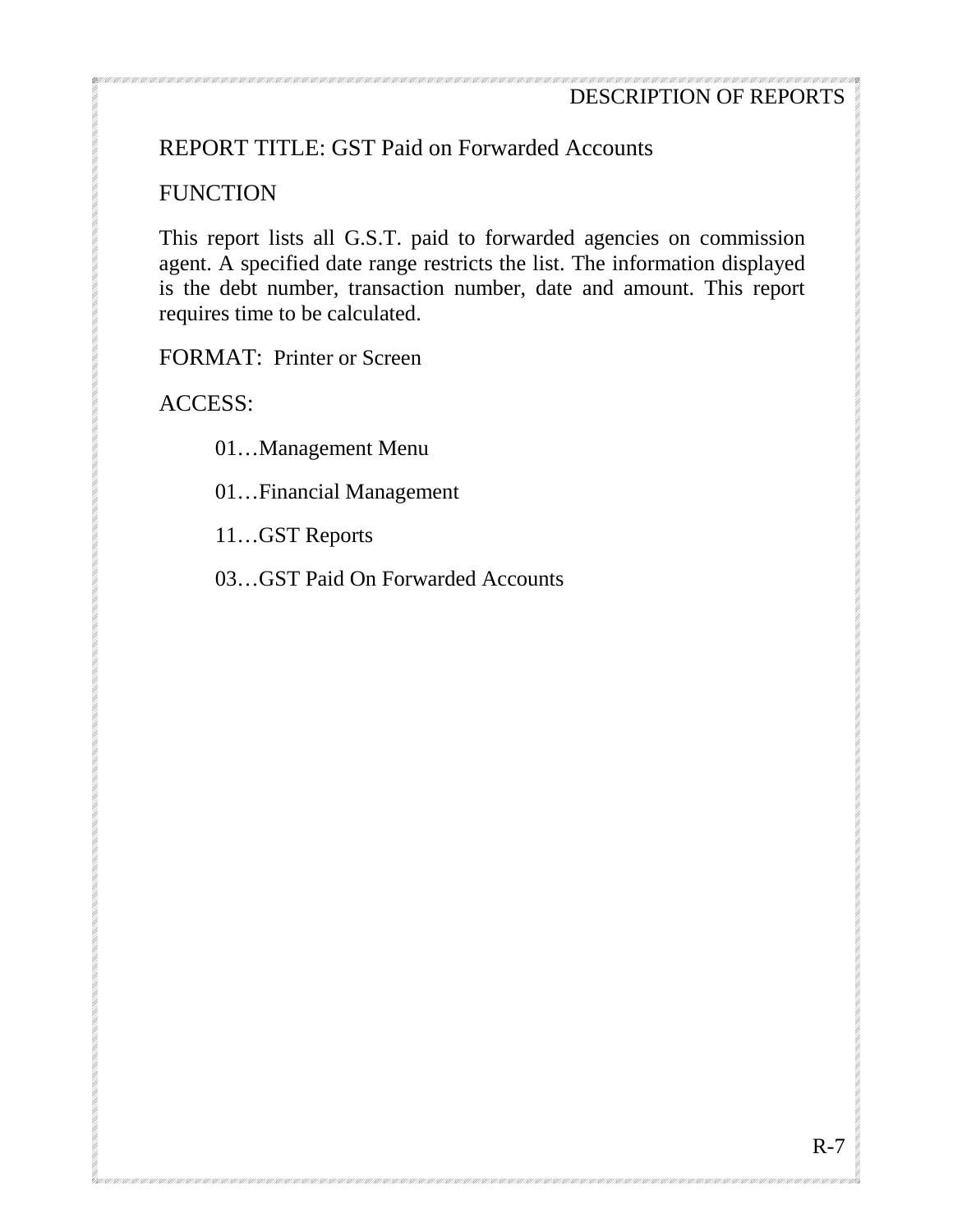## REPORT TITLE: GST Owing on Forwarded Accounts

#### **FUNCTION**

This report lists all G.S.T. owing to forwarded agencies on commission agent. A specified date range restricts the list. The information displayed is the debt number, transaction number, date and amount. This report requires time to be calculated.

FORMAT: Printer or Screen

ACCESS:

01…Management Menu

01…Financial Management

11…GST Reports

03…GST Owing On Forwarded Accounts

, TERRICA DE LE DEL RICA DE LE RICA DEL RICA DE LE RICA DE LE RICA DE LE RICA DE LE RICA DE LE RICA DEL RICA DE LE RICA DE LE RICA DEL RICA DEL LE RICA DEL LE RICA DEL LE RICA DEL LE RICA DEL LE RICA DEL LE RICA DEL LE RIC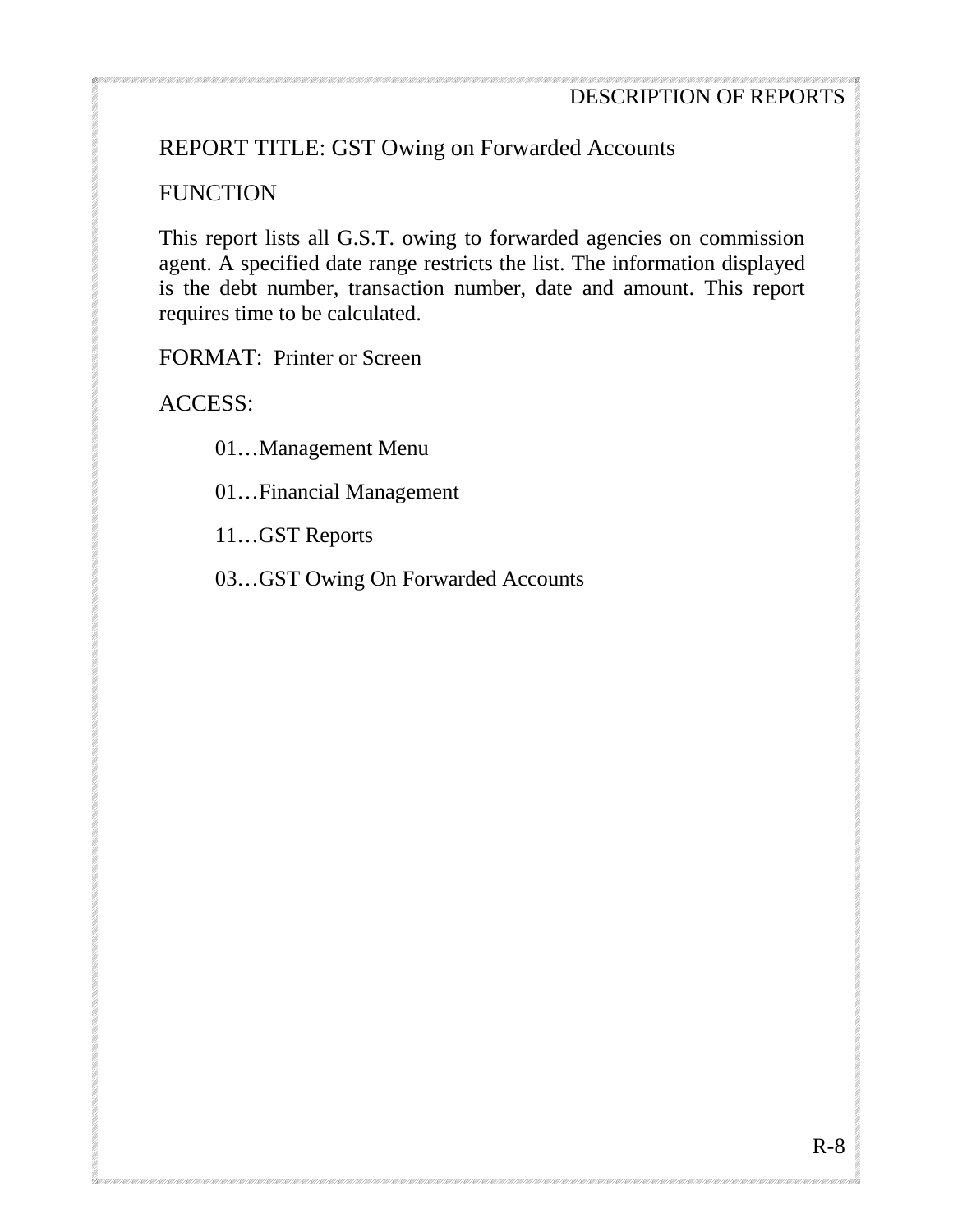## REPORT TITLE: GST Collected on Commission

#### **FUNCTION**

This report lists all G.S.T. billed by clients on gross commission. The information displayed is the client number; client name, gross commission and G.S.T. billed. Totals are also included at the end of the report. This report requires time to be calculated.

FORMAT: Printer or Screen

ACCESS:

01…Management Menu

01…Financial Management

11…GST Reports

03…GST Collected on Commission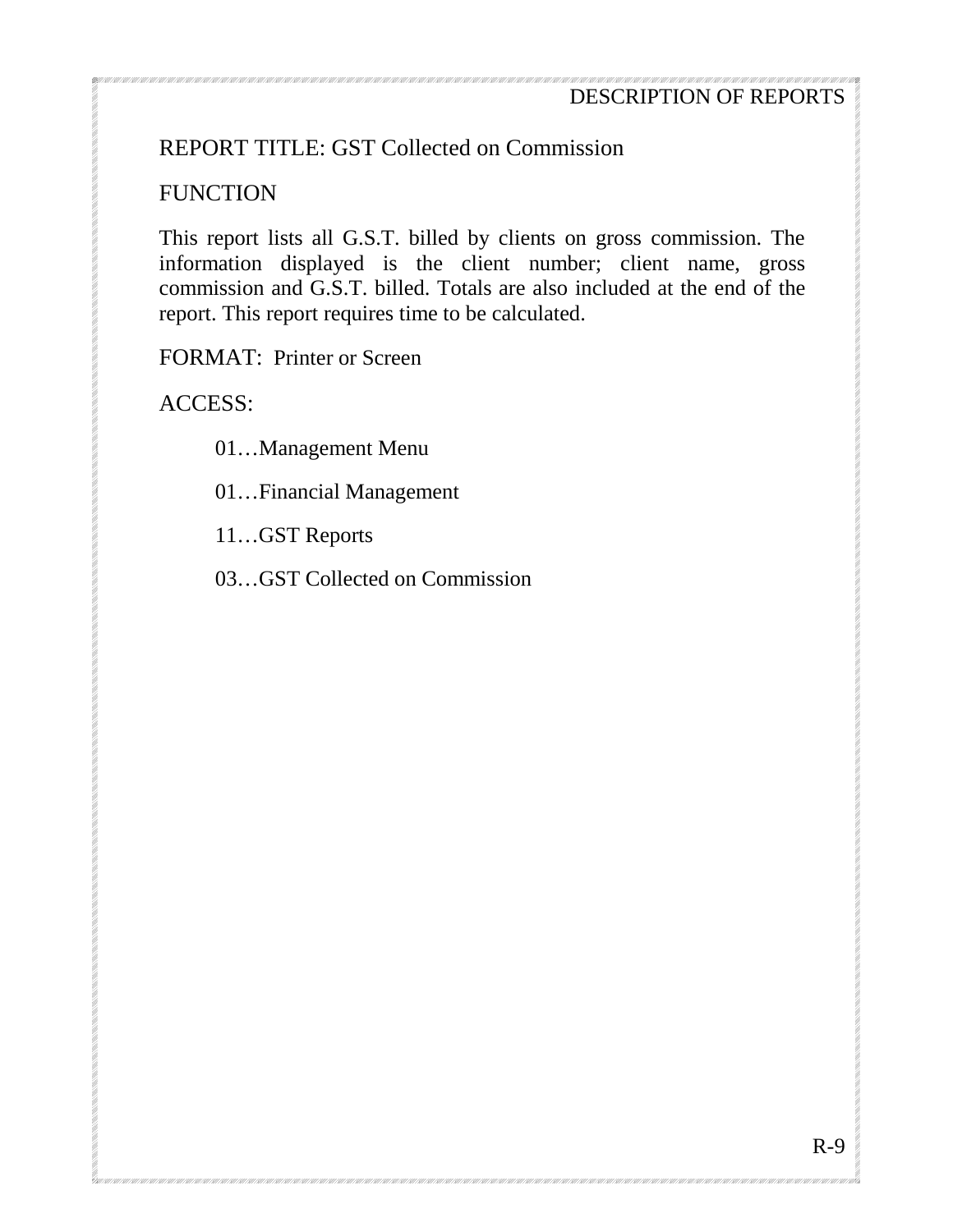## REPORT TITLE: GST Contraed Report

### **FUNCTION**

This report lists all the G.S.T. billings paid. A specified date range restricts this list. The information displayed is the debt number, transaction number, date, amount, client number and the G.S.T. code. This report requires time to be calculated.

FORMAT: Printer or Screen

ACCESS:

01…Management Menu

01…Financial Management

11…GST Reports

03…GST contraed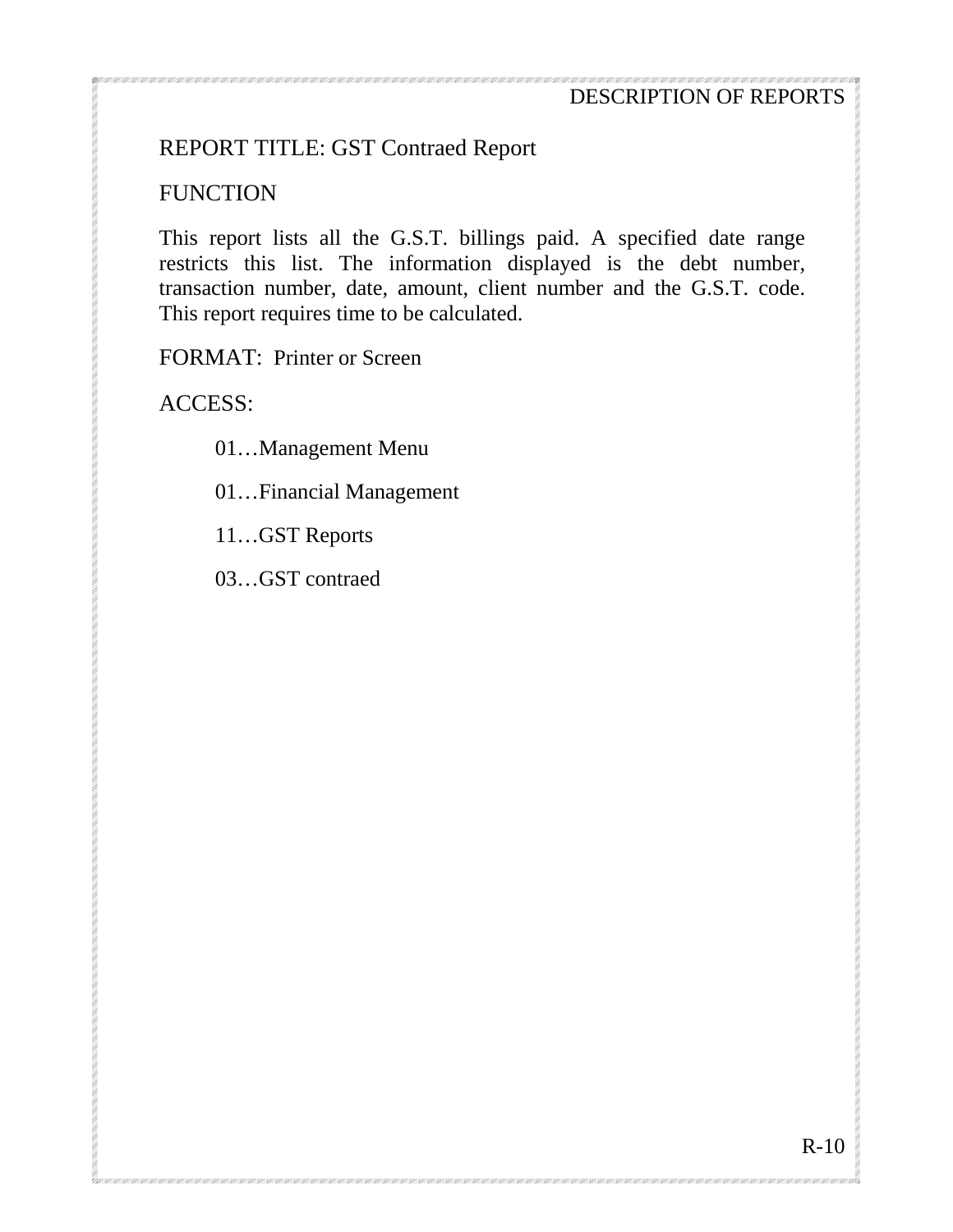## REPORT TITLE: Forwarded Transactions Report

#### **FUNCTION**

This report list transactions which are either paid to us or paid direct and where commission agent owes to a third party agency. A specified date range restricts the list. The information displayed is the debt number, transaction number, date, amount and cheque number. This report requires time to be calculated.

FORMAT: Printer or Screen

ACCESS:

- 01…Management Menu
- 01…Financial Management
- 12…Forwarded Transaction Report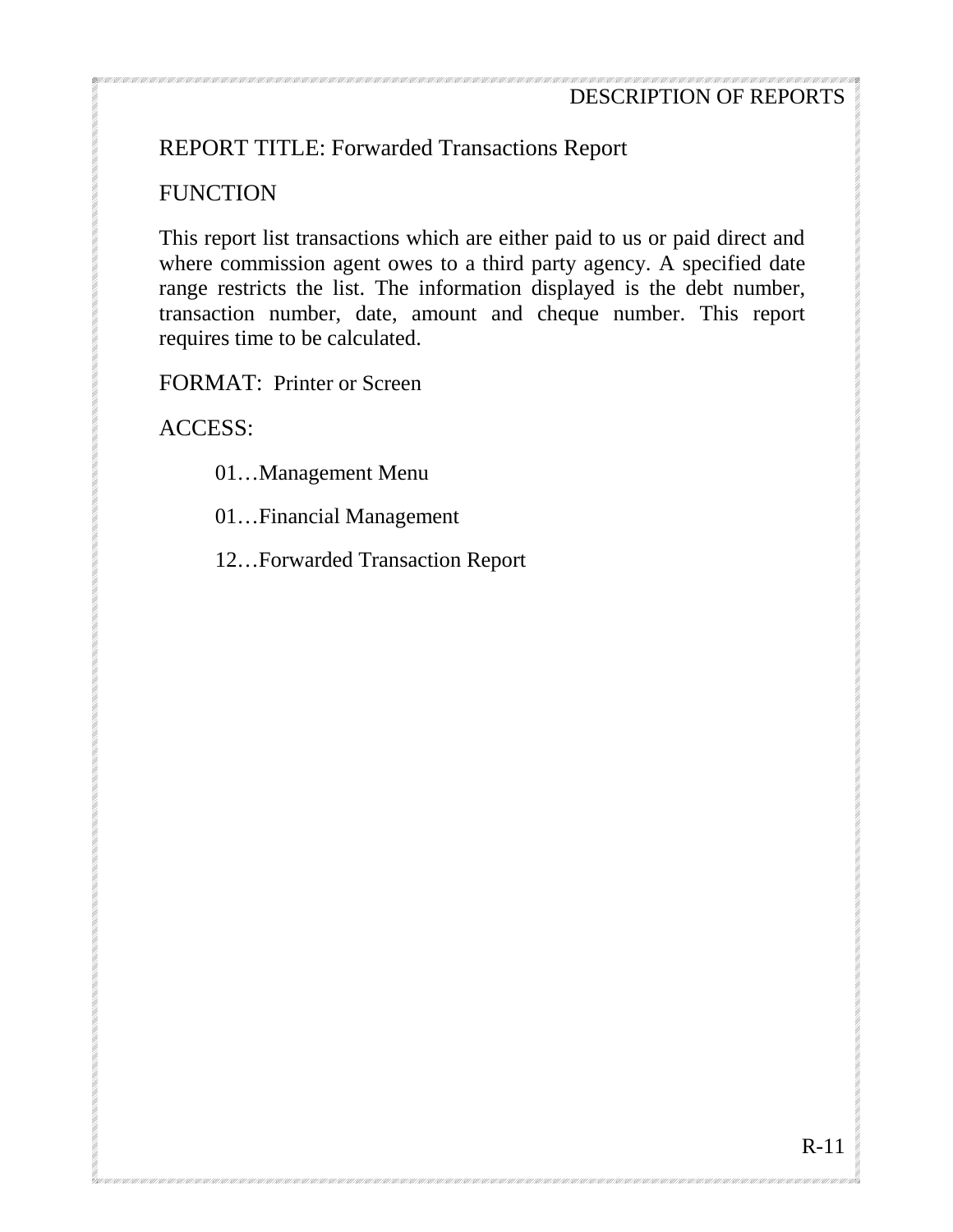## REPORT TITLE: Court Cost Advanced Report

## **FUNCTION**

This report lists all court cost advanced transactions including legal fees and court cost advanced. A specified date range restricts the list. The information displayed is the debt number, transaction number, date and amount. This report requires time to be calculated.

FORMAT: Printer or Screen

ACCESS:

01…Management Menu

01…Financial Management

13…Court Cost Advanced Report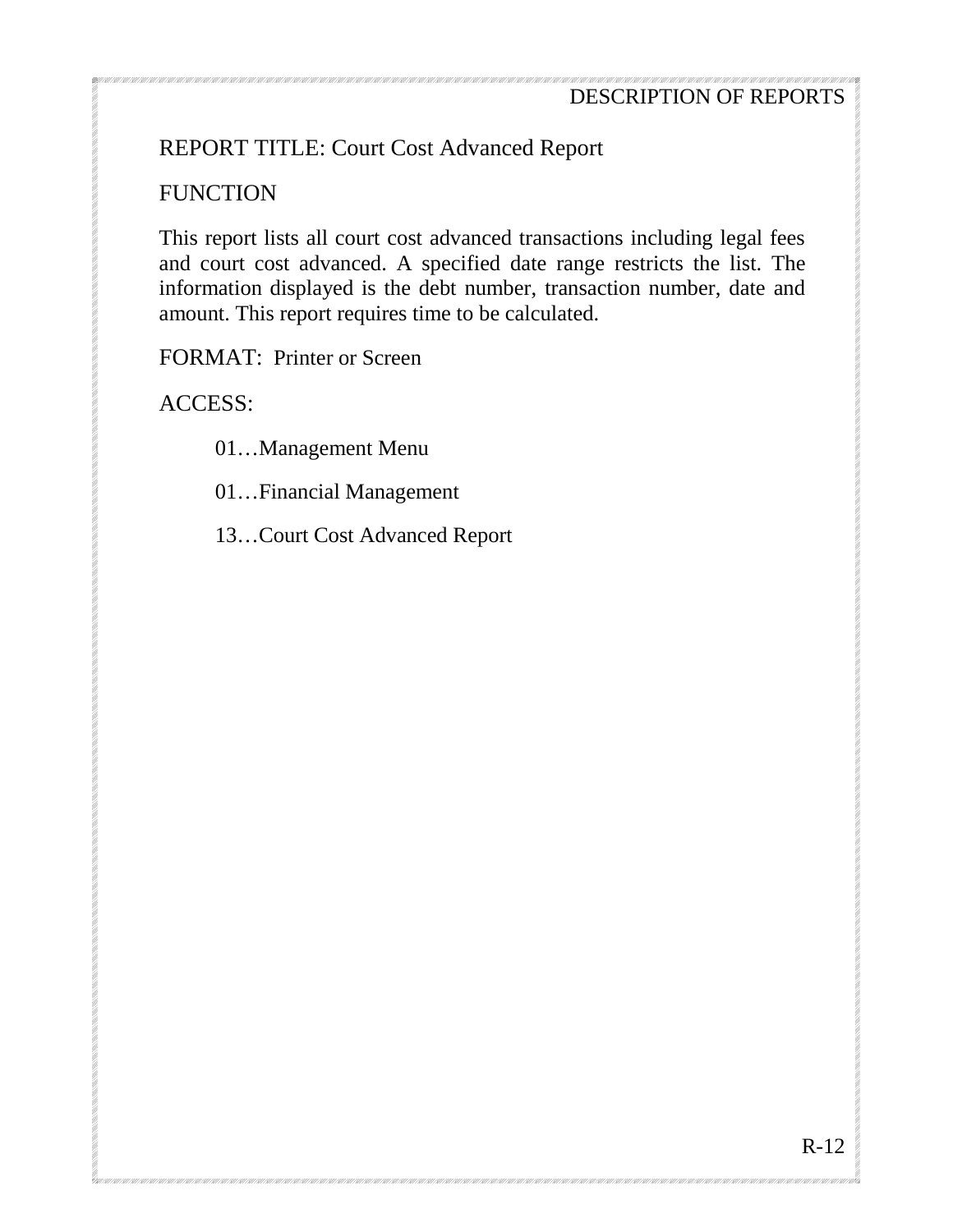## REPORT TITLE: Court Cost Advanced Contraed Report

## **FUNCTION**

This report lists all court costs advanced, which were contraed against funds already on hand from the client. A specified date range restricts the list. The information displayed is the debt number, transaction number, date, amount and client. This report requires time to be calculated.

FORMAT: Printer or Screen

ACCESS:

01…Management Menu

01…Financial Management

13…Court Cost Advanced Report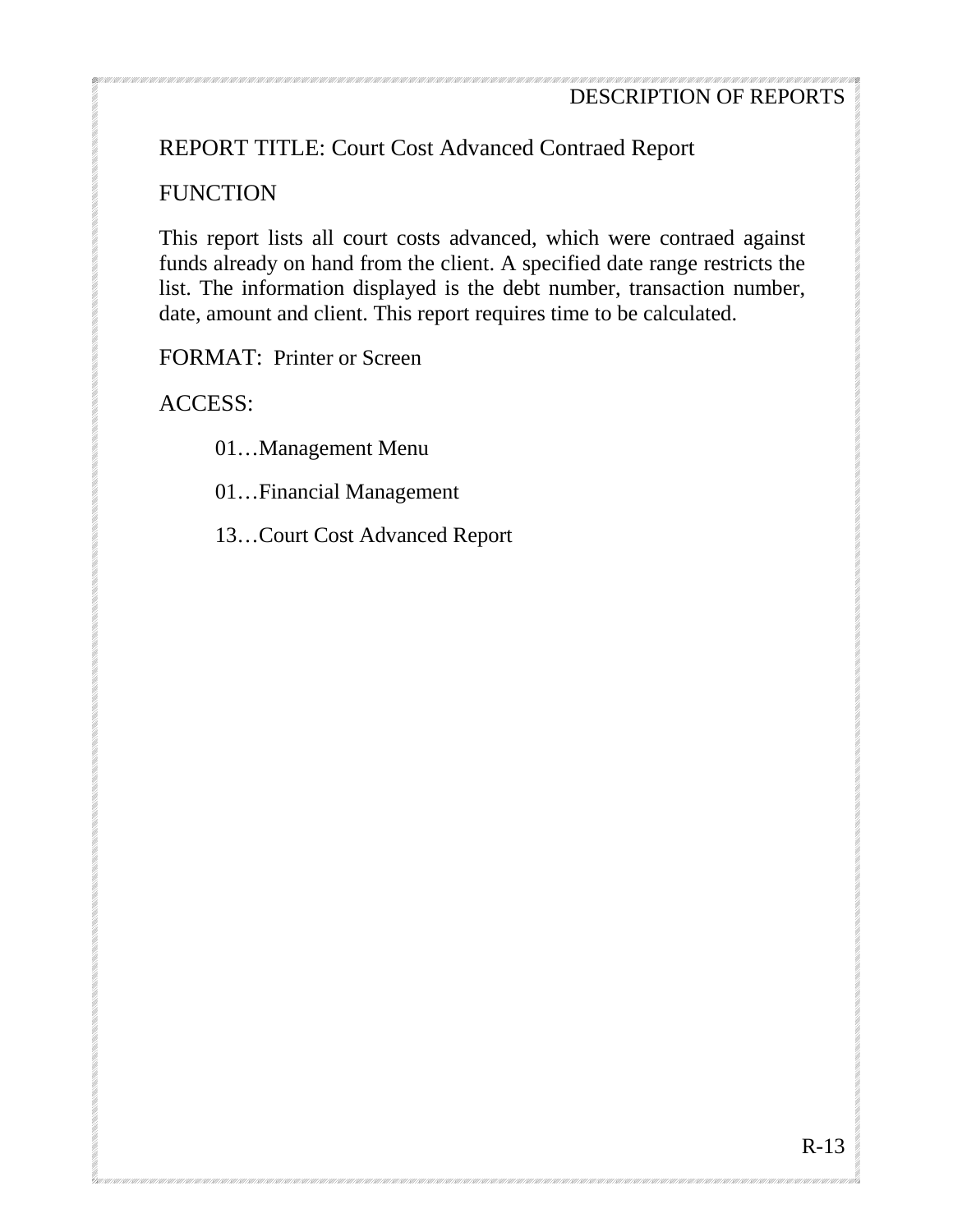#### DESCRIPTION OF REPORTS

## REPORT TITLE: NSF Report

#### **FUNCTION**

This report lists all NSF transactions. A specified date range restricts the list. The information displayed is the date, debt number, transaction code, description and amount. This report requires time to be calculated.

FORMAT: Printer or Screen

ACCESS:

01…Management Menu

01…Financial Management

15…NSF Report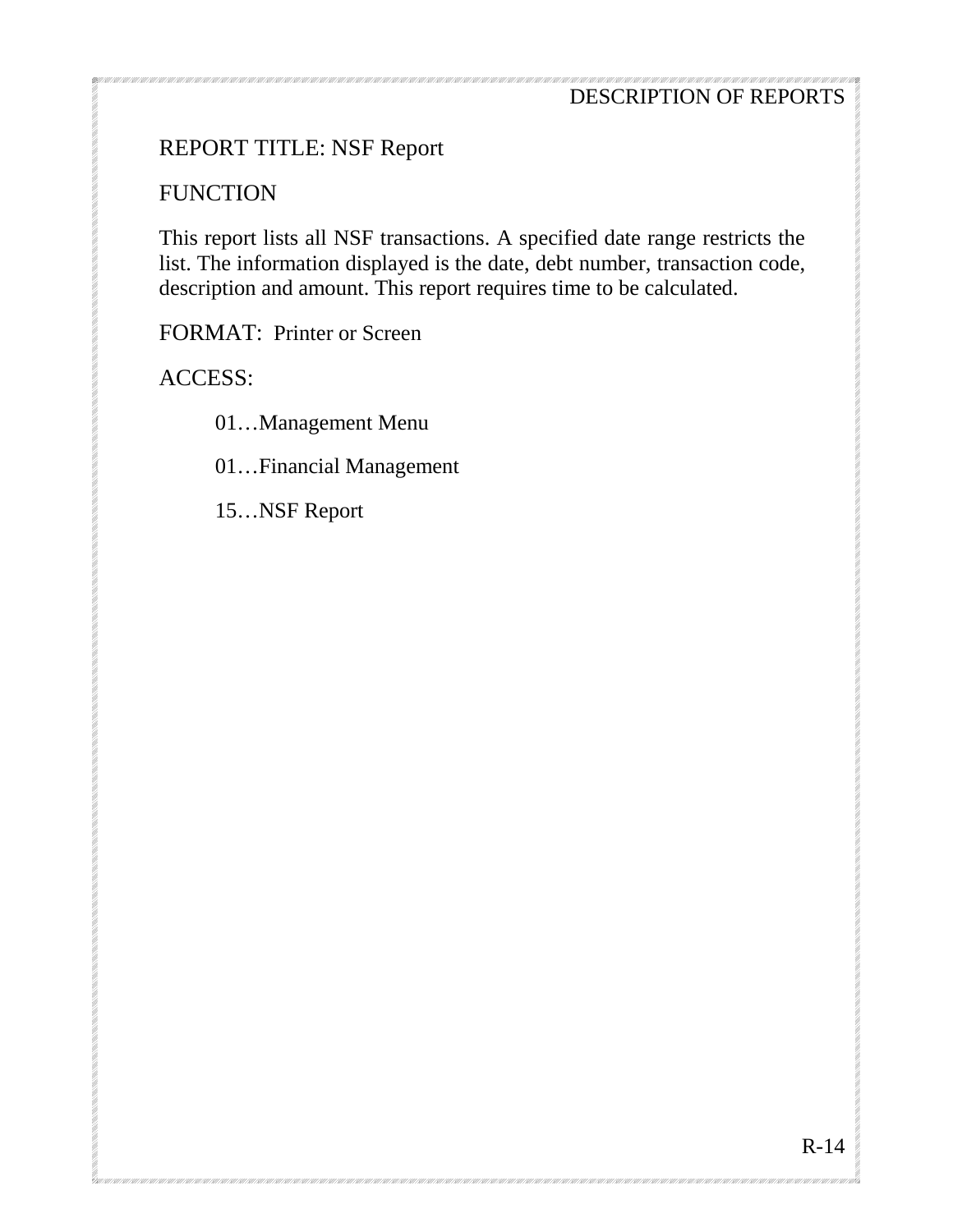## REPORT TITLE: Client Advance Transactions Report

#### **FUNCTION**

This report lists the advance transactions. A specified date range restricts the list. This information displayed is the transaction number, date, description, amount and client. This report is instantaneous.

FORMAT: Printer or Screen

ACCESS:

01…Management Menu

01…Financial Management

16…Client Advance Report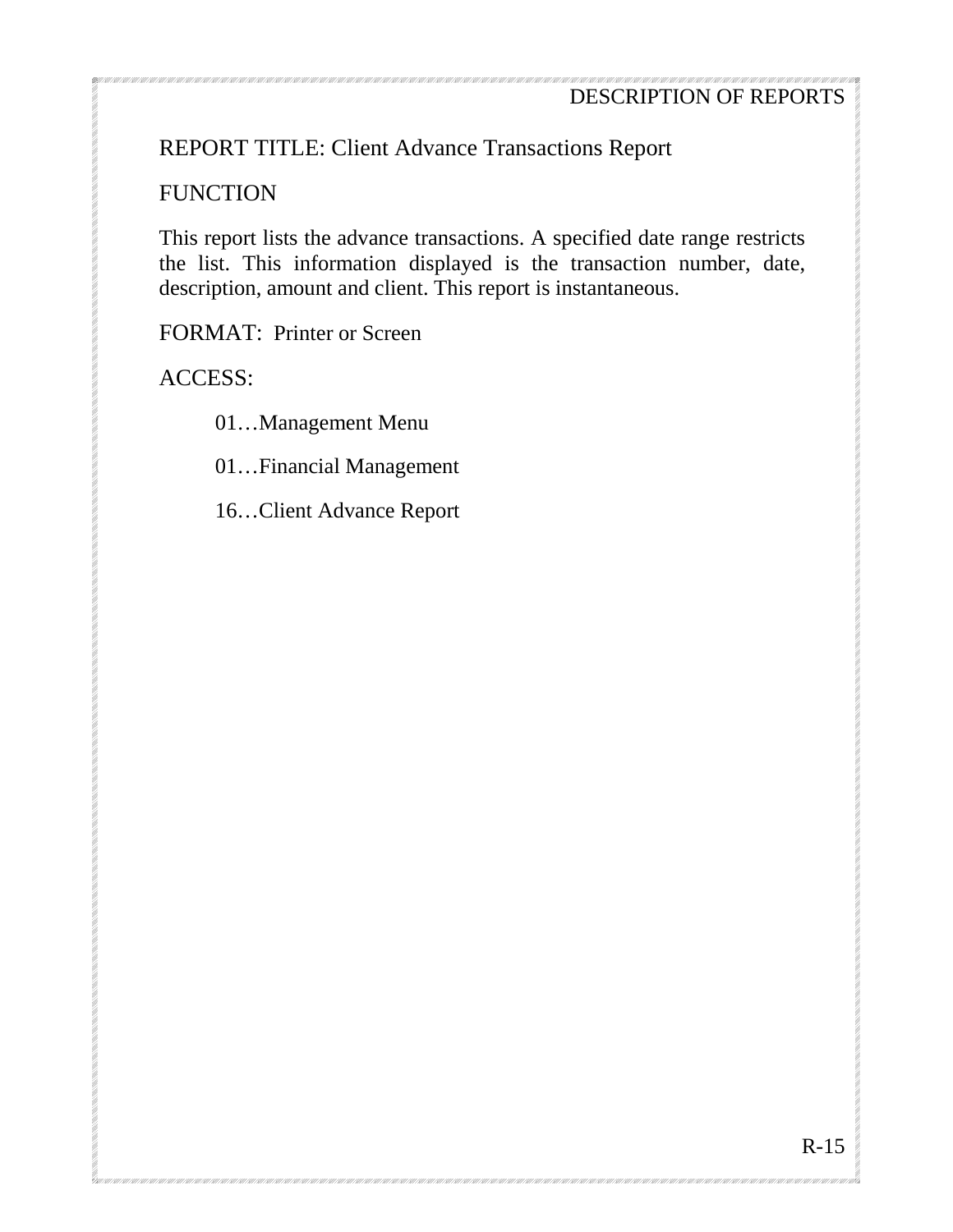## REPORT TITLE: Branch Listings Statistics Screen

### **FUNCTION**

This report lists the number of commercial and retail debts, along with total and average amounts. The debts are divide into Local, National and Forwarded categories. An overall total is also given. This is an instantaneous report.

FORMAT: Printer or Screen

ACCESS:

01…Management Menu

02…Branch Management Menu

04…Display Branch Listing Statistics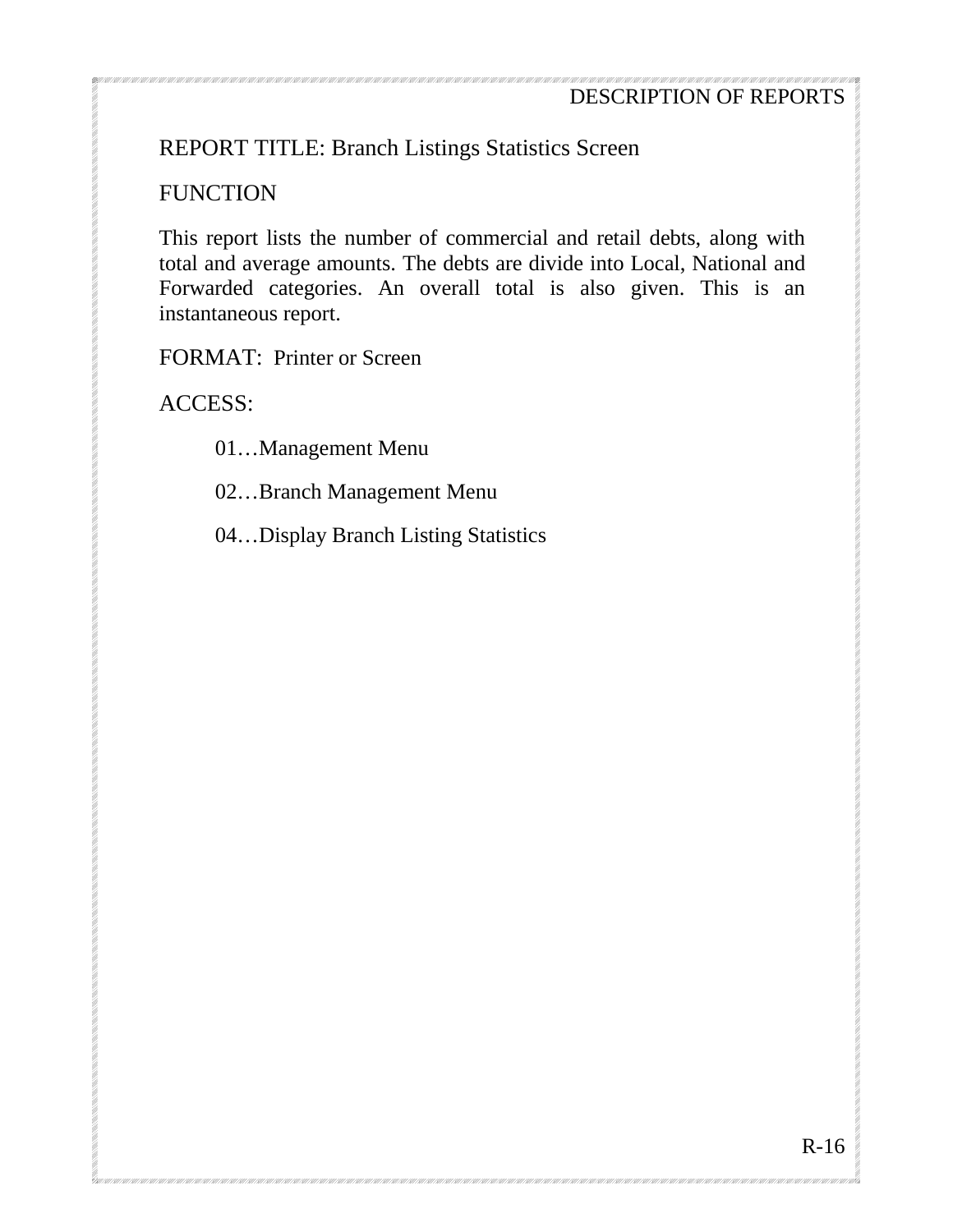## REPORT TITLE: Historical Statistical Report

#### **FUNCTION**

This report lists monthly data for individual clients or a range of clients. The data listed is the number of accounts, total amount of accounts, average amount of accounts, number of payments, number of accounts paid in full, percentage of debts recovered, total amount of payments, total amount of commissions earned, average commission percentage, number of closed accounts, total amount of closed accounts percentage of accounts closed, number of active accounts, total amount of active accounts. Yearly totals are also listed. This report requires time to be calculated.

FORMAT: Printer or Screen

ACCESS:

01…Management Menu

02…Branch Management Menu

06…Historical Statistical Report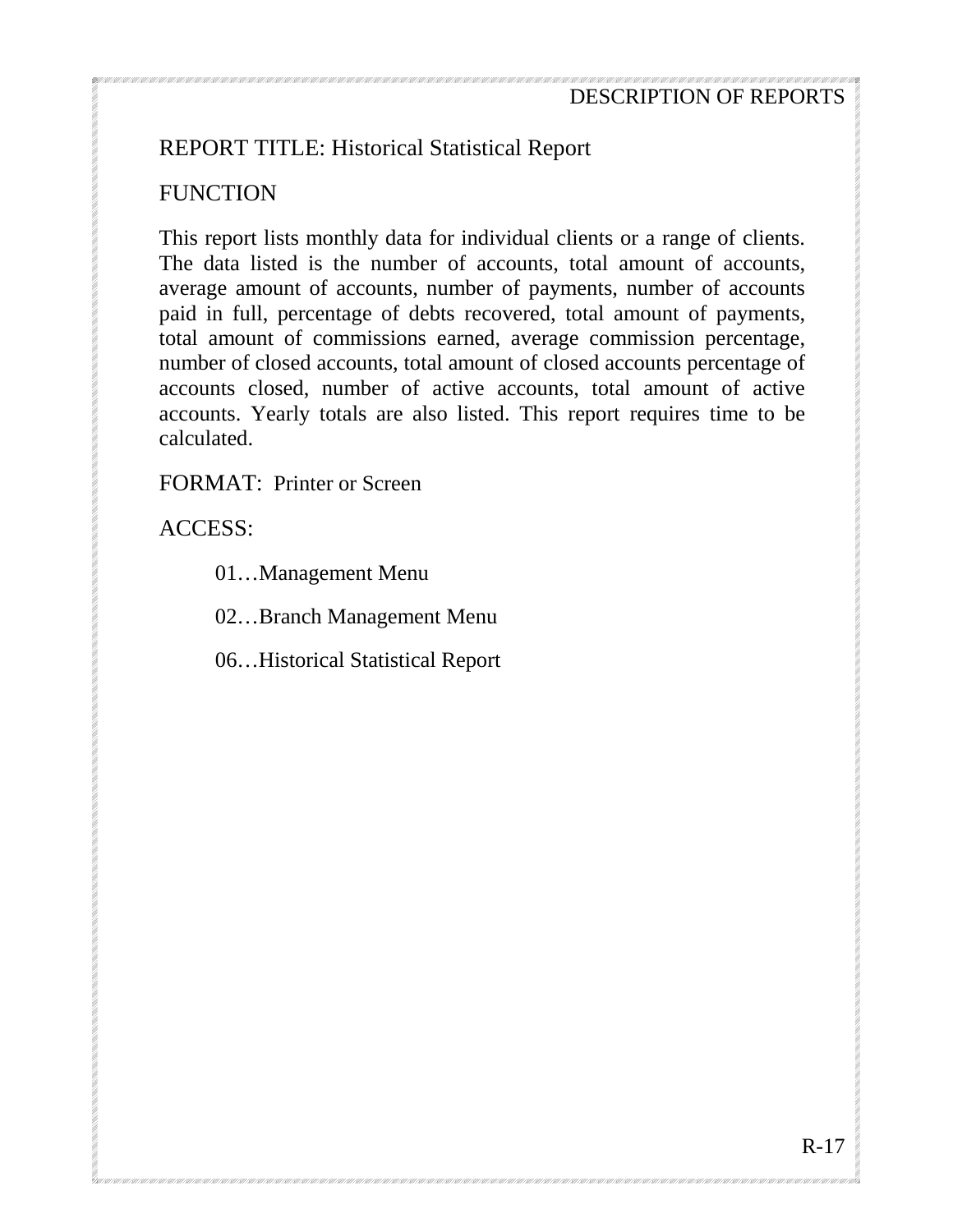## REPORT TITLE: AutoPilot Diagnostics Display

## **FUNCTION**

This report lists autopilot values for a single debt or values for all debts of specified autopilot user. The values displayed are those that are used to determine a debt's position in the autopilot queue. This report requires time to be calculated.

FORMAT: Printer

ACCESS:

01…Management Menu

03…Collection Management

04…AutoPilot Diagnostics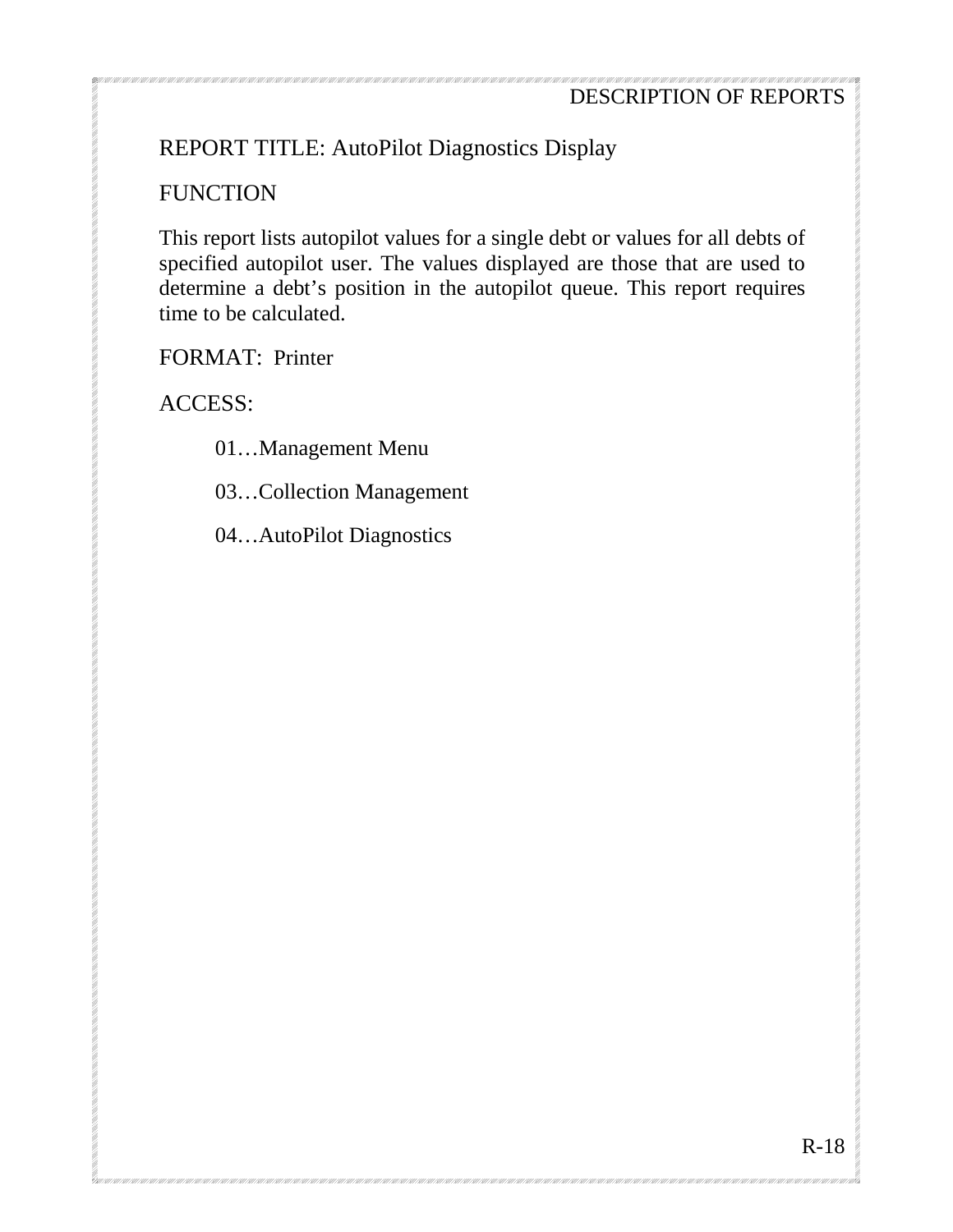REPORT TITLE: Collector Commission Status Report

#### **FUNCTION**

This report lists monthly commission statistics for a range of collectors and a range of months. This is an instantaneous report.

FORMAT: Printer or Screen

ACCESS:

01…Management Menu

03…Collection Management

05…Collector Commission C/D/P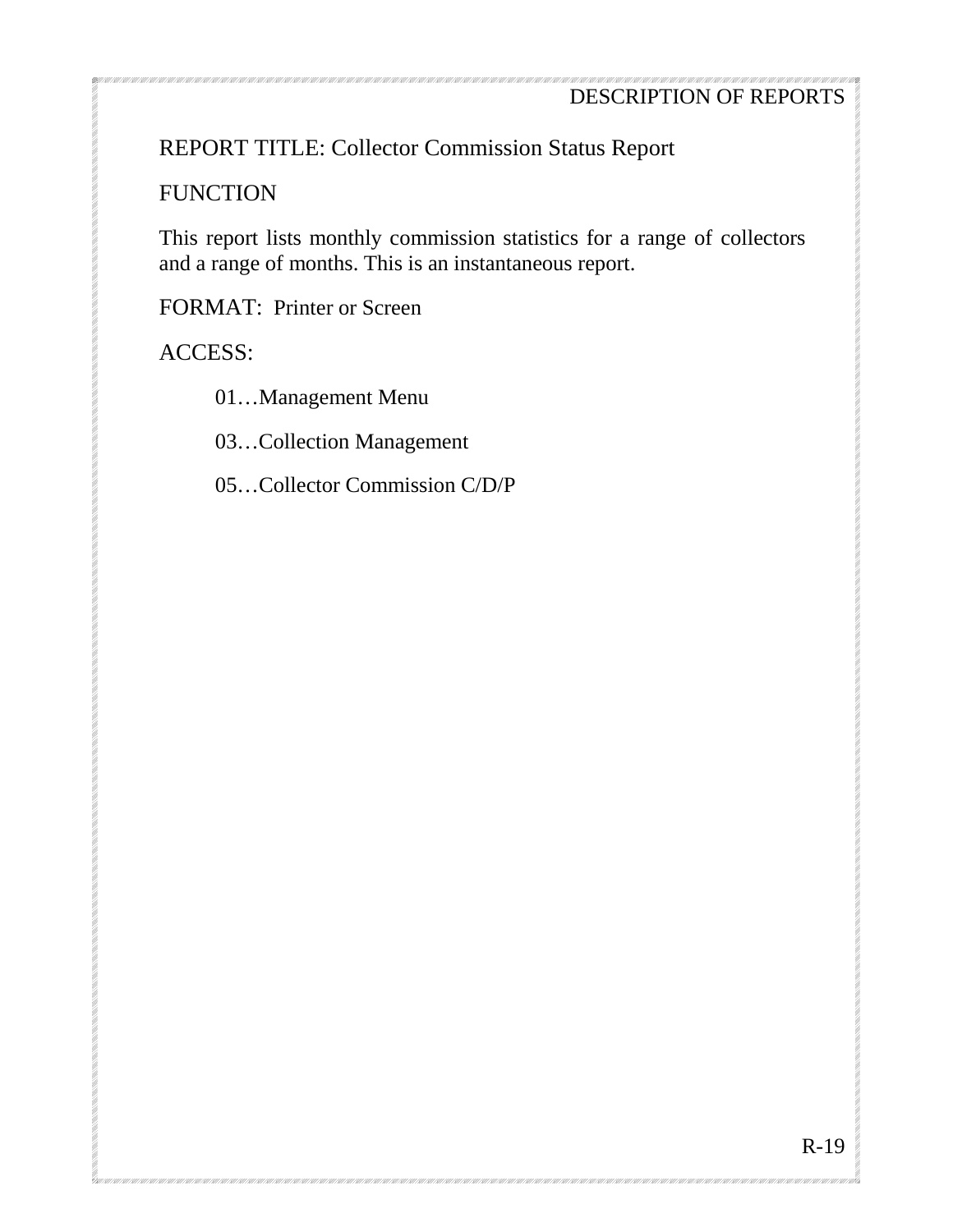## REPORT TITLE: Debts Being Traced Report

#### **FUNCTION**

This report lists all accounts that are currently being traced. The list can be restricted to accounts of a specified autouser and to specified dates. This report requires time to be calculated.

FORMAT: Printer

ACCESS:

01…Management Menu

03…Collection Management

07…Skip / Tracing Report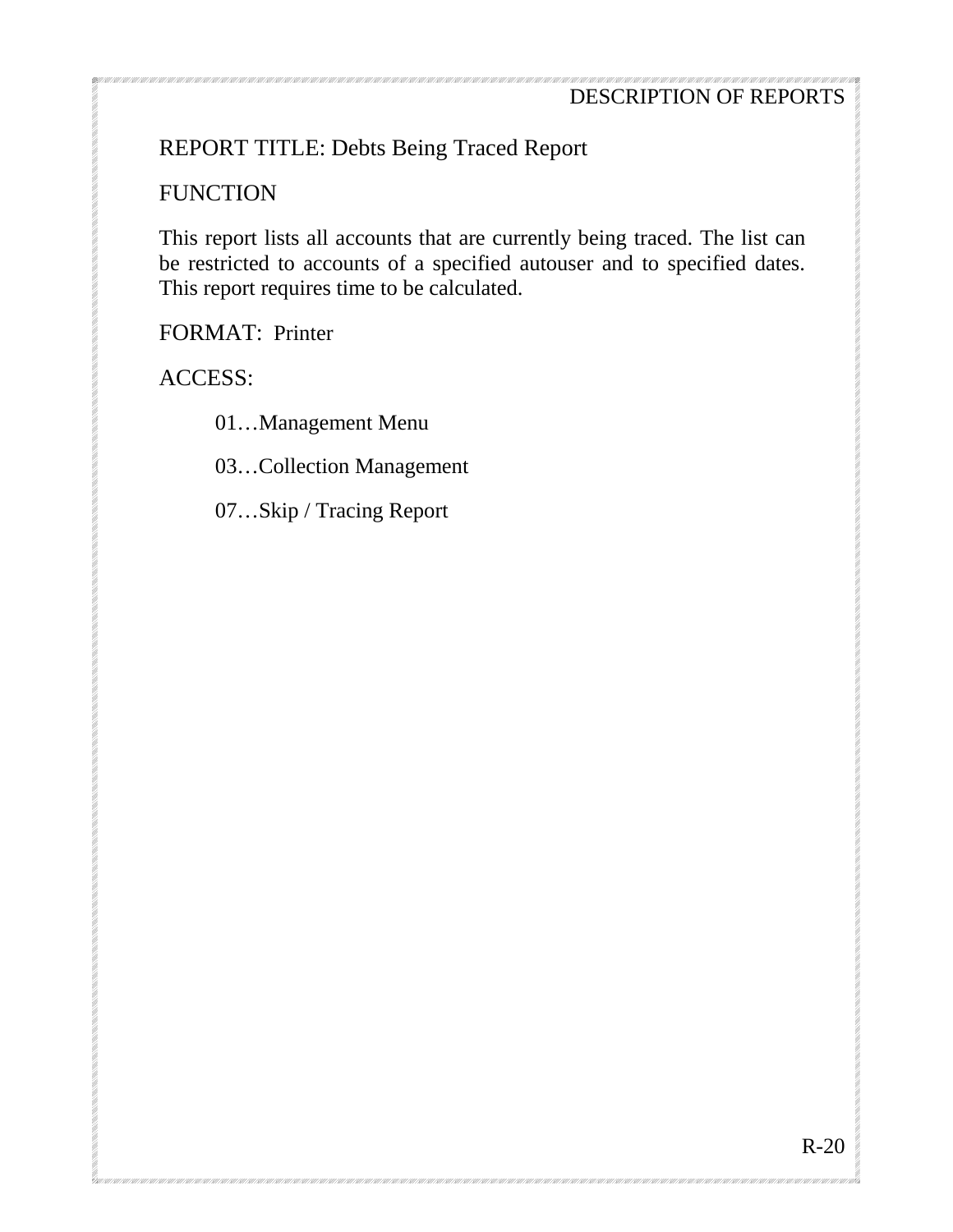## REPORT TITLE: Collector Activity Report

#### **FUNCTION**

This report lists either a summary of a collector's activities for a specified date range or a detailed report for a specified day. This report is instantaneous.

FORMAT: Printer

ACCESS:

01…Management Menu

03…Collection Management

10…Collector Activity Report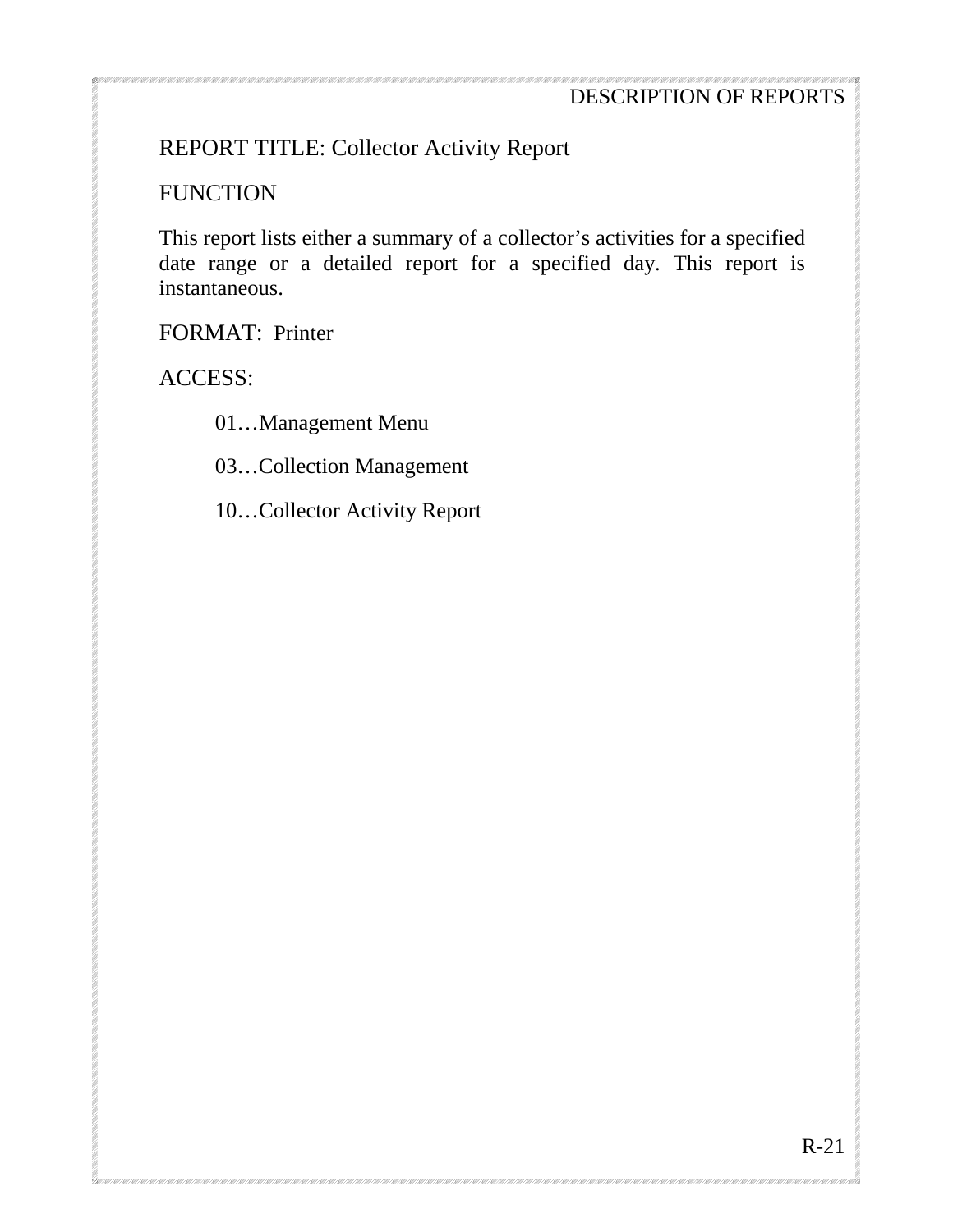## REPORT TITLE: Post Dated Cheque Report

### **FUNCTION**

This report lists post dated cheques according to debt number, cheque date, or date cheque entered. Items also listed include debt number, debtor name, client, and balance of debt and amount of the cheque. This report requires time to be calculated.

FORMAT: Printer or Screen

ACCESS:

01…Management Menu

03…Collection Management

11…Post Dated Cheque Report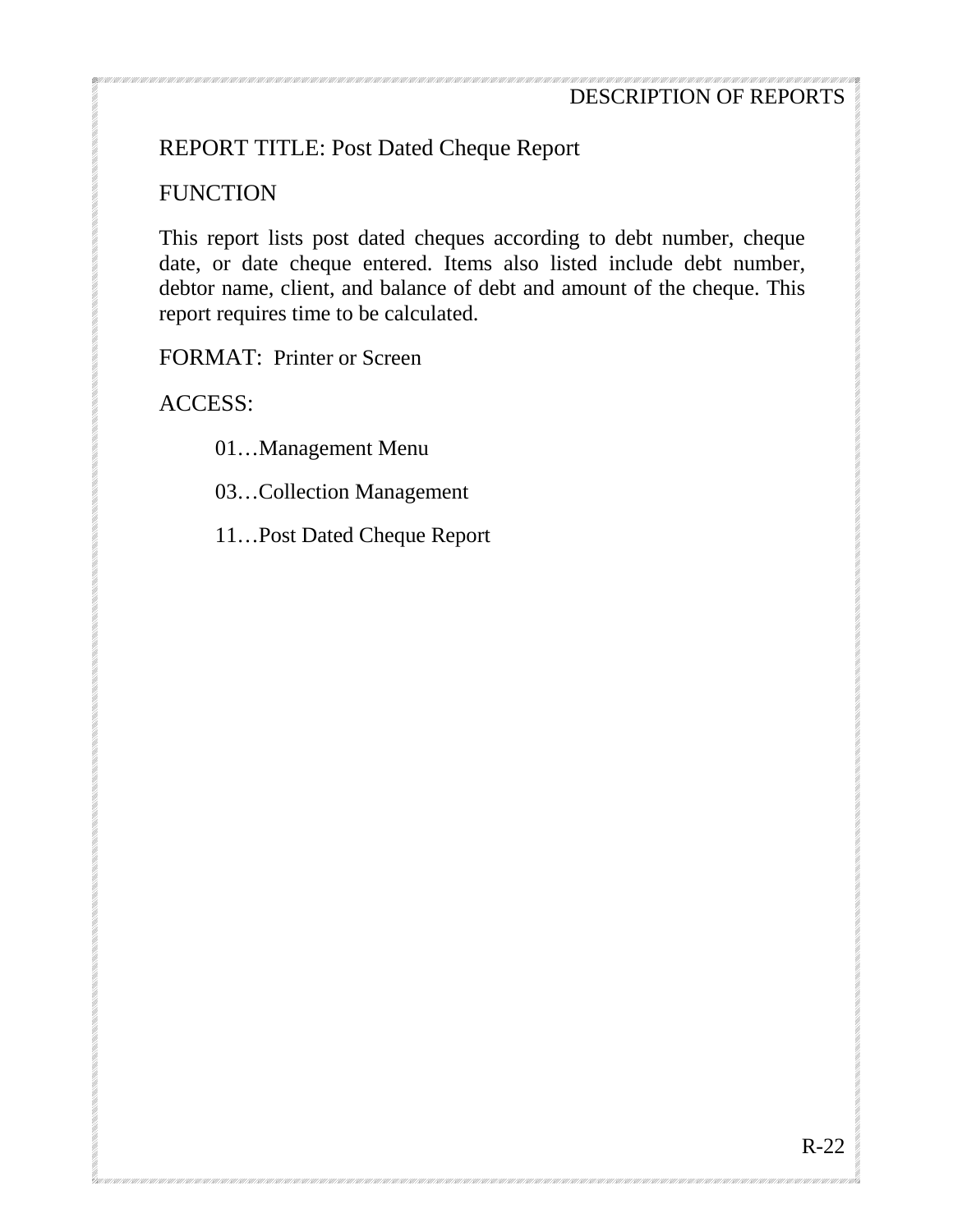REPORT TITLE: Debts Recommended for Closure Report

## **FUNCTION**

This report lists all accounts currently recommended for closure. Can list either the accounts for the entire branch or for a specified collector. Totals are listed at the end of the report. This report requires time to be calculated.

FORMAT: Printer

ACCESS:

01…Management Menu

03…Collection Management

12…Debts Recommended For Closure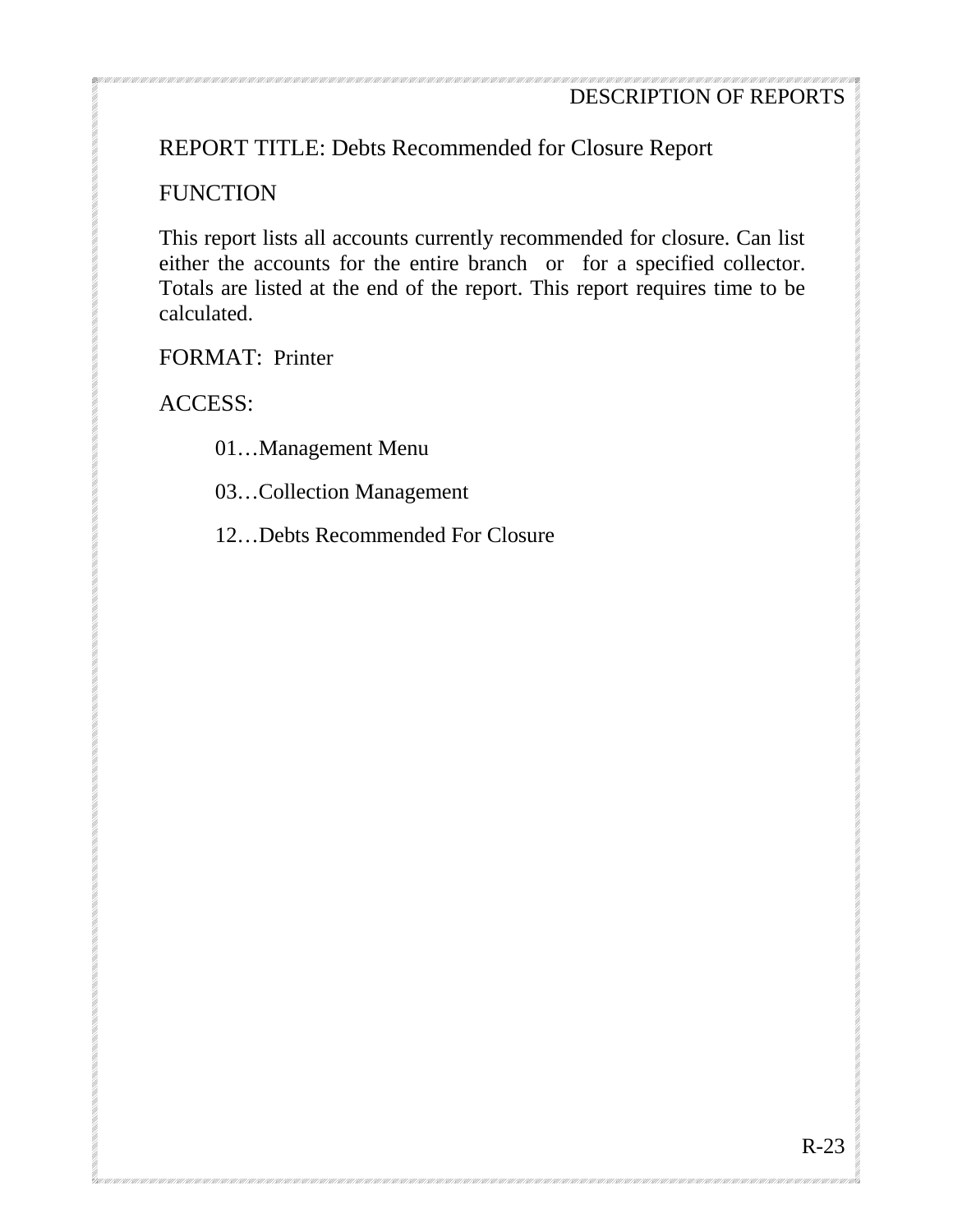## REPORT TITLE: Collector Inventory Report

## **FUNCTION**

This report list all accounts for either a specified collector (or autouser) or range of collectors. Retail and commercial accounts can be list together or separately. The list can be restricted by client range, creditor field or by a date range. This report requires time to be calculated.

FORMAT: Printer

ACCESS:

01…Management Menu

03…Collection Management

13…Collector Inventory Report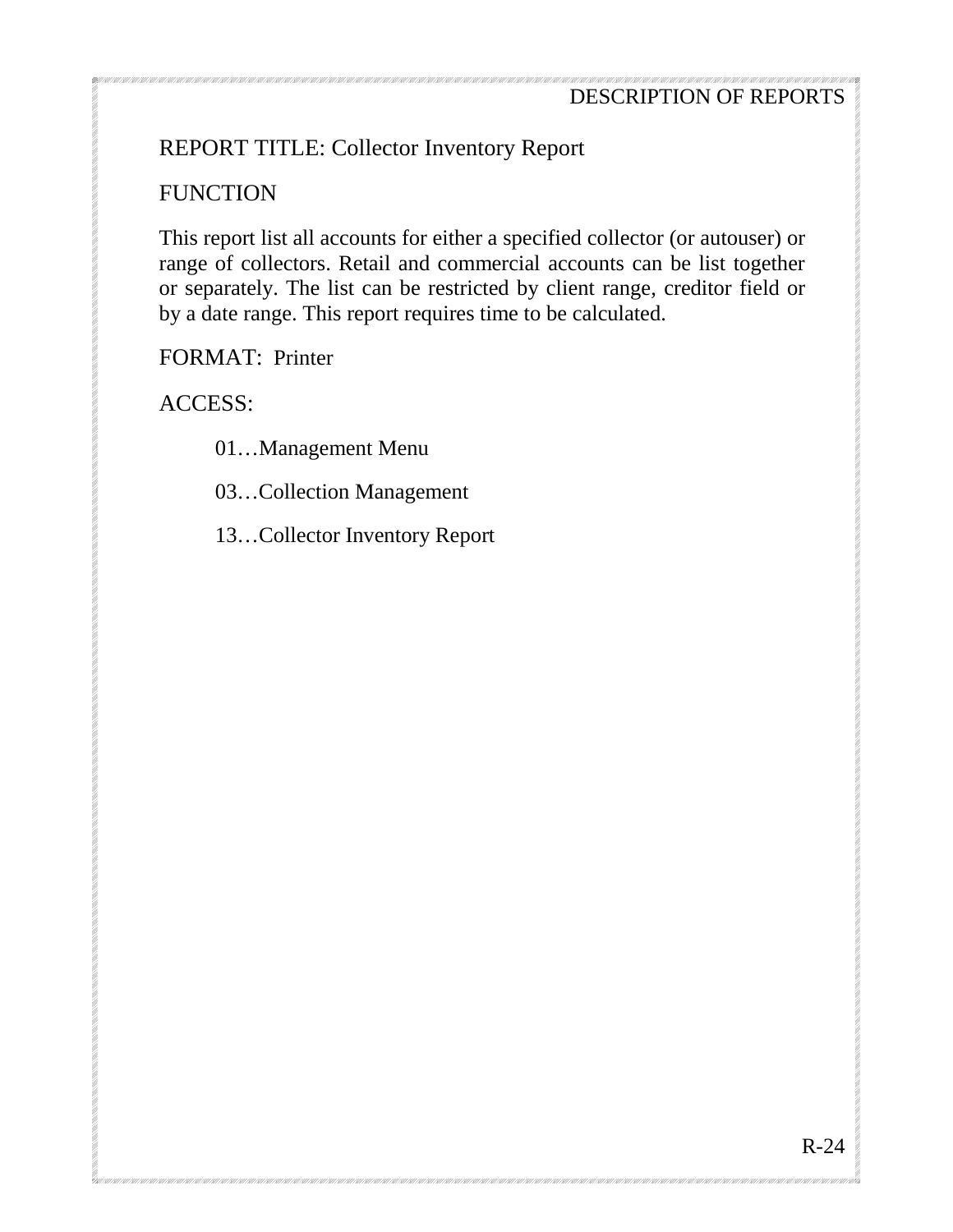## REPORT TITLE: Collector AutoPilot Listing

## **FUNCTION**

This report lists all active accounts for a specified collector for a particular date. The accounts are listed in the order they would appear in the autopilot. This report requires time to be calculated.

FORMAT: Printer or Screen

ACCESS:

01…Management Menu

03…Collector Management

14…Prioritized Debt Report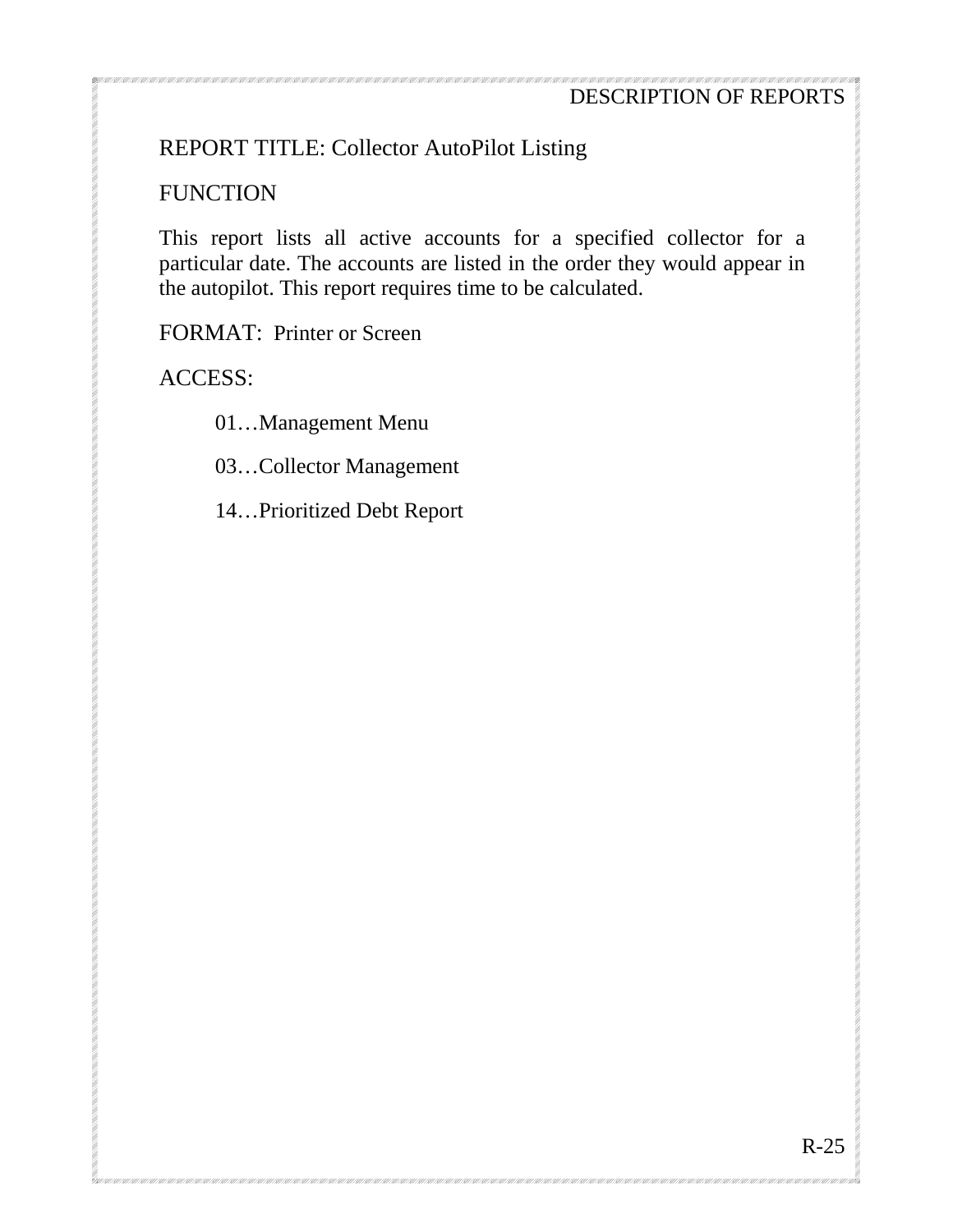REPORT TITLE: Alphabetized Active Account List

## **FUNCTION**

This report lists all active account for a specified collector (or autouser). The accounts are listed in alphabetical order and if appropriate divided into retail and commercial. This report requires time to be calculated.

FORMAT: Printer

ACCESS:

01…Management Menu

03…Collection Management

15…Alphabetized Active Acct. List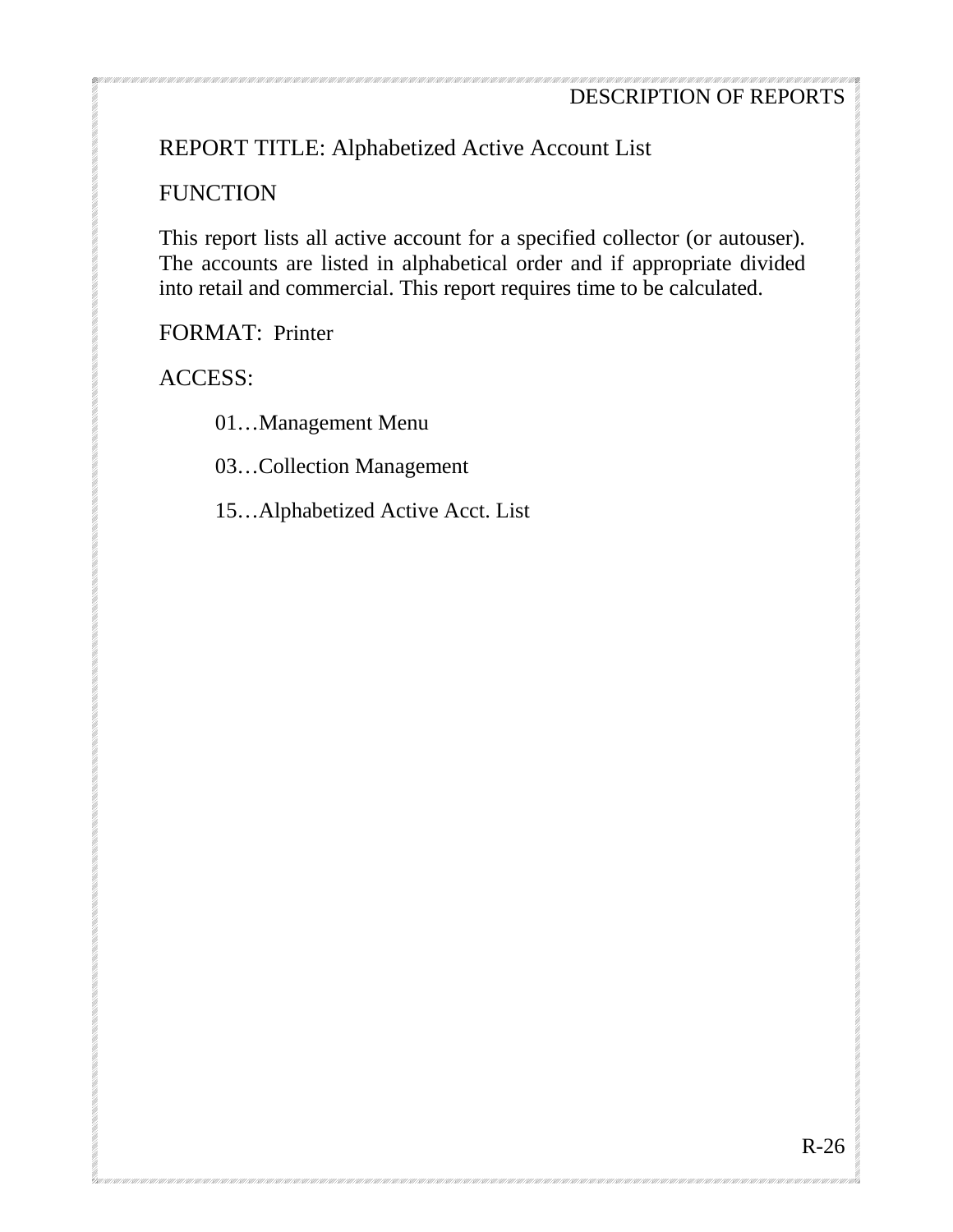REPORT TITLE: Autouser Active Account List

#### **FUNCTION**

This report lists all active accounts for a specified autouser. The accounts are listed in the order of the date to be worked. This report requires time to be calculated.

ANY FAOITRA ANY FAOITRANY FAOITRANA ANY FAOITRA ANY FAOITRANA FAOITRANA FAOITRANA FAOITRANA FAOITRANA FAOITRANA

FORMAT: Printer

ACCESS:

01…Management Menu

03…Collection Management

16…Autouser Active Acct. List

OR

04…Collectors Menu

07…Active Account Listing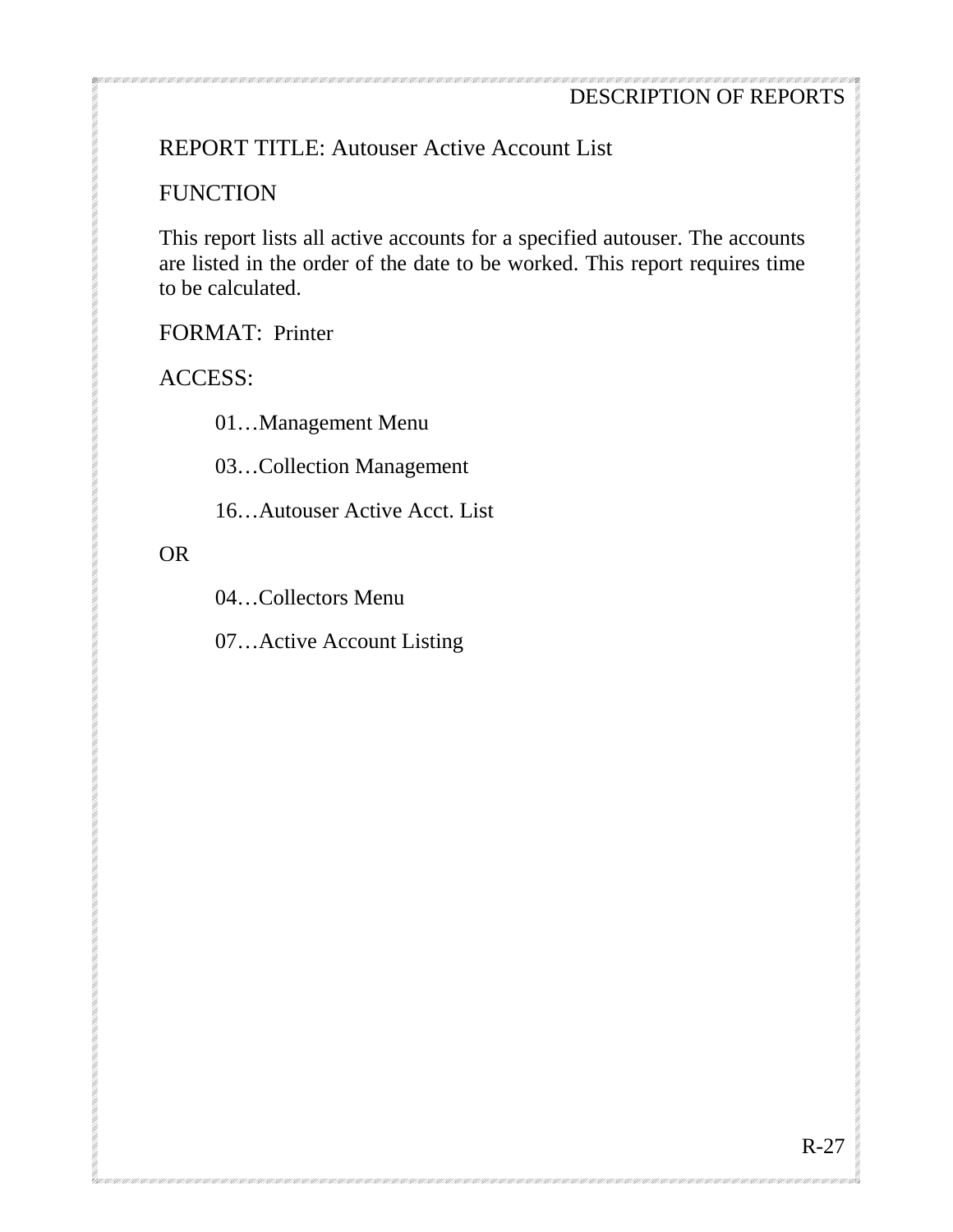REPORT TITLE: Reversed Collector Inventor Report

#### **FUNCTION**

This report lists all accounts for a range of collectors, range of clients and a range of dates. Totals are included at the end of the report. This report requires time to be calculated.

FORMAT: Printer

ACCESS:

01…Management Menu

03…Collection Management

17…Reverse Collector Inv Rep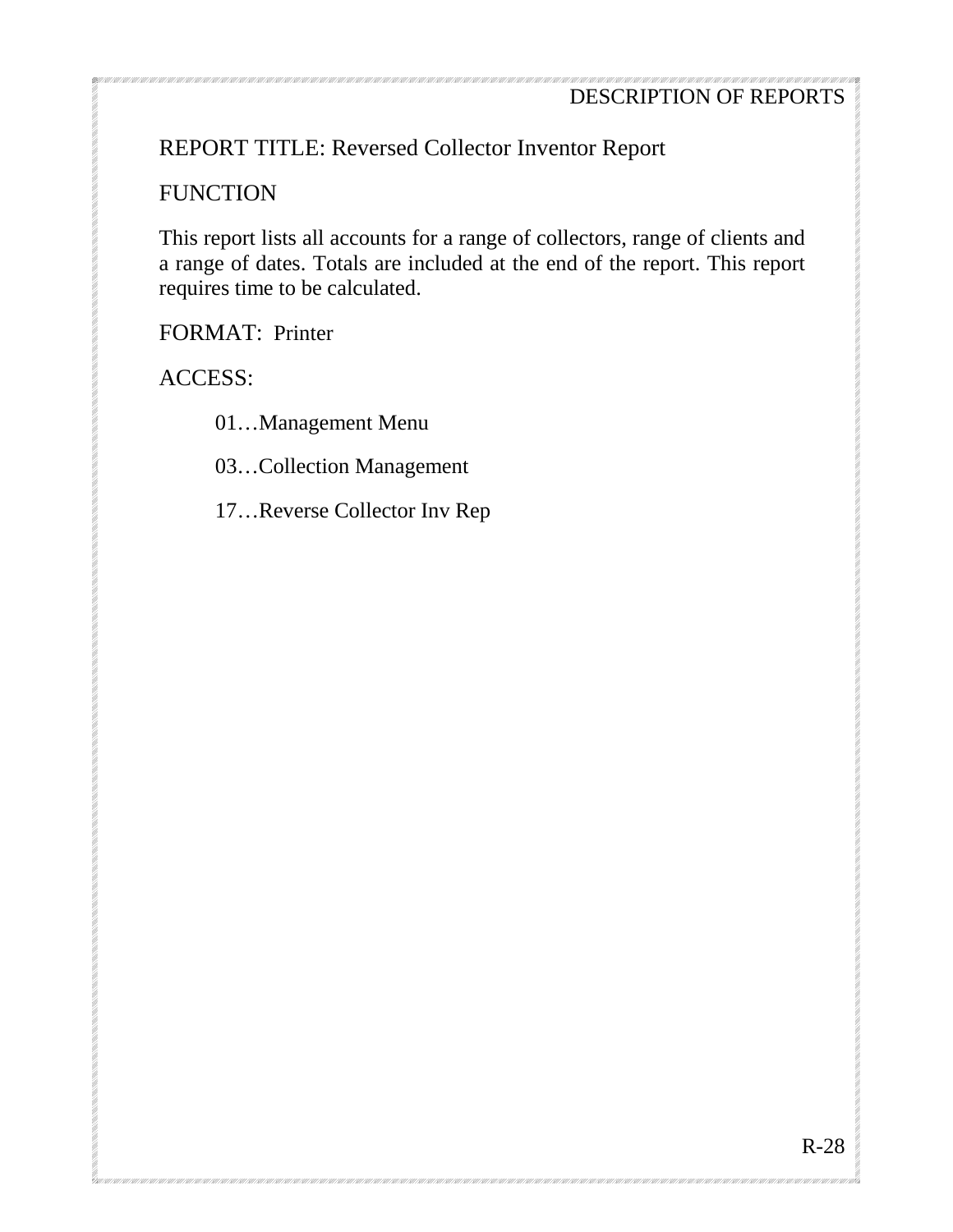## REPORT TITLE: Collector Listing Distribution

## **FUNCTION**

This report lists the debts assigned to a specified collector. There is a row for each letter in the alphabet that the collector has debts under. The total of all the debts for each letter are listed along with the number of accounts and the average account. A final total of all accounts, the number of accounts and the average account are given at the bottom. This report is instantaneous.

, TERRICA DE LE DEL RICA DE LE RICA DEL RICA DE LE RICA DE LE RICA DE LE RICA DE LE RICA DE LE RICA DEL RICA DE LE RICA DE LE RICA DEL RICA DEL LE RICA DEL LE RICA DEL LE RICA DEL LE RICA DEL LE RICA DEL LE RICA DEL LE RIC

FORMAT: Printer

ACCESS:

- 01…Management Menu
- 03…Collection Management
- 21…Collector Listing Distribution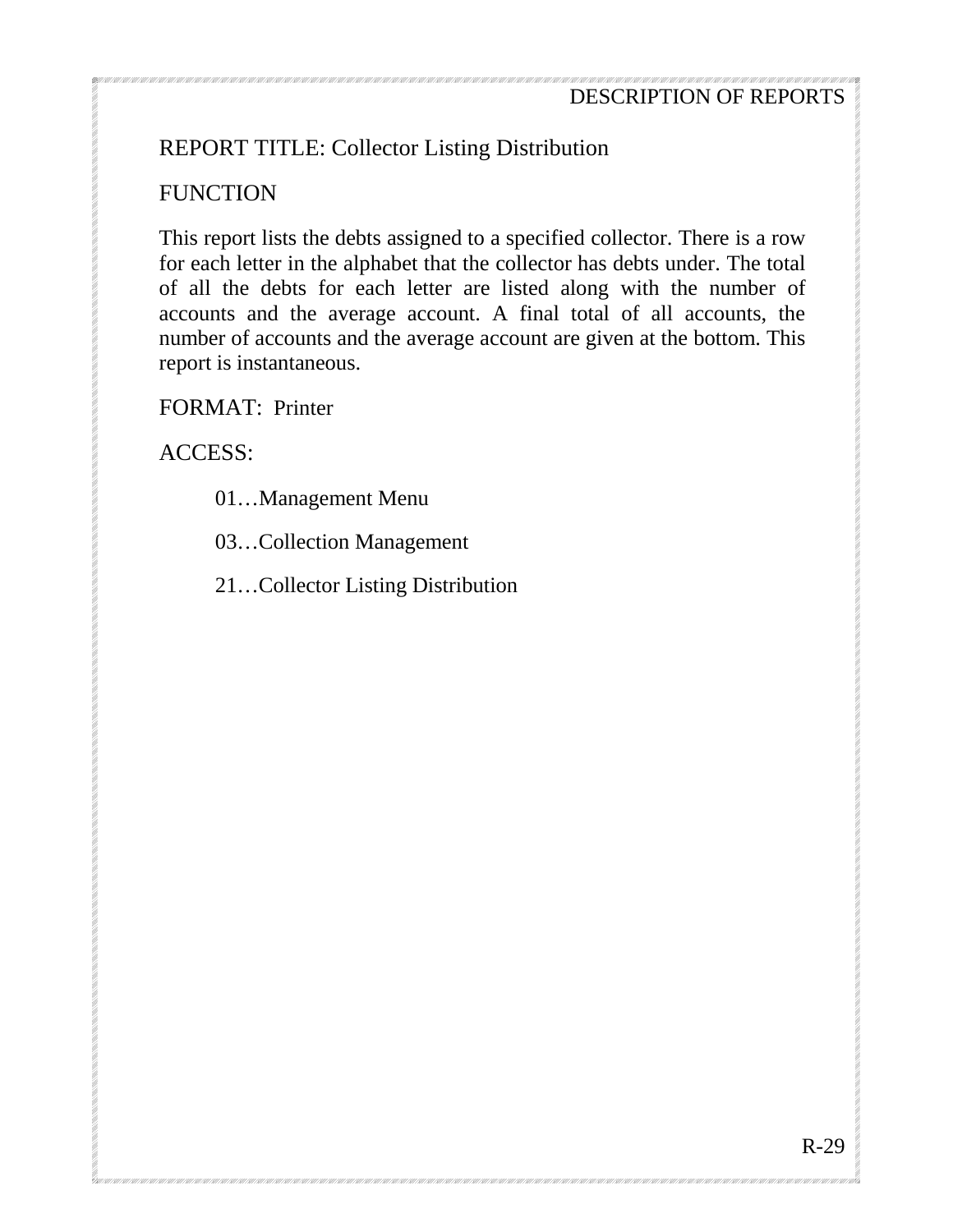## REPORT TITLE: Client Statistics By Industry Classification

#### **FUNCTION**

This report lists new business month to date and year to date totals. Payments are also given in month and year to date formats. The figures divided by the client's industry classification code (i.e. Department Store). Commission month and year to date figures are also listed on this report. Once the statistics have been generated the report is instantaneous.

FORMAT: Printer or Screen

ACCESS:

01…Management Menu

04…Sales Management

09…Client Stats By Industry Report

OR

01…Management Menu

06…Client Management

10…Client Stats By Industry Report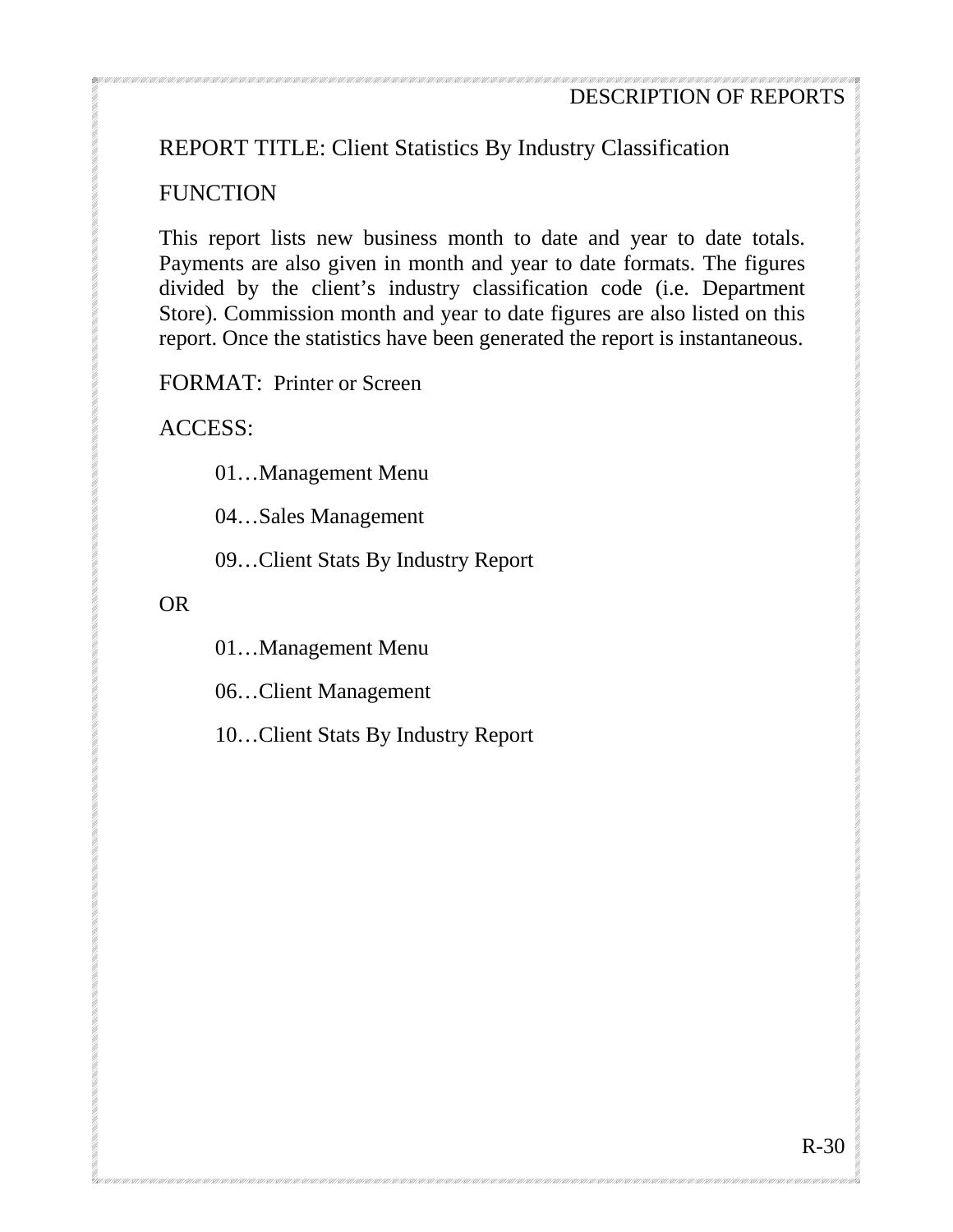REPORT TITLE: Salesperson Commission Summary

## **FUNCTION**

This report lists month and year to date totals for each salesperson. The totals listed are number listed and amount, number of payments and amount and commission amount. Active number and amounts are also given. Grand totals are given at the bottom. This report is instantaneous.

FORMAT: Printer or Screen

ACCESS:

01…Management Menu

04…Sales Management

11…Salesperson Commission Summary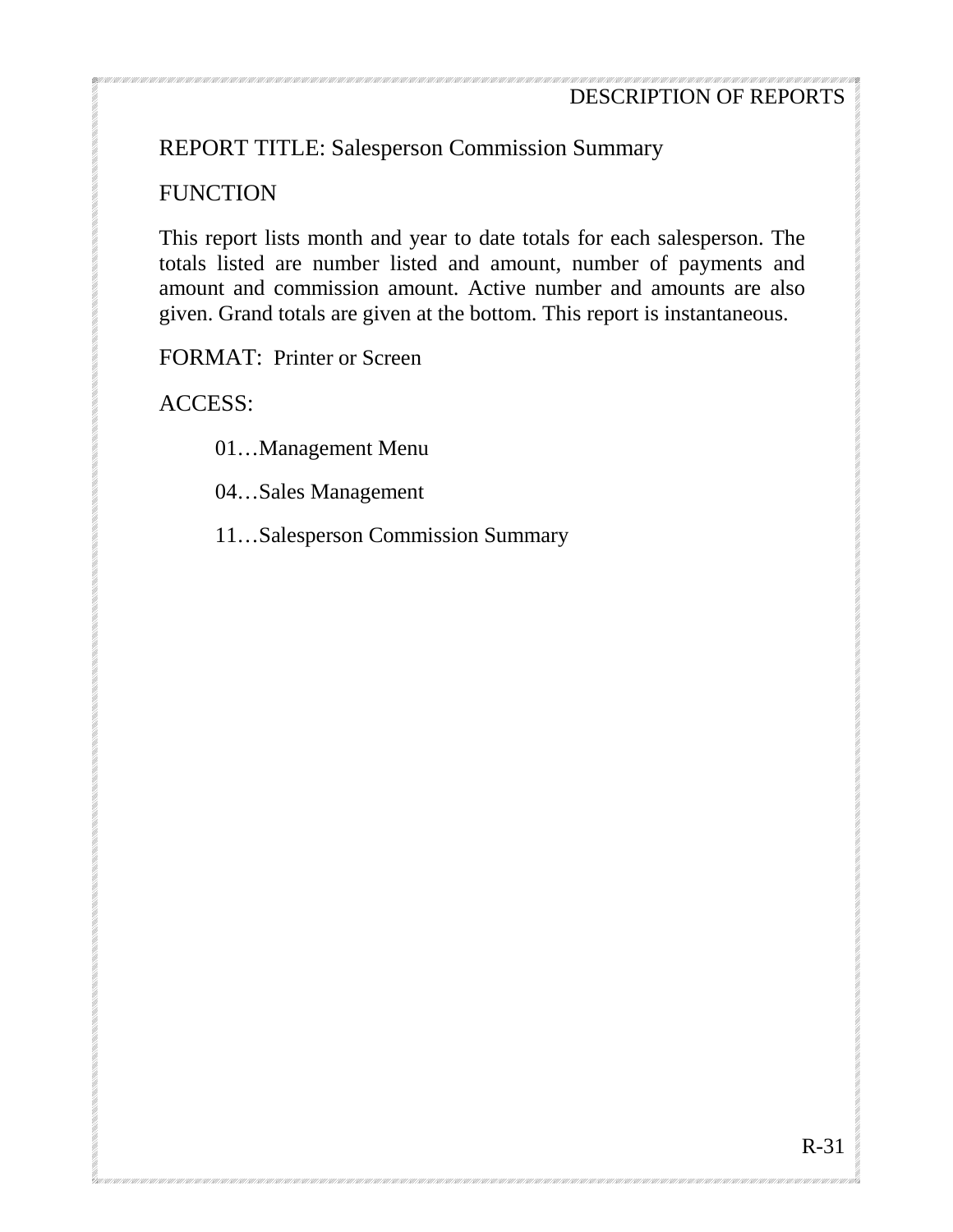## REPORT TITLE: Highest Listings by Client

#### **FUNCTION**

This report lists top clients by number of listings, number of recoveries, amount of commission or percentage of recoveries. The report will display the specified number of clients and statistics can be for retail or commercial clients or both. A specified date range further restricts the list. This report is instantaneous if previously accumulated statistics are used, but if new statistics are to be generated time is required to do the calculations.

FORMAT: Printer or Screen

ACCESS:

01…Management Menu

04…Sales Management

12…Highest Listings By Client

OR

01…Management Menu

06…Client Management

08…Client Date Listing

08…Highest Listings By Client

, TERRICA DE LE DEL RICA DE LE RICA DEL RICA DE LE RICA DE LE RICA DE LE RICA DE LE RICA DE LE RICA DEL RICA DE LE RICA DE LE RICA DEL RICA DEL LE RICA DEL LE RICA DEL LE RICA DEL LE RICA DEL LE RICA DEL LE RICA DEL LE RIC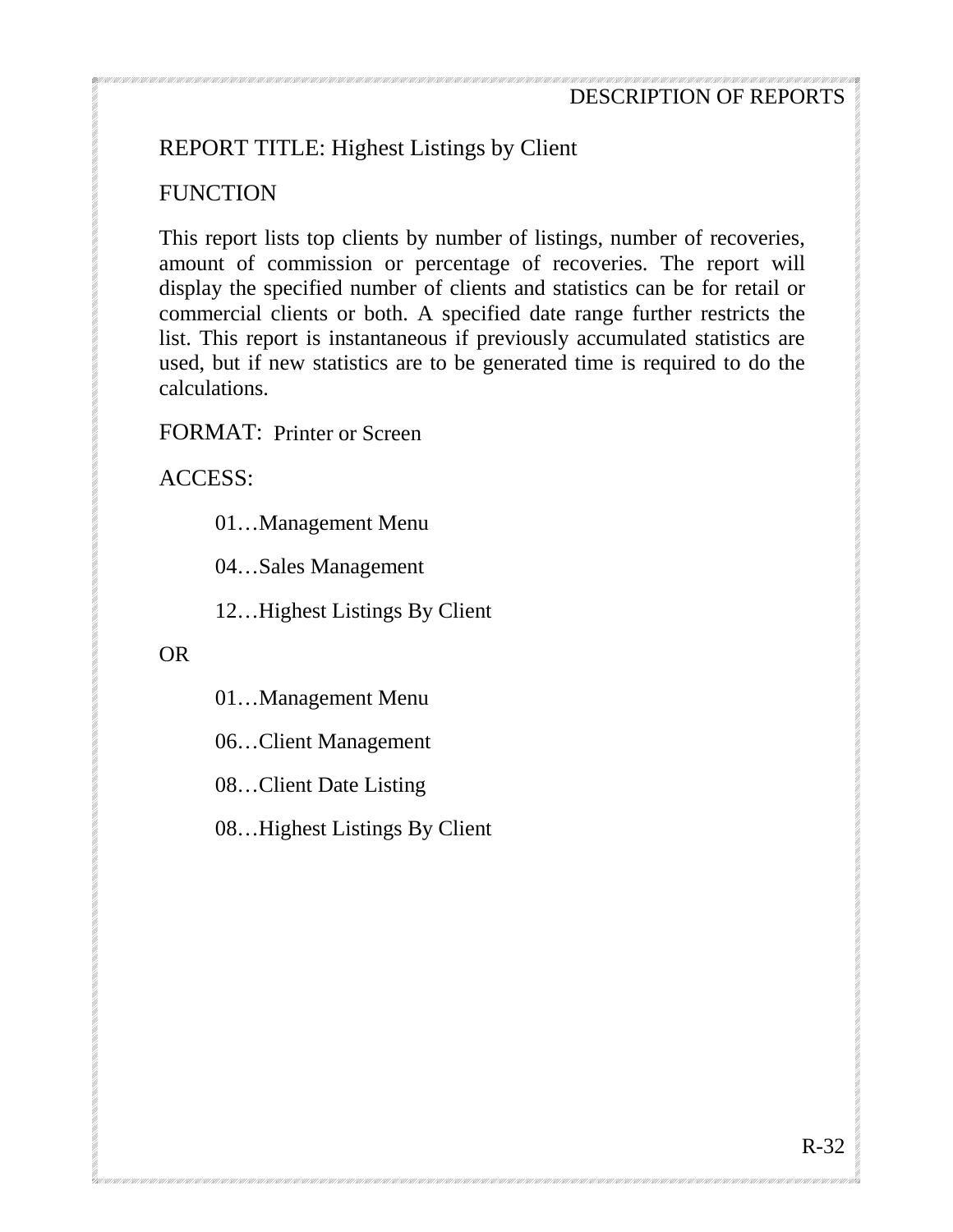## REPORT TITLE: Client Inventory Report

#### **FUNCTION**

This report lists all the accounts for a client or a range of clients. The debt number, debtor name, list amount, total amount, payment total and debt status are printed on this report. Totals of all the debts can also be displayed at the end of the report. The list can be restricted by a date range, creditor name or client reference number range. This report requires time to be calculated.

, TERRICA DE LE DEL RICA DE LE RICA DEL RICA DE LE RICA DE LE RICA DE LE RICA DE LE RICA DE LE RICA DEL RICA DE LE RICA DE LE RICA DEL RICA DEL LE RICA DEL LE RICA DEL LE RICA DEL LE RICA DEL LE RICA DEL LE RICA DEL LE RIC

FORMAT: Printer or Screen

ACCESS:

01…Management Menu

06…Client Management

04…Client Inventory Report

#### OR

02…Clerical Menu

20…Client Inventory Report

#### OR

05…Sales Menu

05…Inventory Report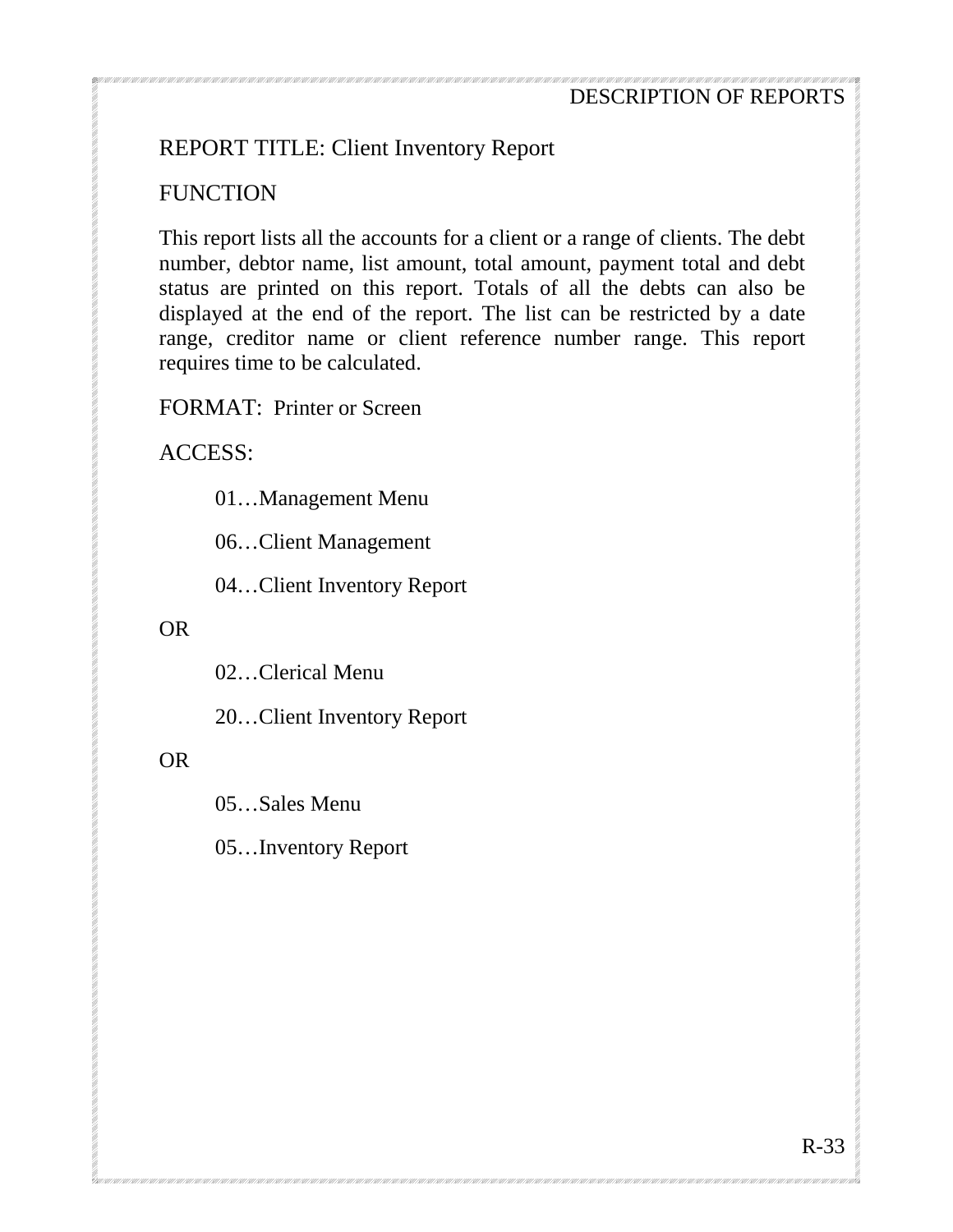REPORT TITLE: Forwarded Client Inventory Report

#### **FUNCTION**

This report displays the same information as Client Inventory Report but is lists only accounts for a specified-forwarded client. This report requires time to be calculated.

FORMAT: Printer or Screen

ACCESS:

01…Management Menu

06…Client Management

05…Forwarded Inventory Report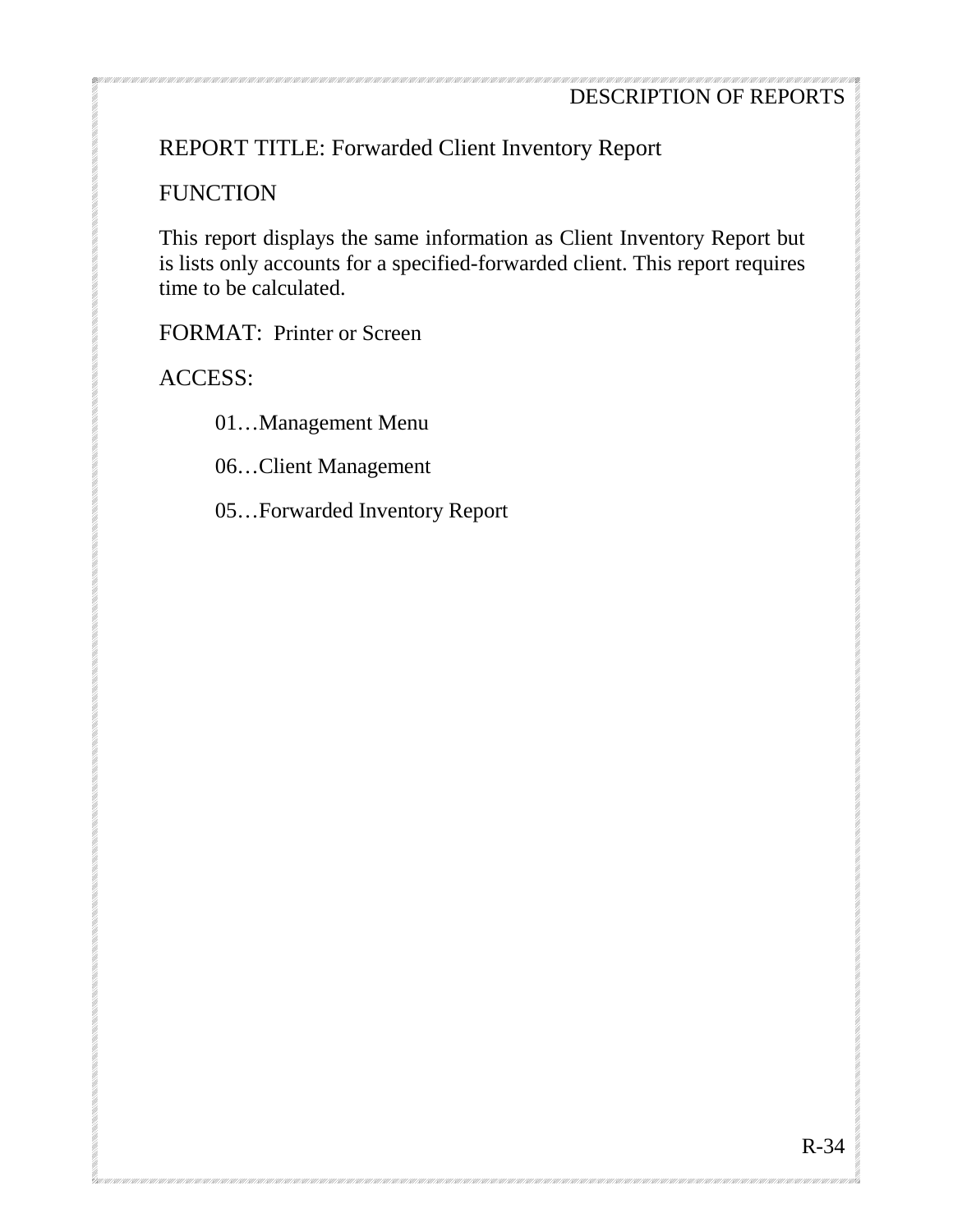#### DESCRIPTION OF REPORTS

## REPORT TITLE: Client Non-active Listing

## **FUNCTION**

This report lists all non-active clients for a specified date range. This report is instantaneous.

FORMAT: Printer

ACCESS:

05…Sales Menu

10…Clients Not Active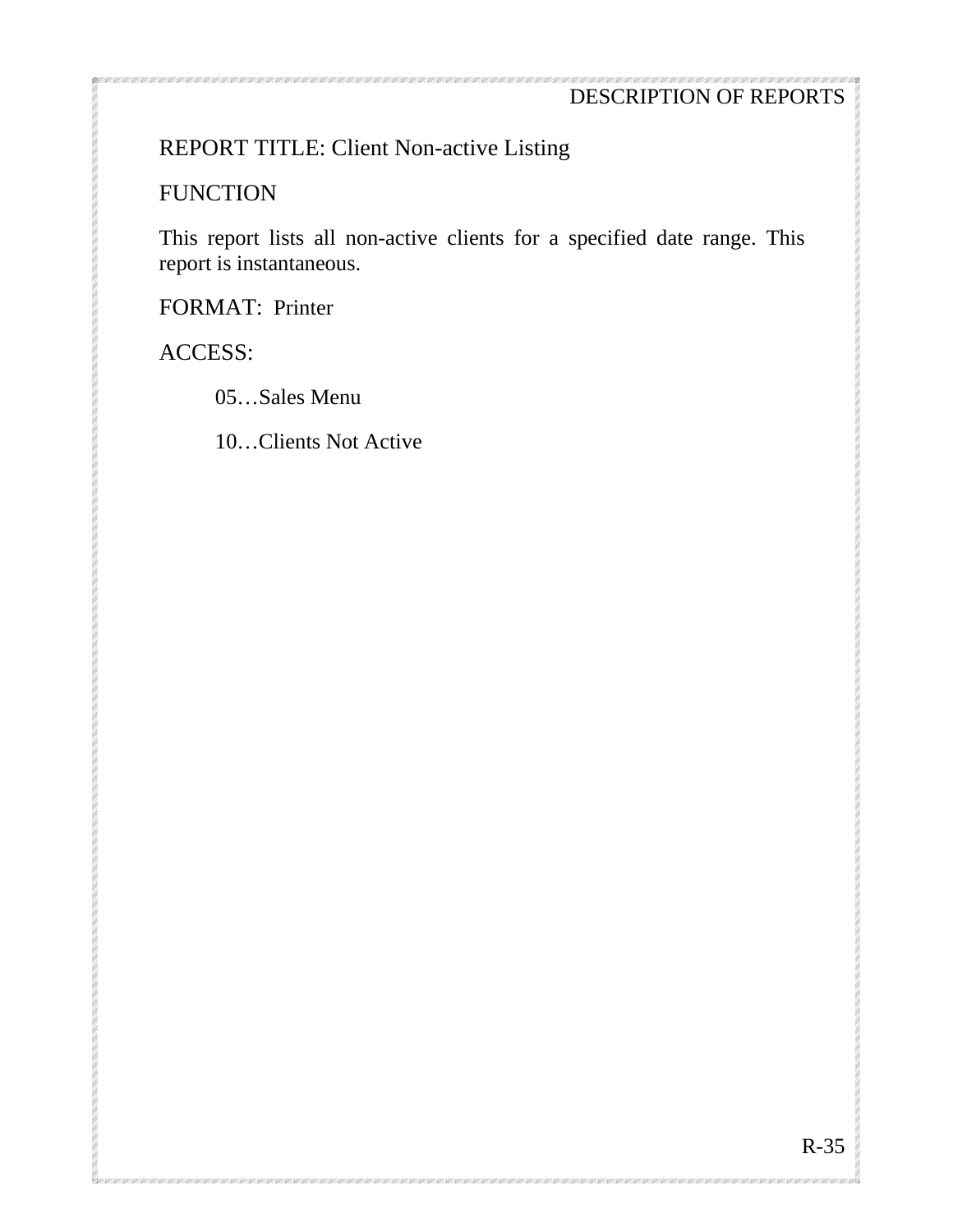## REPORT TITLE: Client Business Volumes Listing

#### **FUNCTION**

This report lists the last three listing dates and amounts for a specified client range. The range can be in either client number or client name order. This report is instantaneous.

FORMAT: Printer or Screen

ACCESS:

05…Sales Menu

11…Print Business Volumes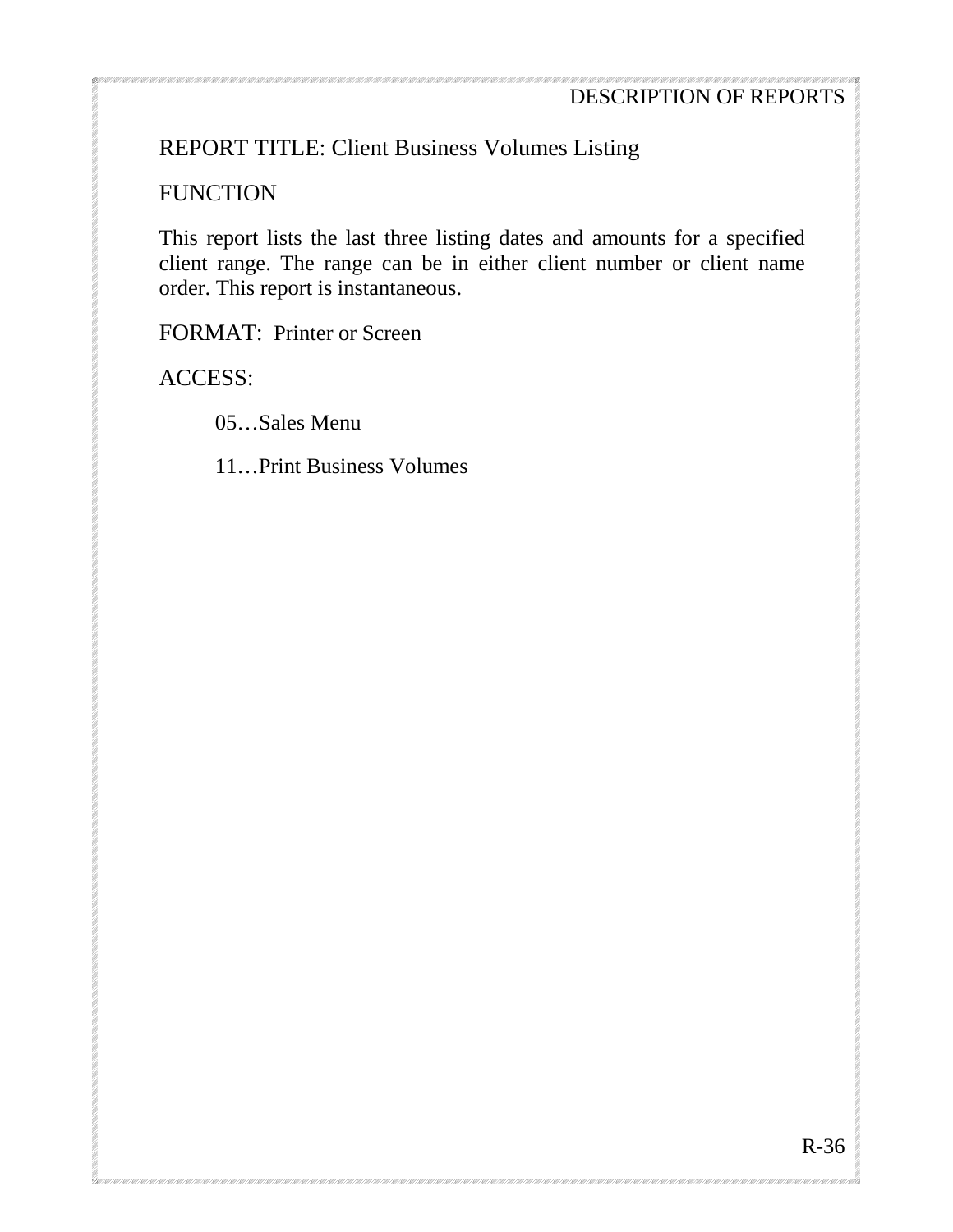REPORT TITLE: Client Data Listing (Client Number)

### **FUNCTION**

This report lists client information for a specified client number range. The clients are listed in client number order. The information printed is the client number, client name, address, list date and phone number. This report is instantaneous.

FORMAT: Printer or Screen

ACCESS:

01…Management Menu

06…Client Management Menu

08…Client Data Listing

01…Print By Client Number

OR

05…Sales Menu

06…Client Data Listing

01…Print By Client Number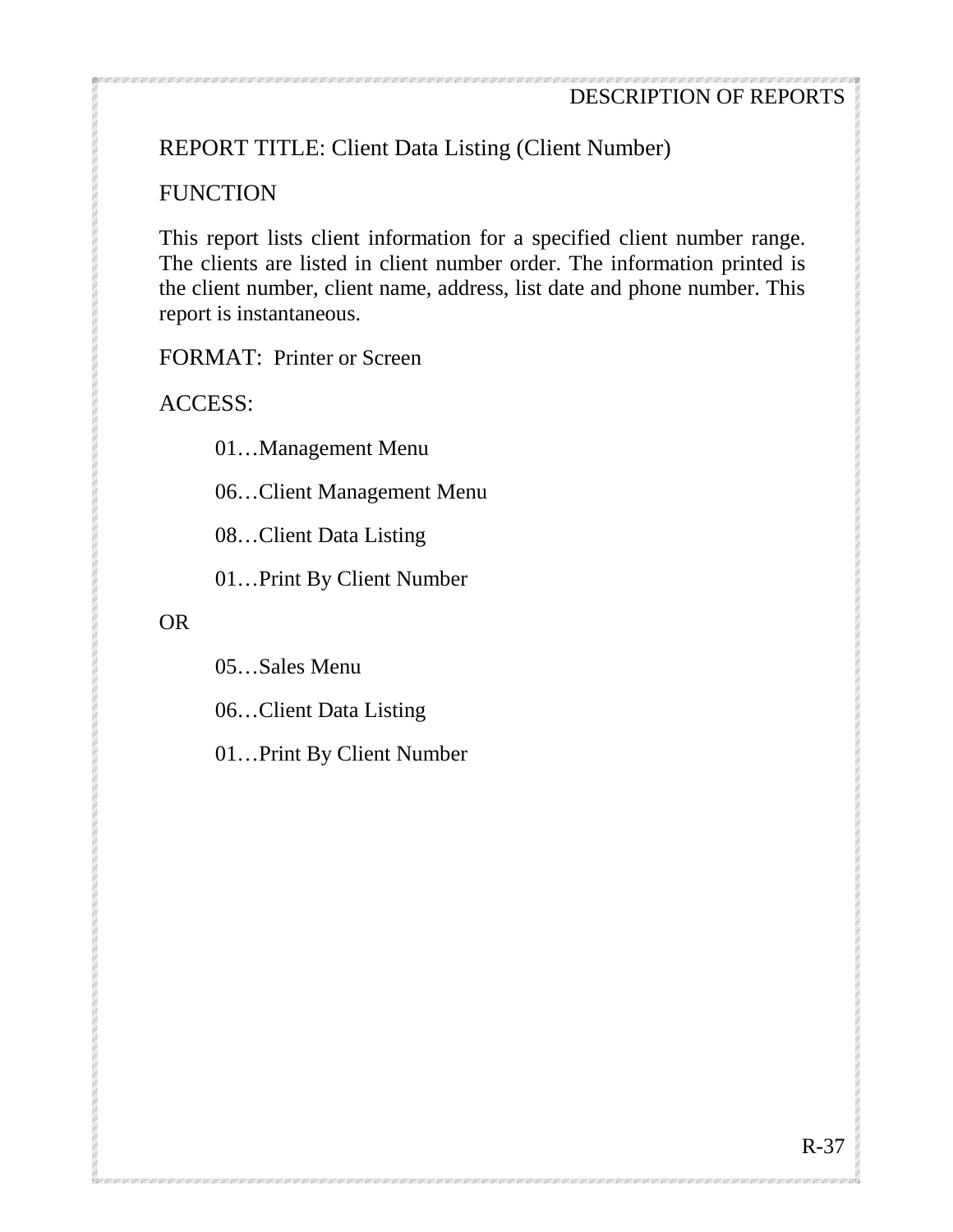REPORT TITLE: Client Data Listing (Client Name)

#### **FUNCTION**

This report lists client information for a specified alphabetic range. The clients are listed in alphabetic order. The information printed is the client number, client name, address, list date and phone number. This report is instantaneous.

, TERRICA DE LE DEL RICA DE LE RICA DEL RICA DE LE RICA DE LE RICA DE LE RICA DE LE RICA DE LE RICA DEL RICA DE LE RICA DE LE RICA DEL RICA DEL LE RICA DEL LE RICA DEL LE RICA DEL LE RICA DEL LE RICA DEL LE RICA DEL LE RIC

FORMAT: Printer

ACCESS:

01…Management Menu

06…Client Management Menu

08…Client Data Listing

02…Print By Client Name

OR

05…Sales Menu

06…Client Data listing

02…Print By Client Name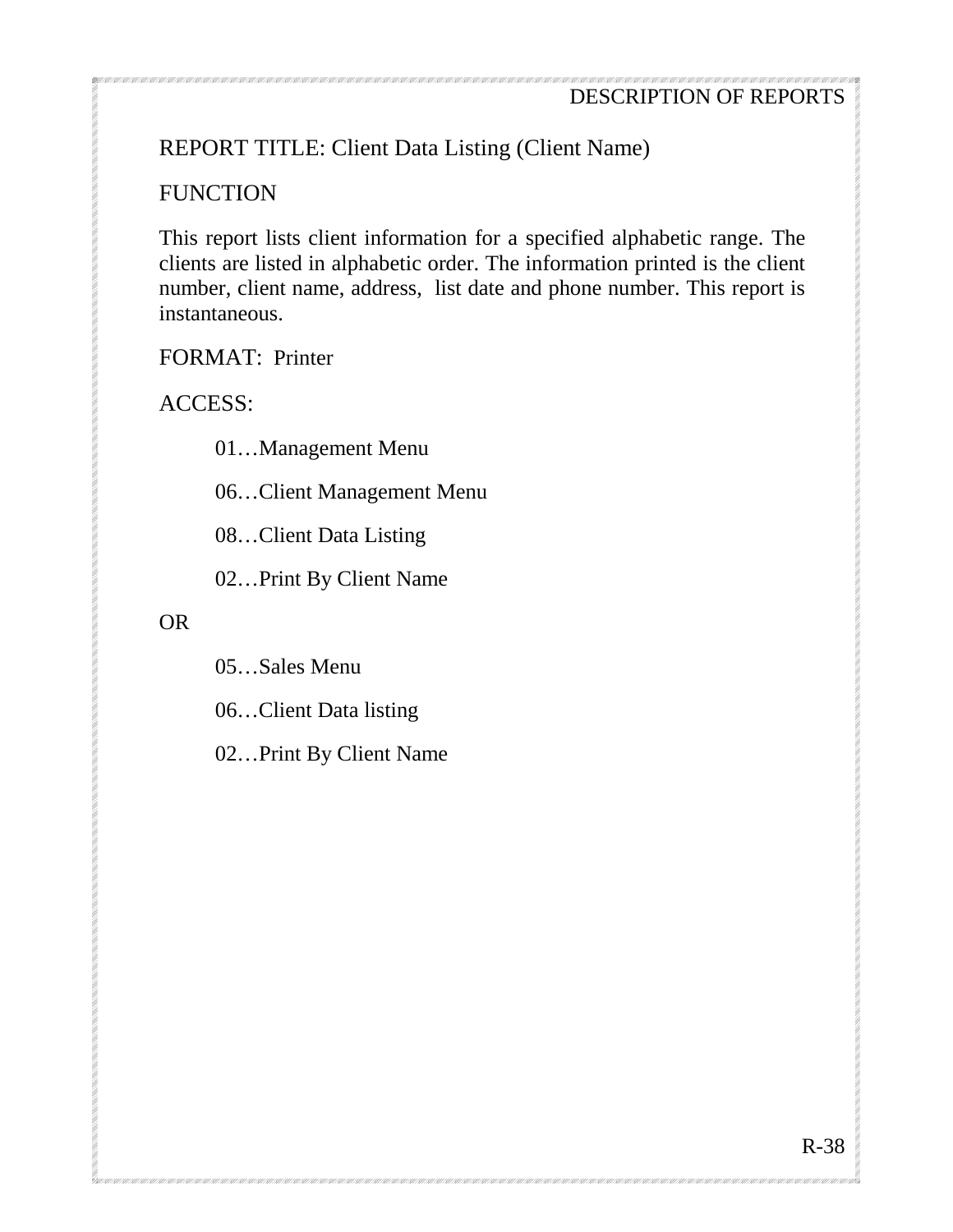## REPORT TITLE: Client Data Listing (Postal Code)

## **FUNCTION**

This report lists client information for a specified postal code range. The clients are listed in postal code order. The information printed is the client number, client name, and address, list date and phone number. This report is instantaneous.

FORMAT: Printer

ACCESS:

01…Management Menu

06…Client management menu

08…Client Data Listing

03…Print By Postal Code Range

#### OR

05…Sales Menu

06…Client Data Listing

03…Print By Postal Code Range

, TELEVICION IN TELEVICION IN TELEVICION IN TELEVICION IN TELEVICION IN TELEVICION IN TELEVICION IN TELEVICION IN TELEVICION IN TELEVICION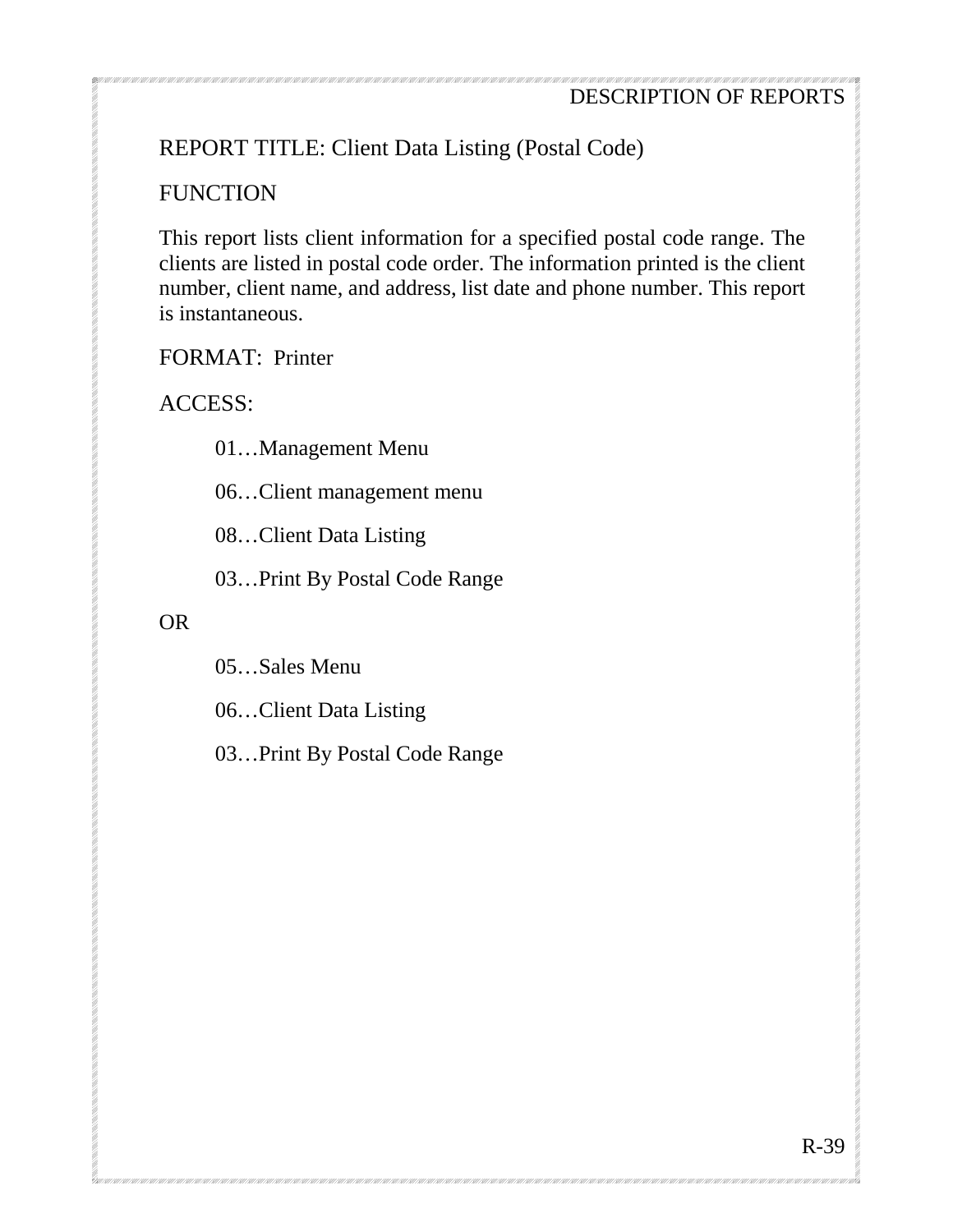#### DESCRIPTION OF REPORTS

#### REPORT TITLE: Client Reference List

#### **FUNCTION**

This report lists client number and client name. The information is listed in both client number and alphabetic order. All clients can be listed or only active clients can be listed. This report is instantaneous.

FORMAT: Printer

ACCESS:

01…Management Menu

06…Client management Menu

08…Client Data Listing

04…Print Quick Reference List

OR

02…Clerical Menu

17…Client Ref List

#### OR

05…Sales Menu

06…Client Data Listing

04…Print Quick Reference List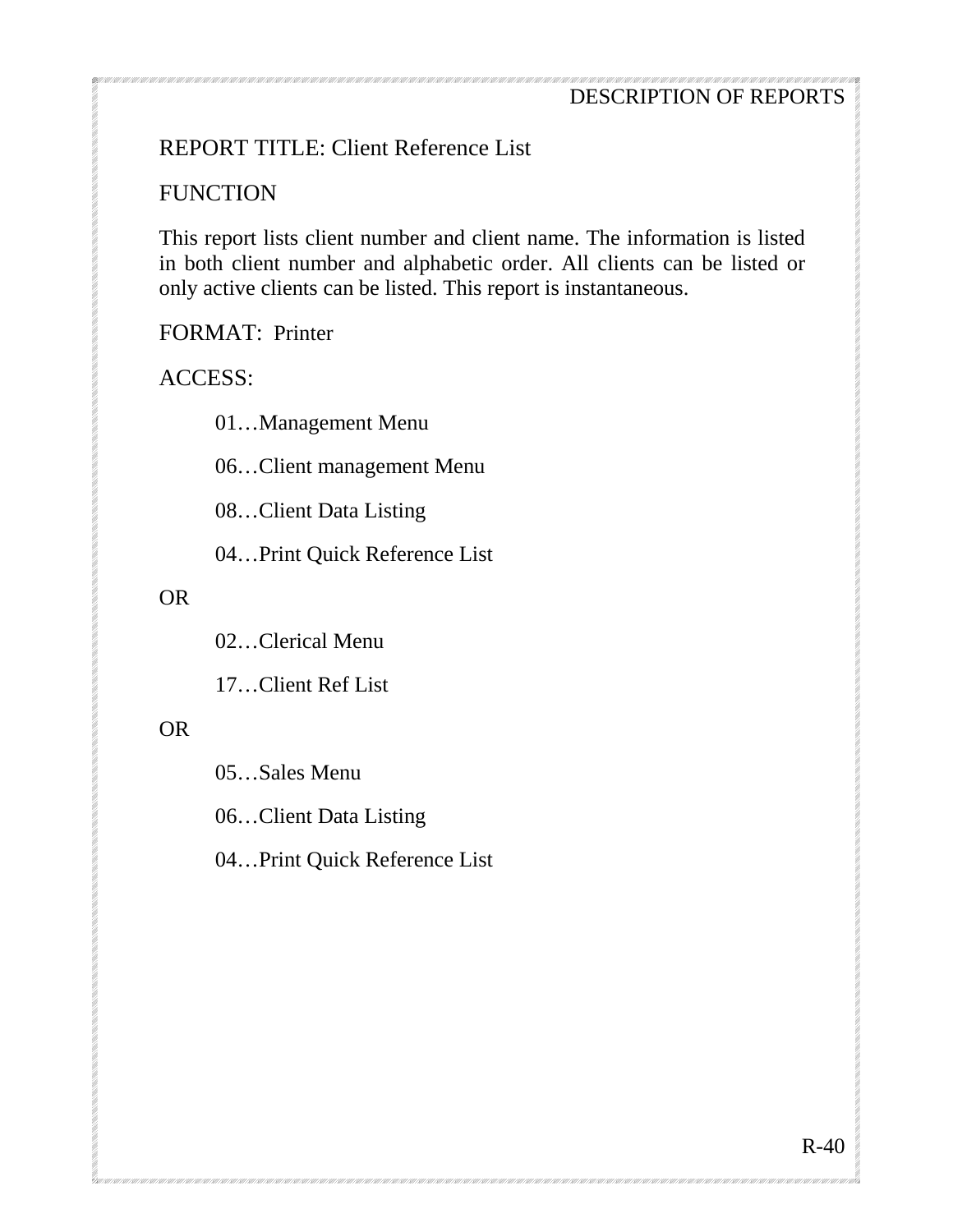REPORT TITLE: Client Data Listing (Clients Without Listings)

#### **FUNCTION**

This report lists client information for clients who have no listings from a specified date. A client number range also restricts the clients that are printed. The clients are listed in client number order. The information printed is the client number, client name, address, list date and phone number. This report is instantaneous.

FORMAT: Printer

ACCESS:

01…Management Menu

06…Client Management Menu

08…Client Data Listing

04…Print Clients Without Listings

OR

05…Sales Menu

06…Client Data Listing

04…Print Clients Without Listings

, TERRICA DE LE DEL RICA DE LE RICA DEL RICA DE LE RICA DE LE RICA DE LE RICA DE LE RICA DE LE RICA DEL RICA DE LE RICA DE LE RICA DEL RICA DEL LE RICA DEL LE RICA DEL LE RICA DEL LE RICA DEL LE RICA DEL LE RICA DEL LE RIC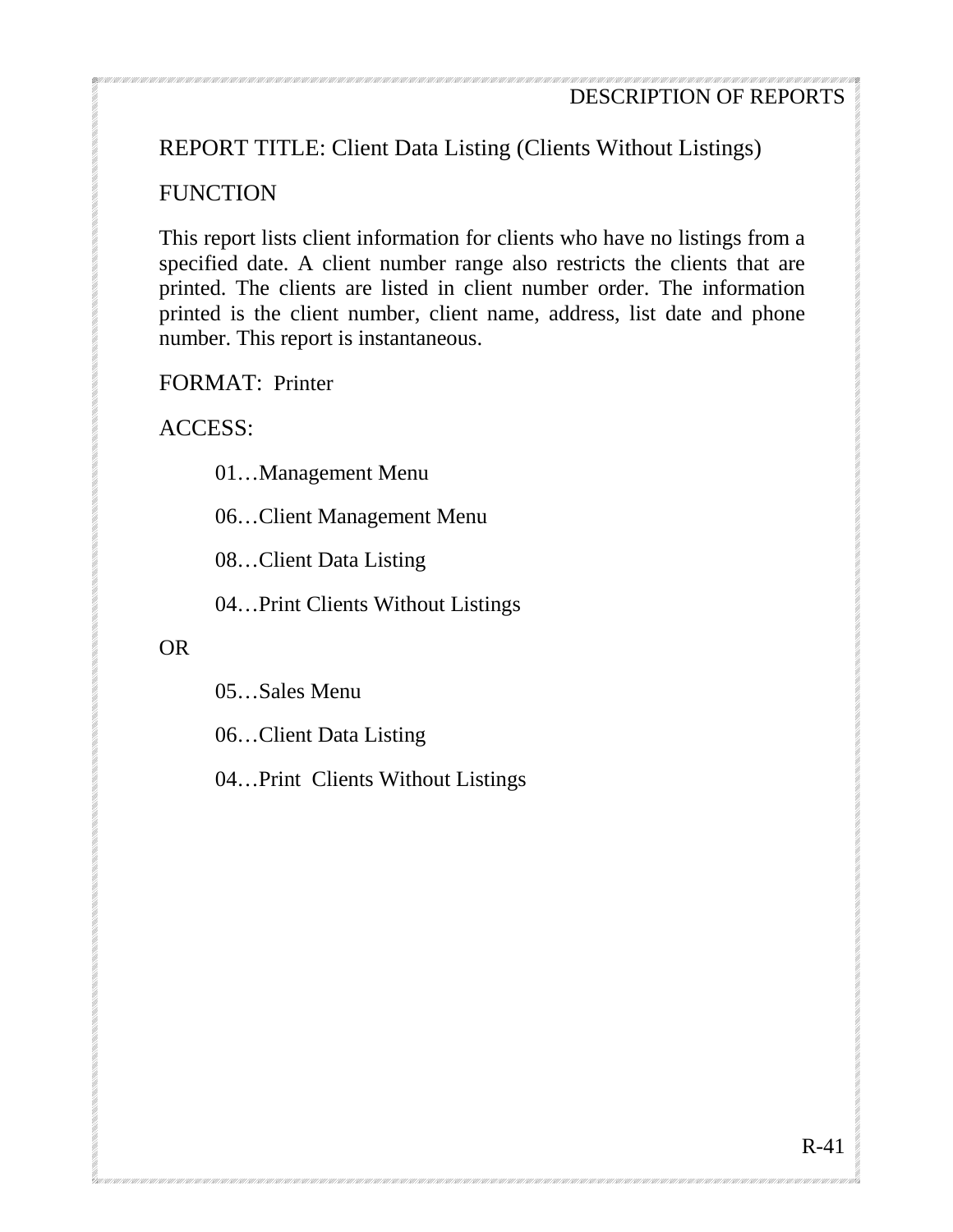## REPORT TITLE: Client Data Listing (Date Listed)

#### **FUNCTION**

This report lists client information for clients who have a list date between a given date range. The clients are listed in list date order. The information printed is the client number, client name, address, list date and phone number. This report is instantaneous.

FORMAT: Printer

ACCESS:

01…Management Menu

06…Client management Menu

08…Client Data Listing

05…Print By Last Date Listed

#### OR

05…Sales Menu

06…Client Data Listing

05…Print By Last Date Listed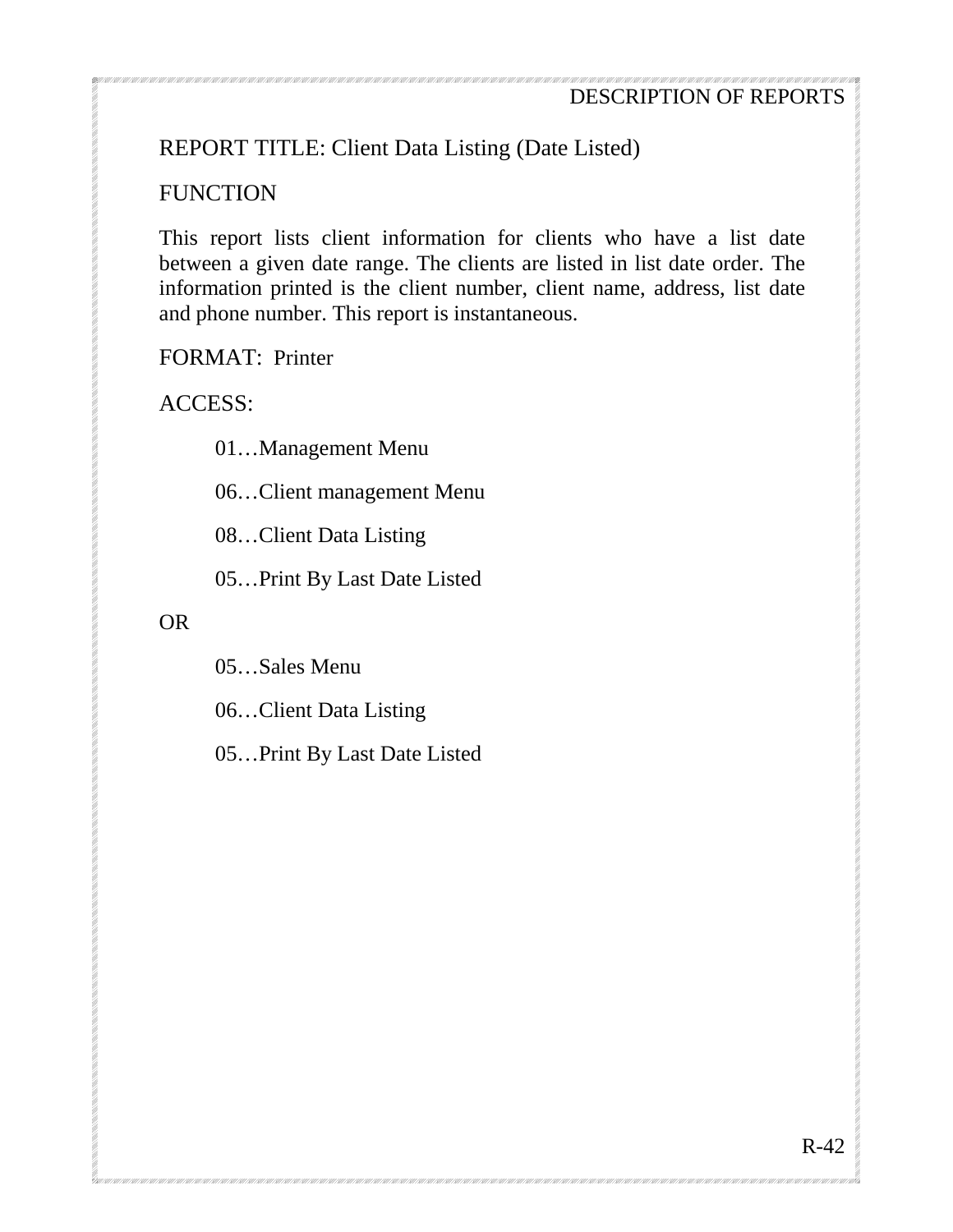## REPORT TITLE: Debts Paid in Full/Settled

## **FUNCTION**

This report lists accounts that have been paid in full or settled. The list can be restricted by a date range, amount range and retail or commercial account flags. Debtor, client and creditor information is displayed for each account listed. Total number of accounts and dollar amounts are given at the end of the report. This report requires time to be calculated.

FORMAT: Printer or Screen

ACCESS:

02…Clerical Menu

04…Debtor Data Listing

01…Debts Paid in Full/Settled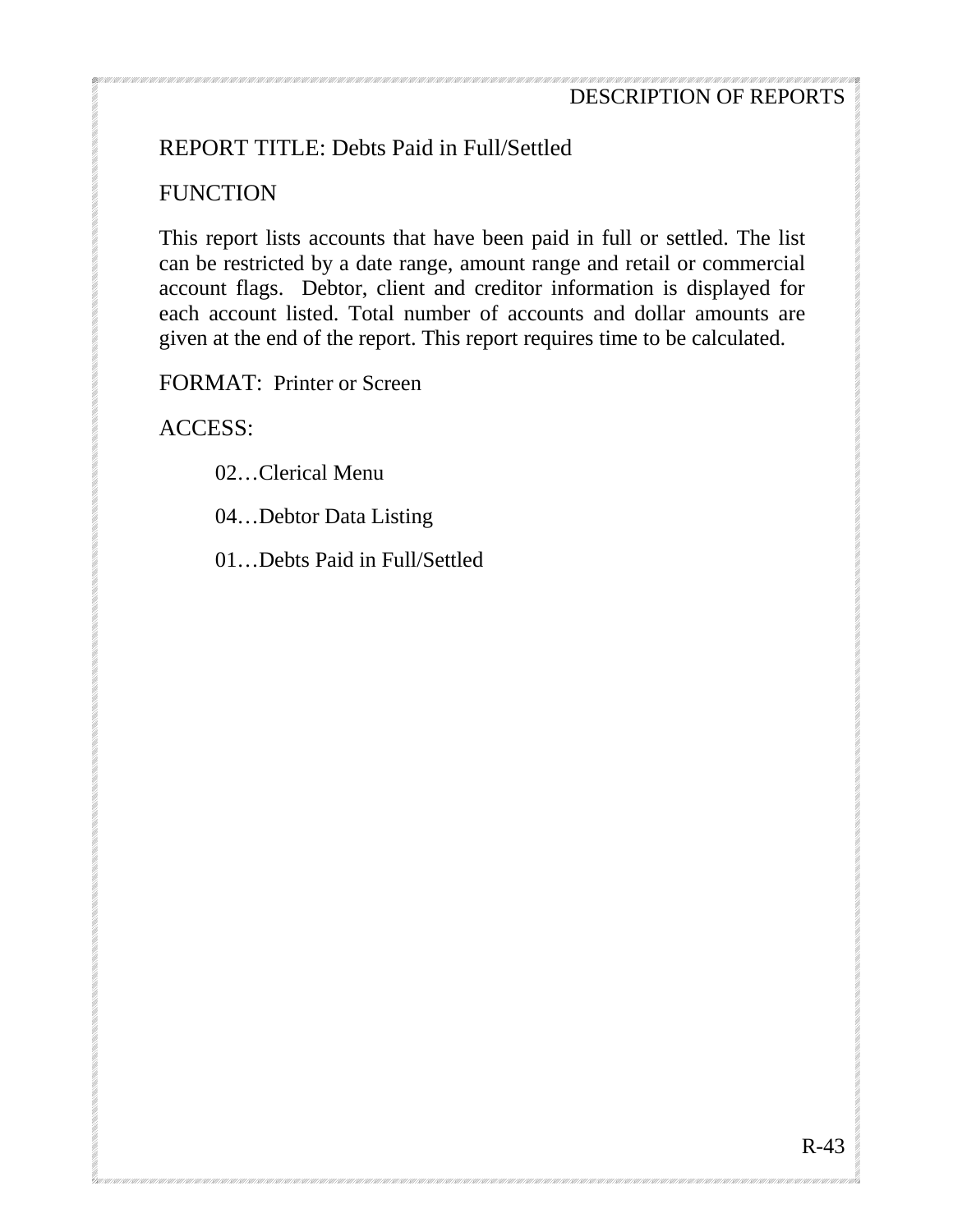## REPORT TITLE: Debt Intake by Date Listed

## **FUNCTION**

This report lists all accounts in date listed order. The list can be restricted by a date range, amount range and retail or commercial account flags. Debtor. Client and creditor information is displayed for each account listed. Total number of accounts and dollar amounts are given at the end of the report. This is an instantaneous report.

FORMAT: Printer or Screen

ACCESS:

02…Clerical Menu

04…Debtor Data Listing

02…Debt intake by Date Listed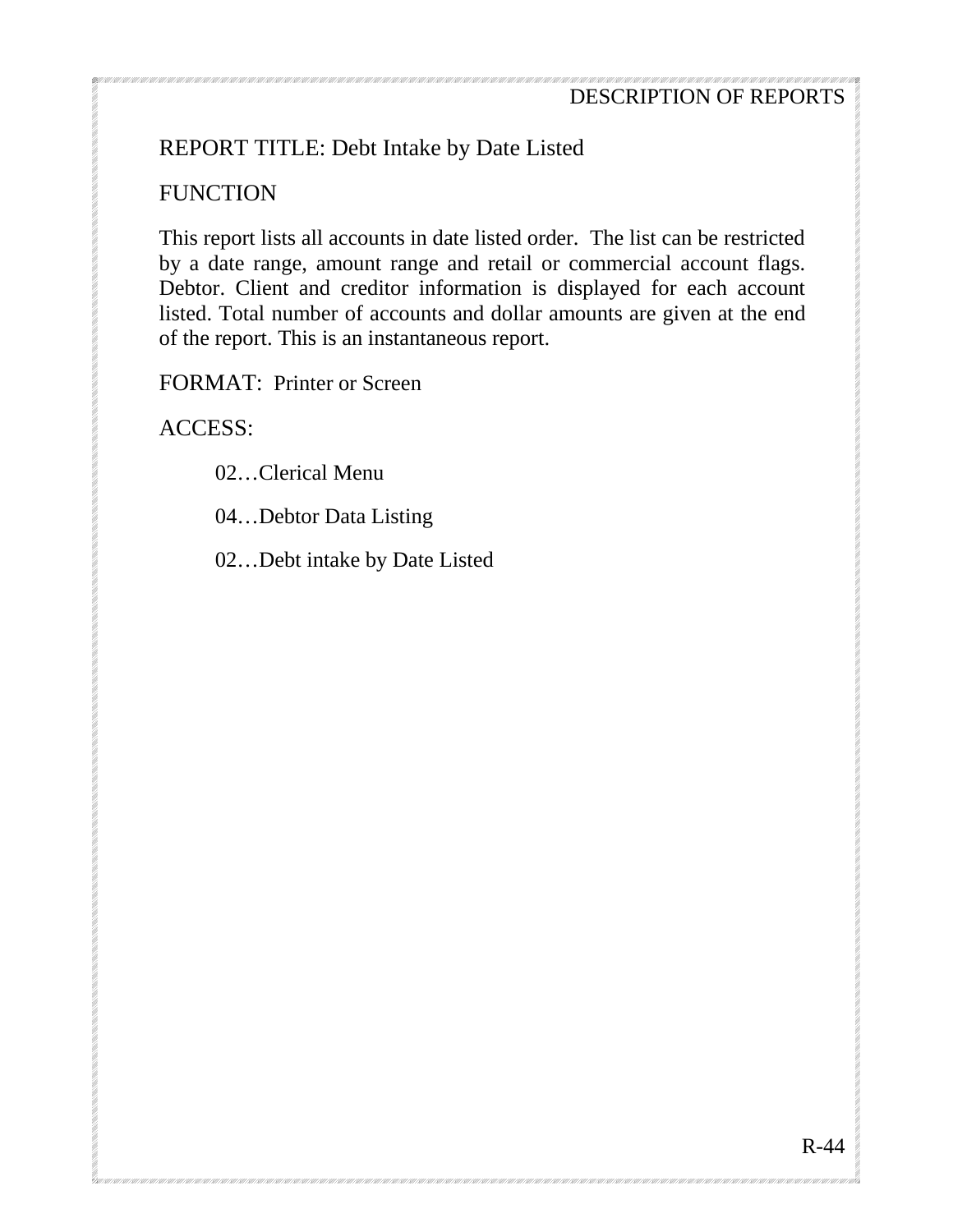## REPORT TITLE: Debts Closed Report

## **FUNCTION**

This report lists all accounts that have been closed. The list can be restricted by a date range, amount range and retail or commercial account flags. Debtor, client and creditor information is displayed for each account listed. Total number of accounts and dollar amounts are given at the end of the report. This report requires time to be calculated

FORMAT: Printer

ACCESS:

02…Clerical Menu

04…Debtor Data Listing

03…Debts Closed Report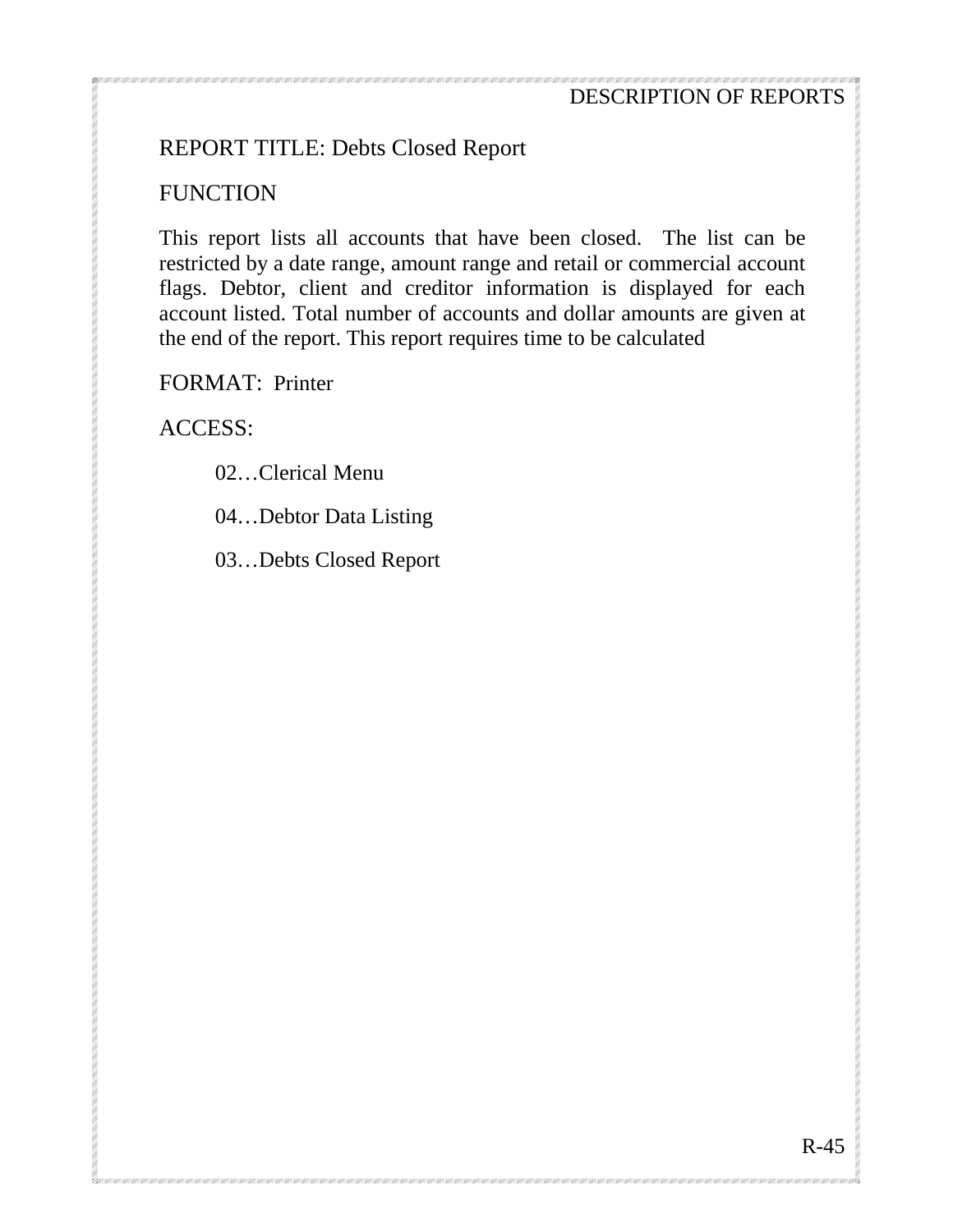## REPORT TITLE: Debt intake by System Date Inputted

### **FUNCTION**

This report lists all accounts in system date inputted order. The list can be restricted by a date range, amount range and retail or commercial account flags. Debtor, client and creditor information is displayed for each account listed. Total number of accounts and dollar amounts are given at the end of the report. This report requires time to be calculated

FORMAT: Printer

ACCESS:

02…Clerical Menu

04…Debtor Data Listing

04…Debt intake by System Date Inputted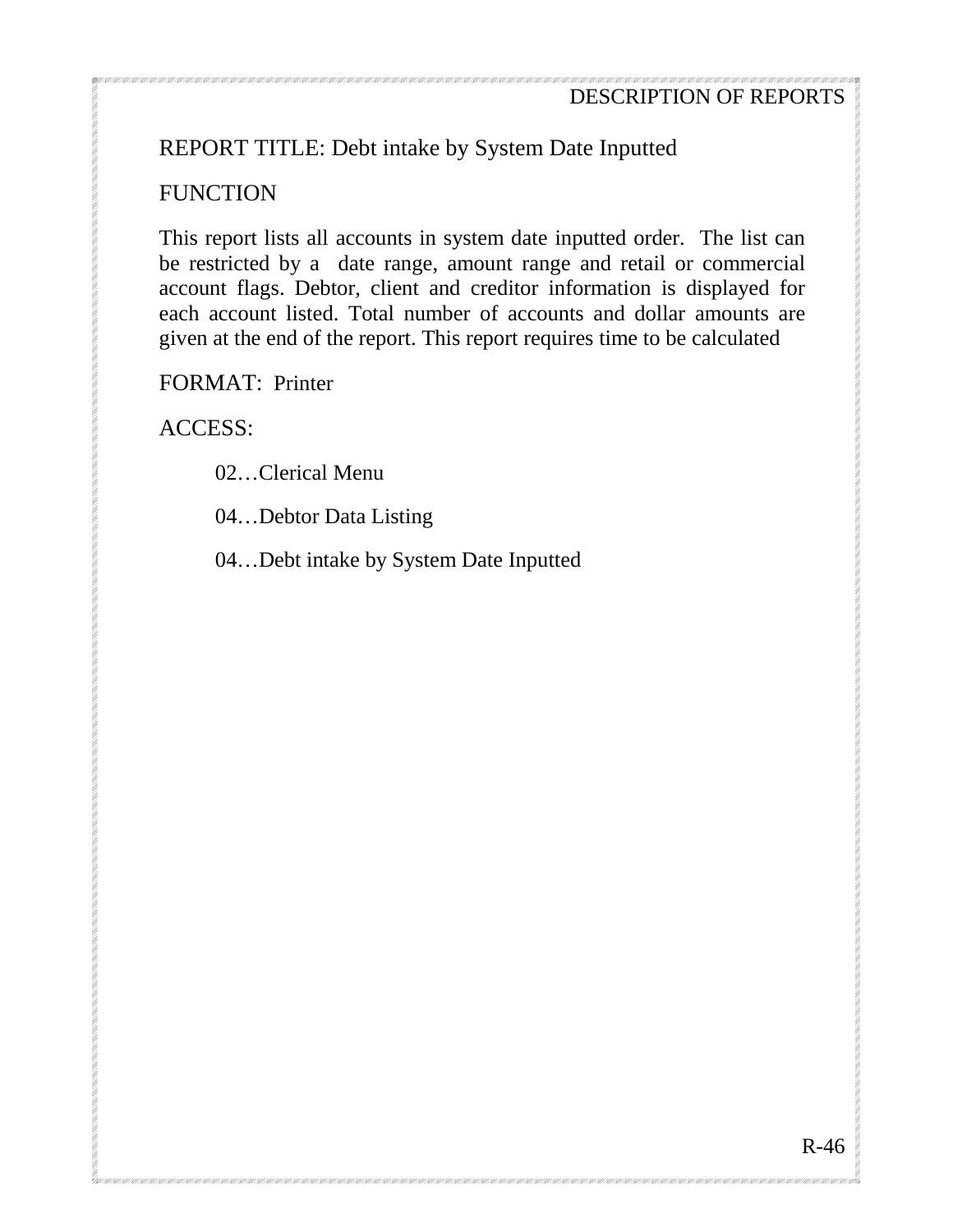## REPORT TITTLE: Precollections Paid in Full/Settled

## **FUNCTION**

This report lists pre-collection debts that have be paid in full or settled. The list can be restricted by a date range, amount range and retail or commercial account flags. Debtor, client and creditor information is displayed for each account listed. Total number of accounts and dollar amounts are given at the end of the report. This report requires time to be calculated.

FORMAT: Printer

ACCESS:

- 02…Clerical Menu
- 05…Precoll Data Listing
- 01…Precollections Paid in Full/Settled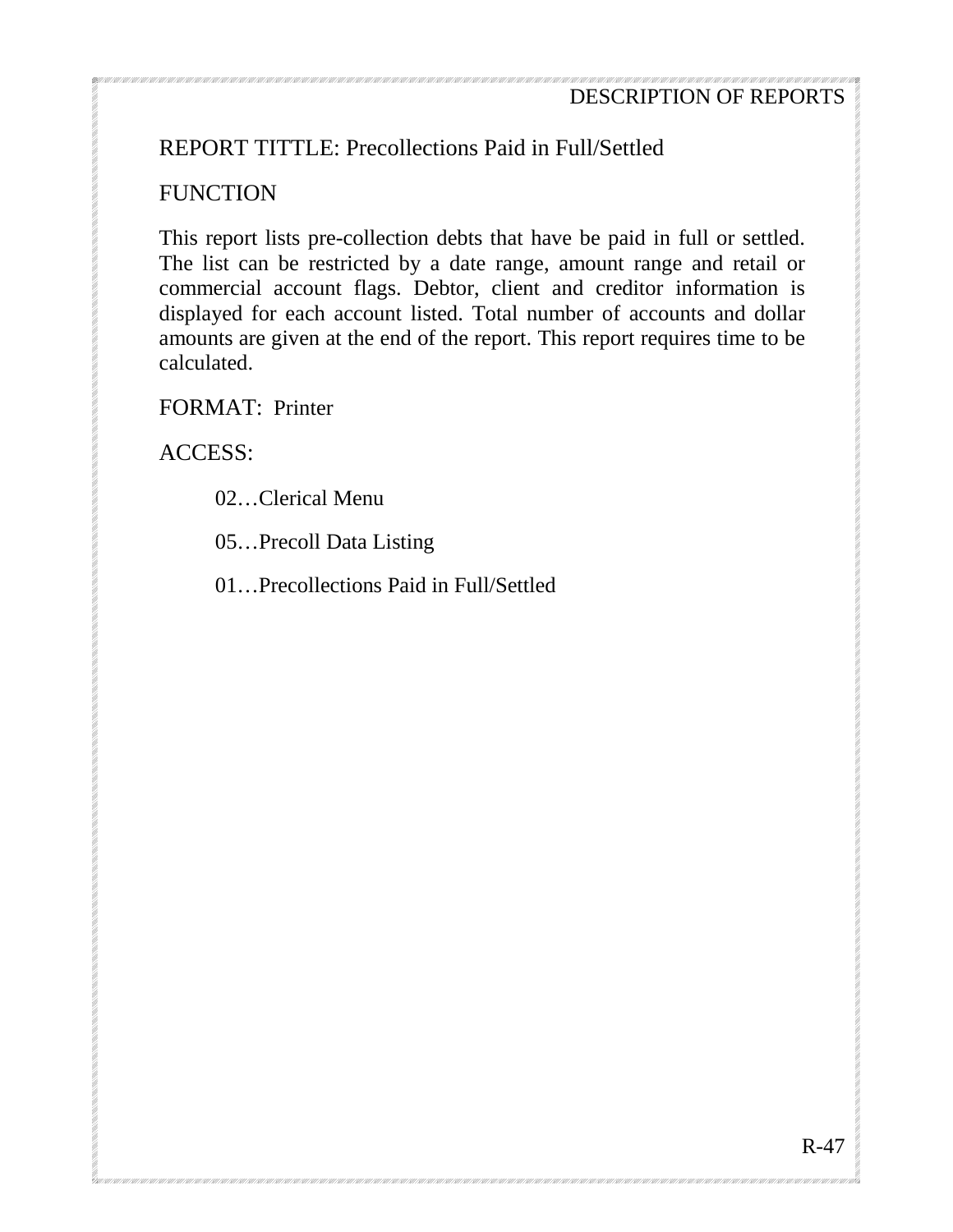## REPORT TITLE: Pre-collection By Date Listed

#### **FUNCTION**

This report lists all pre-collection debts in date listed order. A date range, amount range and retail or commercial account flags can restrict the list. Debtor, client and creditor information is displayed for each account listed. Total number of accounts and dollar amounts are given at the end of the report. This report is instantaneous.

FORMAT: Printer

ACCESS:

02…Clerical Menu

05…Precoll Data Listing

02…Precollection By Date Listed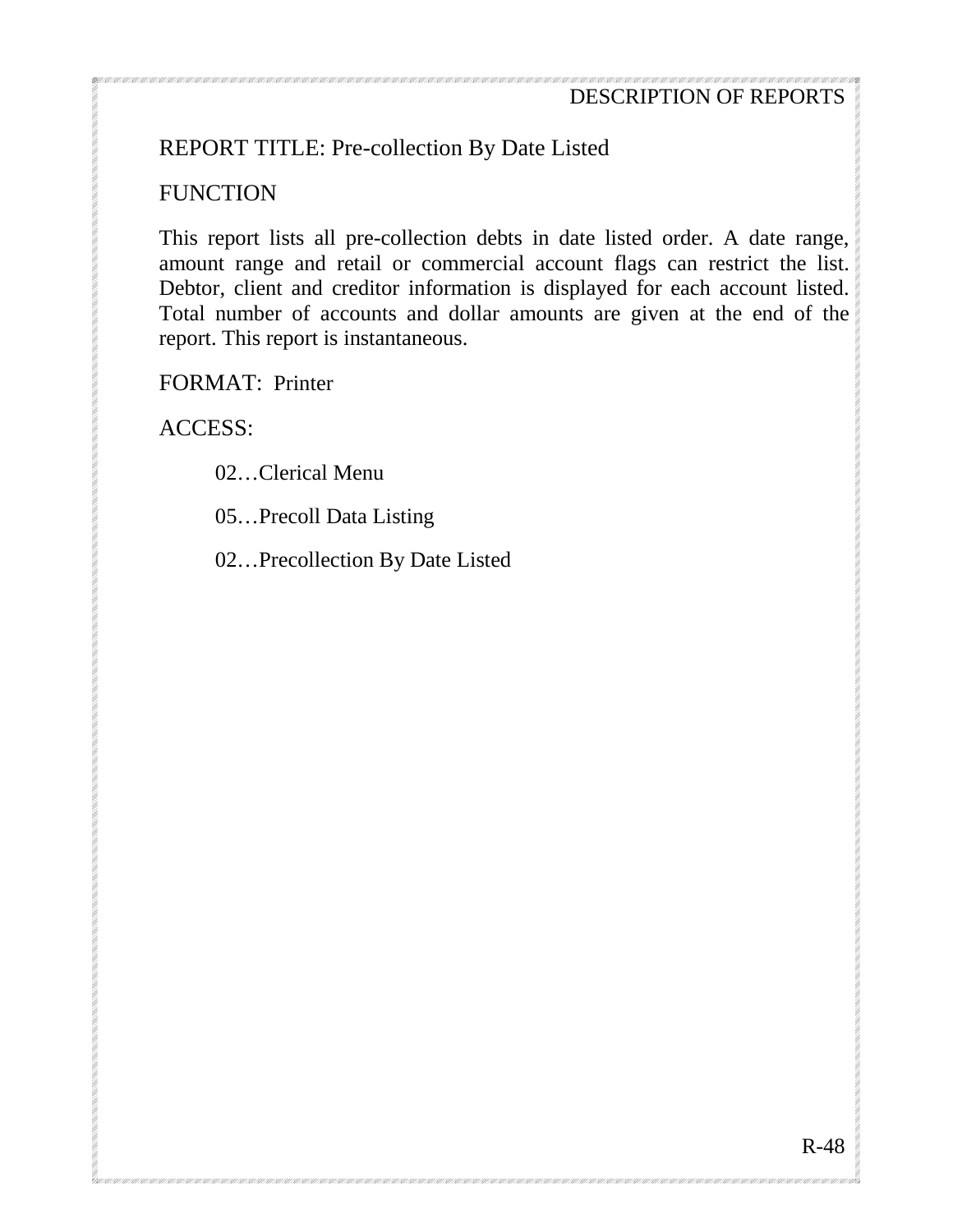#### DESCRIPTION OF REPORTS

### REPORT TITLE: Client Label Print

#### **FUNCTION**

This report prints out mailing labels for a specified client range. This report is instantaneous.

FORMAT: Printer

ACCESS:

02…Clerical Menu

19…Client Label Print